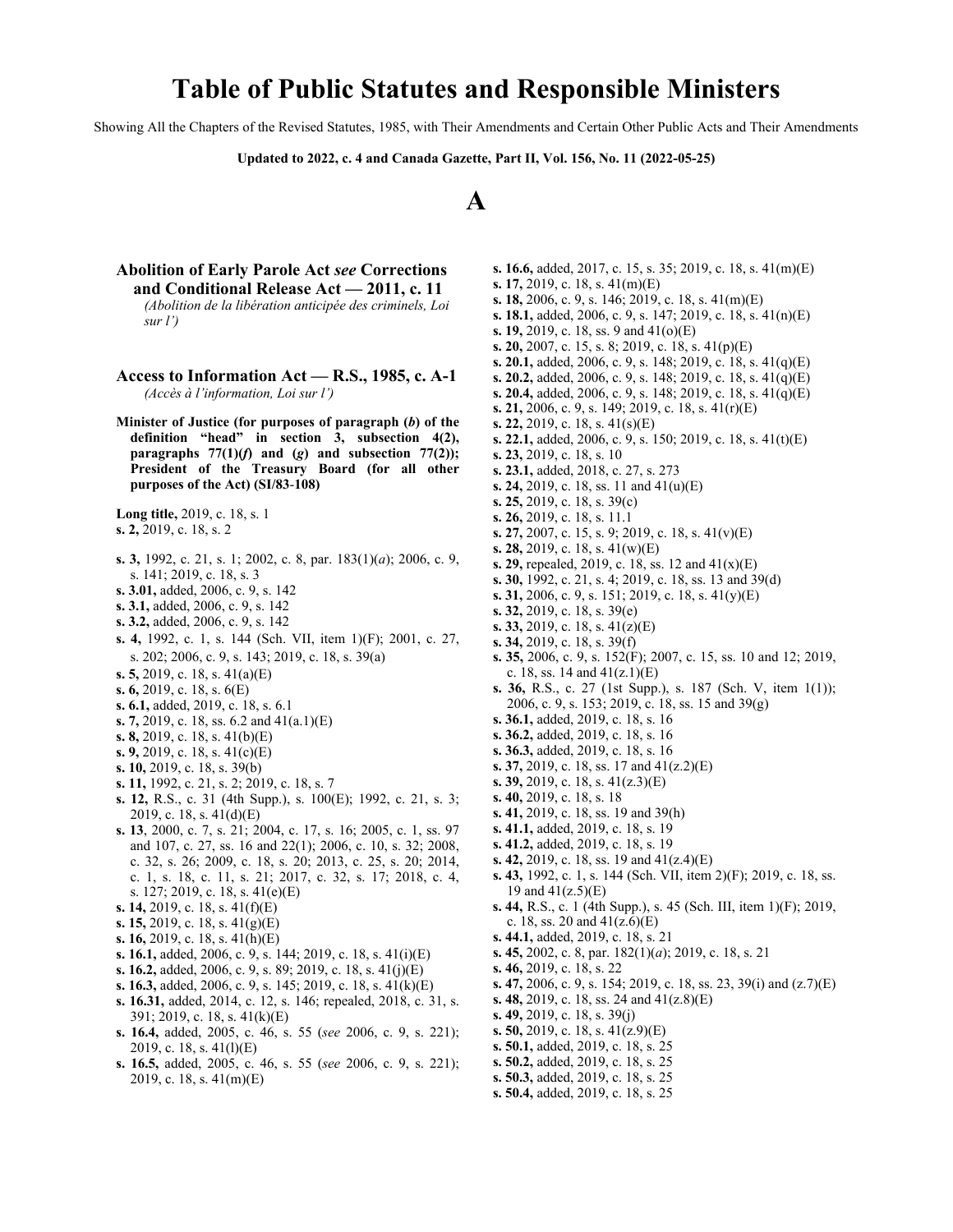#### **Access to Information Act — R.S., 1985, c. A-1 — Continued**

- **s. 52,** 2002, c. 8, s. 112; 2019, c. 18, s. 26
- **s. 53,** 2019, c. 18, ss. 27, 39(k) and 41(z.10)(E)
- **s. 54,** 2006, c. 9, s. 109
- **s. 55,** 2002, c. 8, s. 113; 2003, c. 22, par. 224(*a*)(E) and par. 225(*a*)(E); 2019, c. 18, s. 40(a)
- **s. 57,** 2003, c. 22, par. 224(*a*)(E); 2019, c. 18, ss. 28 and 40(b)
- **s. 58,** 2006, c. 9, s. 155(F); 2019, c. 18, s. 40(c)
- **s. 59,** 2006, c. 9, s. 156; 2019, c. 18, ss. 29 and 40(d)
- **s. 61,** 2019, c. 18, s. 40(e)
- **s. 62,** 2019, c. 18, s. 39(l)
- **s. 63,** R.S., c. 27 (1st Supp.), s. 187 (Sch. V, item 1(2)); 2006, c. 9, s. 157; 2019, c. 18, ss. 30 and 39(m)
- **s. 64,** 2019, c. 18, ss. 30.1, 39(n) and 41(z.11)(E)
- **s. 65,** R.S., c. 27 (1st Supp.), s. 187 (Sch. V, item 1(3)); 2019, c. 18, s. 39(o)
- **s. 66,** 2019, c. 18, s. 39(o)
- **s. 67,** 2019, c. 18, s. 39(p)
- **s. 67.1,** added, 1999, c. 16, s. 1; 2019, c. 19, s. 39(q)
- **s. 68,** R.S., c. 1 (3rd Supp.), s. 12(5) (Sch., item 1(1)); 1990, c. 3, s. 32 (Sch., item 1(1)); 1992, c. 1, s. 143 (Sch. VI, item 1)(E); 2004, c. 11, s. 22; 2008, c. 9, s. 5; 2010, c. 7, s. 5; 2013, c. 38, s. 11; 2019, c. 18, s. 31
- **s. 68.1,** added, 2006, c. 9, s. 159; 2019, c. 18, s. 39(r)
- **s. 68.2,** added, 2006, c. 9, s. 159; 2019, c. 18, s. 39(r)
- **s. 69,** 1992, c. 1, s. 144 (Sch. VII, item 3)(F); 2019, c. 18, s. 39(s)
- **s. 69.1,** added, 2001, c. 41, s. 87; 2019, c. 18, s. 39(t)
- **s. 70,** 2006, c. 9, s. 161; 2019, c. 18, ss. 33 and 39(u)
- **s. 71,** 2019, c. 18, s. 34
- **Part II,** 2019, c. 18, s. 35
- **s. 71.01,** added, 2019, c. 18, s. 36
- **s. 71.02,** added, 2019, c. 18, s. 36
- **s. 71.03,** added, 2019, c. 18, s. 36
- **s. 71.04,** added, 2019, c. 18, s. 36
- **s. 71.05,** added, 2019, c. 18, s. 36
- **s. 71.06,** added, 2019, c. 18, s. 36
- **s. 71.07,** added, 2019, c. 18, s. 36
- **s. 71.08,** added, 2019, c. 18, ss. 36 and 62 **s. 71.09,** added, 2019, c. 18, s. 36
- **s. 71.1,** added, 2019, c. 18, s. 36
- **s. 71.11,** added, 2019, c. 18, s. 36
- **s. 71.12,** added, 2019, c. 18, s. 36
- **s. 71.13,** added, 2019, c. 18, s. 36
- **s. 71.14,** added, 2019, c. 18, s. 36
- **s. 72,** 2019, c. 18, s. 37
- **s. 72.1,** added, 2006, c. 9, s. 162; repealed, 2019, c. 18, s. 37
- **s. 73,** 2019, c. 18, s. 37
- **s. 74,** 2019, c. 18, s. 37
- **s. 75,** 2019, c. 18, s. 37
- **s. 76,** 2019, c. 18, s. 37
- **s. 77,** 1992, c. 21, s. 5; 2006, c. 9, s. 163; 2019, c. 18, s. 37
- **s. 78,** added, 2019, c. 18, s. 37
- **s. 79,** added, 2019, c. 18, s. 37
- **s. 80,** added, 2019, c. 18, s. 37
- **s. 81,** added, 2019, c. 18, s. 37
- **s. 82,** added, 2019, c. 18, s. 37
- **s. 83,** added, 2019, c. 18, s. 37

**s. 84,** added, 2019, c. 18, s. 37 **s. 85,** added, 2019, c. 18, s. 37 **s. 86,** added, 2019, c. 18, s. 37 **s. 87,** added, 2019, c. 18, s. 37 **s. 88,** added, 2019, c. 18, s. 37 **s. 89,** added, 2019, c. 18, s. 37 **s. 90,** added, 2019, c. 18, s. 37 **s. 90.01,** added, 2019, c. 18, s. 38 **s. 90.02,** added, 2019, c. 18, s. 38 **s. 90.03,** added, 2019, c. 18, s. 38 **s. 90.04,** added, 2019, c. 18, s. 38 **s. 90.05,** added, 2019, c. 18, s. 38 **s. 90.06,** added, 2019, c. 18, s. 38 **s. 90.07,** added, 2019, c. 18, s. 38 **s. 90.08,** added, 2019, c. 18, s. 38 **s. 90.09,** added, 2019, c. 18, s. 38 **s. 90.1,** added, 2019, c. 18, s. 38 **s. 90.11,** added, 2019, c. 18, s. 38 **s. 90.12,** added, 2019, c. 18, s. 38 **s. 90.13,** added, 2019, c. 18, s. 38 **s. 90.14,** added, 2019, c. 18, s. 38 **s. 90.15,** added, 2019, c. 18, s. 38 **s. 90.16,** added, 2019, c. 18, s. 38 **s. 90.17,** added, 2019, c. 18, s. 38 **s. 90.18,** added, 2019, c. 18, s. 38 **s. 90.19,** added, 2019, c. 18, s. 38 **s. 90.2,** added, 2019, c. 18, s. 38 **s. 90.21,** added, 2019, c. 18, s. 38 **s. 90.22,** added, 2019, c. 18, s. 38 **s. 90.23,** added, 2019, c. 18, s. 38 **s. 90.24,** added, 2019, c. 18, s. 38 **s. 91,** added, 2019, c. 18, s. 37 **s. 92,** added, 2019, c. 18, s. 37 **s. 93,** added, 2019, c. 18, s. 37 **s. 94,** added, 2019, c. 18, s. 37 **s. 95,** added, 2019, c. 18, s. 37 **s. 96,** added, 2019, c. 18, s. 37 **s. 97,** added, 2019, c. 18, s. 37 **s. 98,** added, 2019, c. 18, s. 37 **s. 99,** added, 2019, c. 18, s. 37 **s. 99.1,** added, 2019, c. 18, s. 37 **s. 100,** added, 2019, c. 18, s. 37 **s. 101,** added, 2019, c. 18, s. 37 **Sch. I**, R.S., c. 22 (1st Supp.), s. 11 (Sch., item 1), SOR/85‑613, c. 44 (1st Supp.), s. 1, c. 46 (1st Supp.), s. 6; SOR/86‑137; R.S., c. 8 (2nd Supp.), s. 26, c. 19 (2nd Supp.), s. 46(1) and (2); R.S., c. 1 (3rd Supp.), s. 12(5) (Sch., items 1(2) and (3)), c. 3 (3rd Supp.), s. 1(1); c. 18 (3rd Supp.), s. 27, c. 20 (3rd Supp.), s. 39 (Sch., item 1), c. 24 (3rd Supp.), s. 52, c. 28 (3rd Supp.), s. 274; R.S., c. 1 (4th Supp.), s. 46, SOR/88‑115, c. 7 (4th Supp.), s. 2, c. 10 (4th Supp.), s. 19, c. 11 (4th Supp.), s. 13, c. 21 (4th Supp.), s. 1, c. 28 (4th Supp.), s. 36(2) (Sch., item 1), c. 41 (4th Supp.), s. 45, c. 47 (4th Supp.), s. 52 (Sch., items 1(1) and (2)); 1989, c. 3, s. 37, c. 27, s. 19; 1990,

c. 1, s. 24, c. 3, s. 32 (Sch., items 1(2) & (3)), c. 13, s. 24, SOR/90‑325, SOR/90‑344; 1991, c. 3, s. 10, c. 6, s. 22, c. 16, s. 21, SOR/91‑591, c. 38, s. 25; 1992, c. 1, ss. 2, 145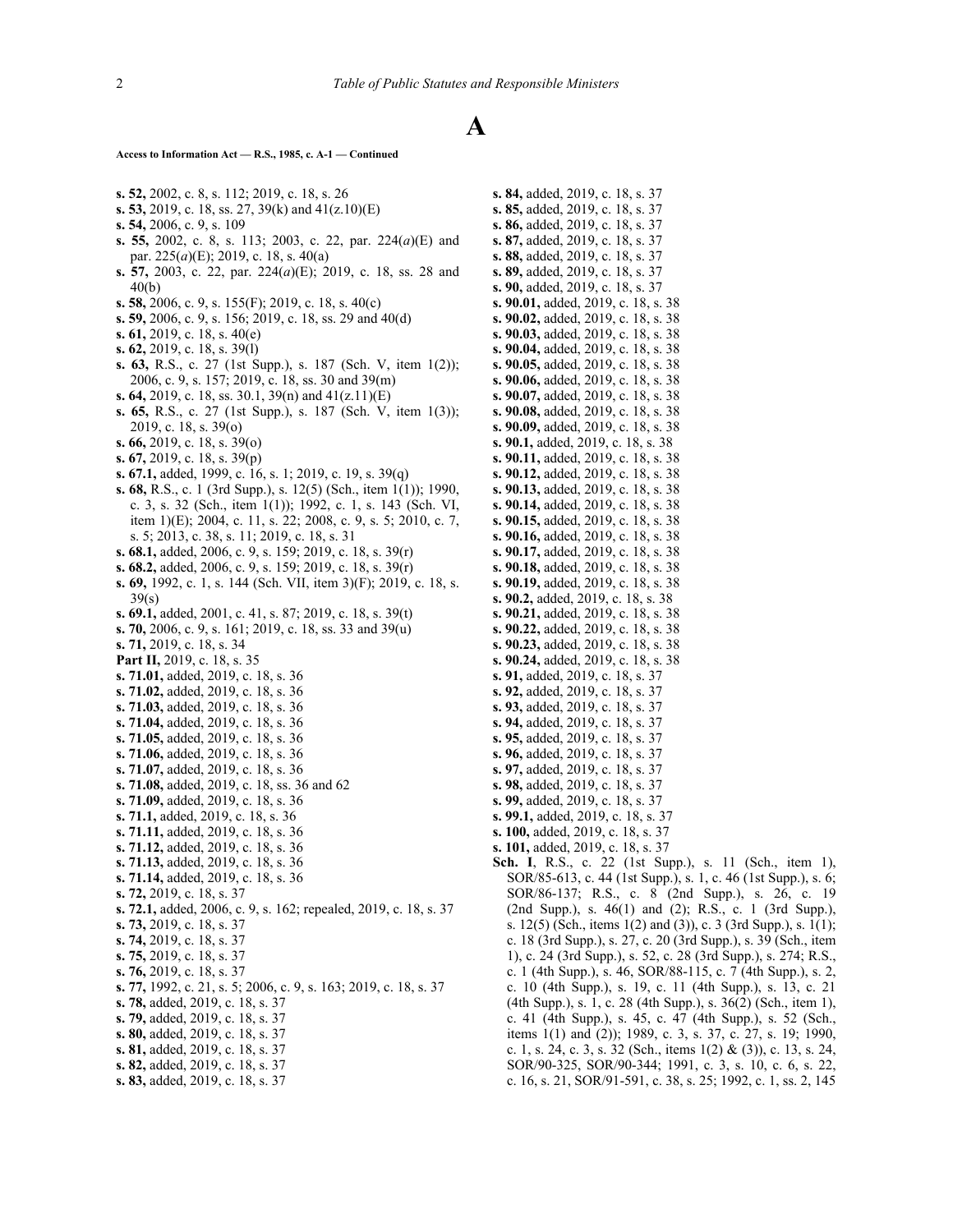## **Access to Information Act — R.S., 1985, c. A-1 — Continued**

(Sch. VIII, item 1)(F) and 147, SOR/92‑96, SOR/92‑98, c. 33, s. 68, c. 37, s. 75; 1993, c. 1, ss. 8, 17, 31 and 39, c. 3, ss. 15 and 16, c. 28, s. 78 (Sch. III, items 1 and 2), c. 31, s. 24, c. 34, ss. 2 and 140; 1994, c. 26, ss. 2 and 3, c. 31, s. 9, c. 38, ss. 11 and 12, c. 41, ss. 11 and 12, c. 43, s. 80; 1995, c. 1, ss. 26 to 28, c. 5, ss. 13 and 14, c. 11, ss. 16 and 17, c. 12, s. 8, c. 18, ss. 77 and 78, c. 28, ss. 44 and 45, c. 29, ss. 13, 29, 34, 74 and 80, c. 45, s. 23; 1996, c. 8, ss. 16 and 17, c. 9, s. 26, c. 10, ss. 202 and 203, c. 11, ss. 43 to 46, c. 16, ss. 29 to 31, SOR/96‑356, SOR/96‑538; 1997, c. 6, s. 37, c. 9, ss. 83 and 84, c. 20, s. 53; SOR/98‑120, SOR/98‑149, 1998, c. 9, ss. 35 and 36, SOR/98-320 (repealed by SOR/2001-143), c. 10, ss. 159 and 160 to 162, c. 25, s. 160, c. 26, ss. 70 and 71, SOR/98-566, c. 31, s. 46, c. 35, s. 106; 1999, c. 17, ss. 106 and 107, c. 31, ss. 2 and 3, SOR/99-401; 2000, c. 6, ss. 41 and 42, SOR/2000‑175, c. 17, s. 84, c. 28, s. 47, c. 34, par. 94(a)(F); SOR/2001-143, SOR/2001-200, 2001, c. 9, s. 584, c. 22, ss. 10 and 11, SOR/2001-329, c. 34, s. 2 and par. 16(a); SOR/2002-43, SOR/2002-71, 2002, c. 7, ss. 77 and 78, SOR/2002-174, c. 10, s. 176, c. 17, s. 1 and par. 14(a), SOR/2002-291; SOR/2002-343; SOR/2003-148, 2003, c. 7, s. 127, c. 22, ss. 88, 246, 251 and 252, c. 23, s. 78 (Note: s. 78 repealed before coming into force by 2008, c. 22, s. 52), SOR/2003‑423, SOR/2003-428, SOR/2003-435, SOR/2003-440; SOR/2004-24, 2004, c. 2, s. 72, c. 7, s. 5, c. 11, ss. 23 and 24, SOR/2004-207; 2005, c. 9, s. 147, c. 10, ss. 9 and 10, c. 30, s. 88, c. 34, ss. 58 to 60, c. 35, s. 42, SOR/2005‑251, c. 38, par. 138(a), c. 46, s. 55.1 (see 2006, c. 9, s. 221); SOR/2006-24, SOR/2006-28, SOR/2006-34, SOR/2006‑70, SOR/2006-99, 2006, c. 4, s. 210, SOR/2006-217, c. 9, ss. 90 and 91, 129, 164 to 171; SOR/2007-215; 2008, c. 9, s. 6, SOR/2008-130, SOR/2008-135, 2008, c. 22, s. 44, c. 28, s. 98; SOR/2009‑174, SOR/2009-243, SOR/2009-248; 2010, c. 7, s. 6, c. 12, s. 1674; SOR/2011-162; SOR/2011-258; c. 25, s. 58; 2012, c. 1, par. 160(a), c. 19, ss. 271, 385, 469, 501, 571, 586, 674 and 746, c. 31, ss. 261 and 290; 2013, c. 14, ss. 3 and 17; c. 18, ss. 42 and 43, c. 24, ss. 115 and 116, c. 33, ss. 175 to 177, c. 40, ss. 221, 222, 283, 446 and 447; 2014, c. 2, ss. 3 and 238, SOR/2014-66, s. 1, c. 13, ss. 96 and 97, c. 20, ss. 382 to 388 and 475, c. 39, ss. 157 and 158; 2015, c. 3, s. 2; 2017, c. 15, s. 36, c. 20, s. 444, SOR/17-257, s. 1; SOR/2018-23, s. 1, c. 27, ss. 248, 663 and 664; 2019, c. 10, s. 200; 2019, c. 13, s. 18, 19 and 60; 2019, c. 18, art. 58 (amendments deemed to have been validly made); 2019, c. 28, ss. 81 and 82; 2019, c. 29, ss. 298 and 347 to 349; SOR/2021-188, s. 1; SOR/2021-193, s. 1

**Sch. II**, R.S., c. 28 (1st Supp.), s. 46, c. 33 (1st Supp.), s. 6; R.S., c. 1 (2nd Supp.), s. 213(1) (Sch. I, item 1), c. 19 (2nd Supp.), s. 46(3), c. 36 (2nd Supp.), s. 129; R.S., c. 3 (3rd Supp.), s. 1(2), c. 12 (3rd Supp.), s. 25, c. 17 (3rd Supp.), s. 26, c. 18 (3rd Supp.), s. 28, c. 28 (3rd Supp.), s. 275, c. 33 (3rd Supp.), s. 27; R.S., c. 1 (4th Supp.), s. 2, c. 16 (4th Supp.), s. 140, c. 21 (4th Supp.), s. 2, c. 32 (4th Supp.), s. 52, c. 47 (4th Supp.),

s. 52 (Sch., items 1(3) and (4)), 1989, c. 3, s. 38; 1990, c. 1, s. 25, c. 2, s. 9; 1992, c. 34, ss. 43 and 44, c. 36, s. 37, c. 37, s. 76; 1993, c. 2, s. 8, c. 27, s. 211, c. 38, s. 77; 1994, c. 10, ss. 27 and 28 (see R.S., c. 36 (2nd Supp.), s. 129), c. 40, s. 32; 1995, c. 1, ss. 29 and 30, c. 28, s. 46, c. 41, ss. 107 and 108; 1996, c. 10, ss. 203.1 to 203.3; 1997, c. 9, ss. 85 and 86, c. 23, s. 21; 1998, c. 21, s. 73, c. 25, s. 161, c. 37, s. 14; 1999, c. 9, s. 38, c. 33, s. 344; 2000, c. 15, s. 20, c. 17, s. 85, c. 20, s. 25; 2001, c. 9, s. 585, c. 25, s. 86, c. 41, s. 76; 2003, c. 7, s. 128, c. 23, s. 79 (Note: s. 79 repealed before coming into force by 2008, c. 22, s. 52); 2004, c. 2, s. 73, c. 10, s. 22, c. 15, s. 107, c. 26, ss. 15 and 16; 2005, c. 9. s. 148, c. 34, s. 83(5), c. 35, ss. 43 and 44; 2006, c. 9, ss. 172 and 172.01, c. 13, ss. 118 and 119; 2007, c. 18, s. 134; 2008, c. 22, s. 45; 2009, c. 2, s. 255; 2012, c. 19, ss. 55, 56, 300, 301, 675 and 747; 2013, c. 18, s. 44, c. 29, s. 22; 2014, c. 13, ss. 98 to 100, c. 29, s. 21, c. 32, s. 58, c. 39, ss. 113 and 247; 2015, c. 9, s. 13, c. 31, s. 25; 2017, c. 20, ss. 157 and 404; 2018, c. 12, s. 188; 2019, c. 14, s. 54; 2019, c. 18, s. 58 (amendments deemed to have been validly made); 2019, c. 28, ss. 83 to 86

- Coordinating amendment, 2005, c. 1, s. 107
- Coordinating amendment, 2005, c. 27, s. 22
- Coordinating amendment, 2005, c. 34, ss. 83(3) and (5)
- Coordinating amendment, 2007, c. 15, s. 12
- Coordinating amendments, 2014, c. 1, ss. 20(1) to (4)
- Coordinating amendment, 2017, c. 32, s. 19
- Coordinating amendment, 2018, c. 27, s. 277(E)
- Coordinating amendment, 2019, c. 18, s. 62
- General, 2006, c. 9, ss. 158 and 160
- General, 2014, c. 13, s. 118 (Schedule, Heads of Government Institutions Designation Order)
- General, 2019, c. 18, ss. 4 (heading after s. 3.2), 8(E) (heading before s. 12) and 32 (heading before s. 70)
- Transitional, 2005, c. 26, s. 18 and par. 27(2)(a)(E)
- Transitional, 2005, c. 38, s. 16 as enacted by par. 144(8)(*a*) (E) and s. 19(1)
- Transitional, 2006, c. 5, ss. 16 to 19
- Transitional, 2006, c. 9, s. 120
- Transitional, 2019, c. 18, ss. 42 to 46
- CIF, R.S., c. 22 (1st Supp.) proclaimed in force 09.09.85 *see* SI/85‑151
- CIF, R.S., c. 27 (1st Supp.), s. 187 proclaimed in force 04.12.85 *see* SI/85‑211
- CIF, R.S., c. 28 (1st Supp.), s. 46 proclaimed in force 30.06.85 *see* SI/85‑128
- CIF, R.S., c. 33 (1st Supp.), s. 6 in force 28.06.85
- CIF, R.S., c. 44 (1st Supp.), s. 1 proclaimed in force 06.03.86 *see* SI/86‑50
- CIF, R.S., c. 46 (1st Supp.), s. 6 in force 29.10.85
- CIF, R.S., c. 1 (2nd Supp.), s. 213 proclaimed in force 10.11.86 *see* SI/86‑206
- CIF, R.S., c. 8 (2nd Supp.), s. 26 proclaimed in force 30.06.88 *see* SI/88‑103
- CIF, R.S., c. 19 (2nd Supp.), s. 46 proclaimed in force 19.06.86 *see* SI/86‑109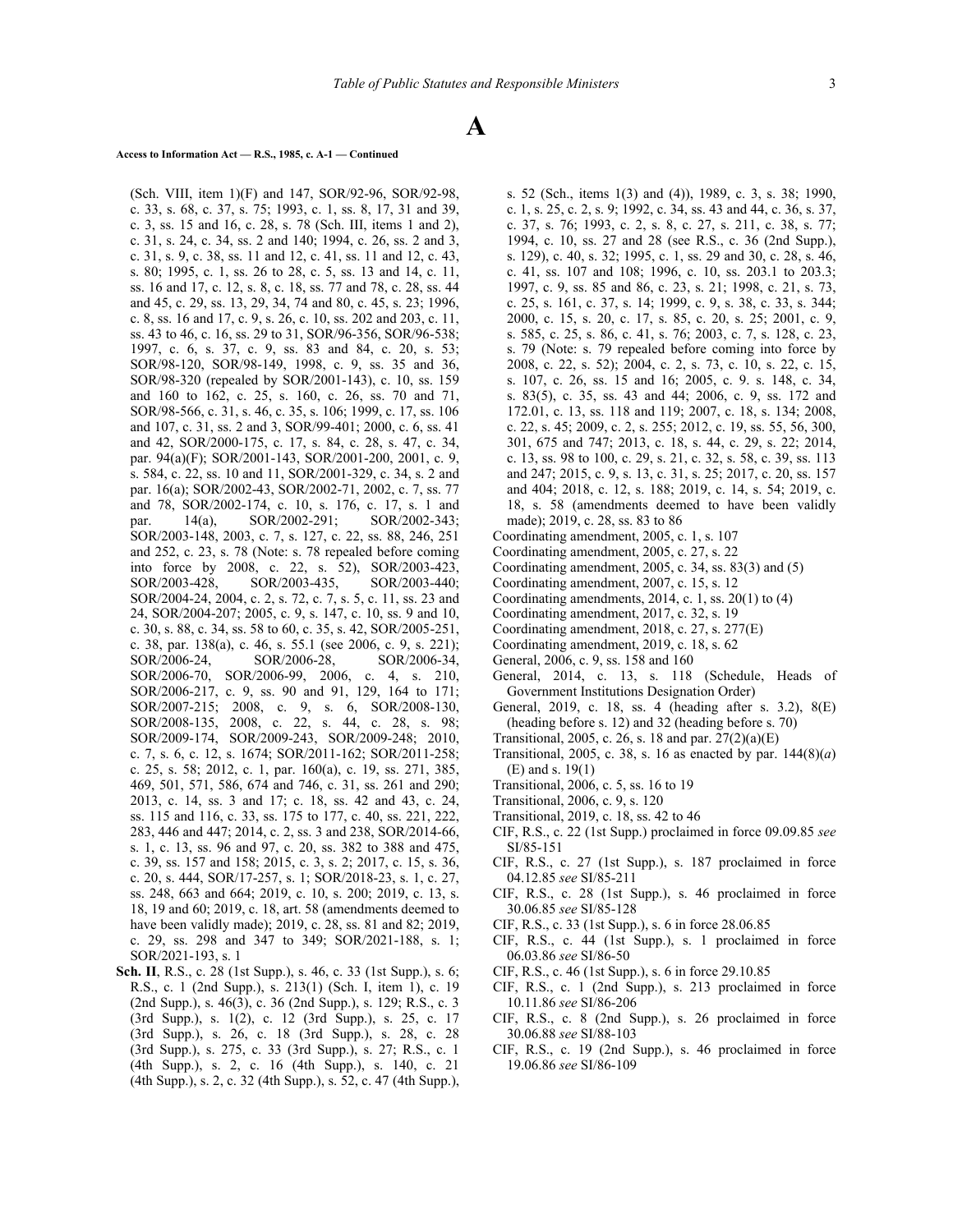#### **Access to Information Act — R.S., 1985, c. A-1 — Continued**

- CIF, R.S., c. 36 (2nd Supp.), s. 129 proclaimed in force 15.02.87 (in respect of the frontier lands with the exception of those portions of the frontier lands set out in the schedule) *see* SI/87‑63; s. 129 proclaimed in force 01.12.87 with respect to the frontier lands set out in the schedule *see* SI/87‑244
- CIF, R.S., c. 1 (3rd Supp.) proclaimed in force 11.06.87 *see* SI/87‑126
- CIF, R.S., c. 3 (3rd Supp.), s. 1 proclaimed in force 04.04.87 *see* SI/87‑88
- CIF, R.S., c. 12 (3rd Supp.), s. 25 proclaimed in force 20.07.87 *see* SI/87‑149 (*Note*: R.S., c. 12 (3rd Supp.) (*Softwood Lumber Products Export Charge Act*) shall cease to be in force on a day to be fixed by proclamation *see* s. 27(3). Ceases to be in force 05.03.92 *see* SI/92‑48)
- CIF, R.S., c. 17 (3rd Supp.), s. 26 proclaimed in force 17.12.87 *see* SI/88‑9
- CIF, R.S., c. 18 (3rd Supp.), ss. 27 and 28 proclaimed in force 02.07.87 *see* SI/87‑146
- CIF, R.S., c. 20 (3rd Supp.), s. 39 (Sch., item 1(2) proclaimed in force 01.08.87 and items 1(1) and (3) proclaimed in force 14.09.87 *see* SI/87‑183
- CIF, R.S., c. 24 (3rd Supp.), s. 52 in force 31.10.88 *see* s. 58
- CIF, R.S., c. 28 (3rd Supp.), ss. 274 and 275 proclaimed in force 01.01.88 *see* SI/88‑26
- CIF, R.S., c. 33 (3rd Supp.), s. 27(1) proclaimed in force 01.10.89 *see* SI/89‑229; ss. 27(2) and (3) proclaimed in force 28.06.90 *see* SI/90‑96
- CIF, R.S., c. 1 (4th Supp.), ss. 2, 45 and 46 in force 04.02.88
- CIF, R.S., c. 7 (4th Supp.), s. 2 in force 01.11.89 *see* SI/89‑231 but original enactment in force 05.05.88 *see* SI/88‑84
- CIF, R.S., c. 10 (4th Supp.), s. 19 proclaimed in force 01.02.89 *see* SI/89‑78
- CIF, R.S., c. 11 (4th Supp.), s. 13 in force 28.06.88 *see* SI/88‑119
- CIF, R.S., c. 16 (4th Supp.), s. 140 proclaimed in force 30.06.88 *see* SI/88‑126
- CIF, R.S., c. 21 (4th Supp.), ss. 1 and 2 in force 22.12.89 *see* SI/90‑9
- CIF, R.S., c. 28 (4th Supp.) proclaimed in force 01.01.89 *see* SI/88‑231
- CIF, R.S., c. 31 (4th Supp.), s. 100(E) proclaimed in force 15.09.88 *see* SI/88‑197
- CIF, R.S., c. 32 (4th Supp.), s. 52 in force 01.01.89 *see* SI/88‑244
- CIF, R.S., c. 41 (4th Supp.), s. 45 in force 15.09.88 *see* SI/88‑152
- CIF, R.S., c. 47 (4th Supp.), s. 52 in force 31.12.88 *see* SI/89-3
- CIF, 1989, c. 3, ss. 37 and 38 in force 29.03.90 *see* SI/90‑63
- CIF, 1989, c. 27, s. 19 in force 23.02.90 *see* SI/90‑41
- CIF, 1990, c. 1, ss. 24 and 25 in force 23.02.90 *see* SI/90‑40
- CIF, 1990, c. 2, s. 9 in force on assent 30.01.90
- CIF, 1990, c. 3, s. 32 (Sch., item 1) in force 01.04.90 *see* SI/90‑53; revocation of SI/93‑53 *see* SI/90‑62 in force 01.07.90 *see* SI/90‑86
- CIF, 1990, c. 13 in force 14.12.90 *see* SI/91‑5
- CIF, 1991, c. 3, s. 10 in force 21.04.91 *see* SI/91‑58
- CIF, 1991, c. 6, s. 22 in force 09.09.91 *see* SI/91‑117
- CIF, 1991, c. 16, s. 21 in force 01.12.91 *see* SI/91‑158
- CIF, 1991, c. 38, s. 25 in force 26.11.91 *see* SI/91‑161
- CIF, 1992, c. 1, s. 2, s. 143 (Sch. VI, item 1)(E), s. 144 (Sch. VII, items 1 to 3)(F), s. 145 (Sch. VIII, item  $1$ )(F) and s. 147 in force on assent 28.02.92
- CIF, 1992, c. 21, ss. 1 to 5 in force 01.10.92 *see* SI/92‑126
- CIF, 1992, c. 33, s. 68 in force 09.05.95 *see* SI/95‑61
- CIF, 1992, c. 34 in force on assent 23.06.92
- CIF, 1992, c. 36, s. 37 in force 01.01.93 *see* SI/92‑153
- CIF, 1992, c. 37, s. 75 in force 22.12.94 *see* SI/95‑3; s. 76 in force 19.01.95 *see* SI/95‑11
- CIF, 1992, c. 44 repealed by 1994, c. 41, s. 41
- CIF, 1993, c. 1, s. 31 in force 15.03.93 *see* SI/93‑33; s. 8 in force 26.03.93 *see* SI/93‑34; ss. 17 and 39 in force 31.03.93 *see* SI/93‑57
- CIF, 1993, c. 2, s. 8 in force 15.02.93 *see* SI/93‑26
- CIF, 1993, c. 3, ss. 15 and 16 in force on assent 25.02.93
- CIF, 1993, c. 27, s. 211 deemed in force 17.12.90
- CIF, 1993, c. 28, s. 78 (Sch. III, item 1) in force 27.11.97 *see* SI/97‑136; s. 78 (Sch. III, item 2) in force 01.04.99 *see* s. 79
- CIF, 1993, c. 31, s. 24 in force 28.04.94 *see* SI/94‑59
- CIF, 1993, c. 34, ss. 2 and 140 in force on assent 23.06.93
- CIF, 1993, c. 38, s. 77 in force 25.10.93 *see* SI/93‑101
- CIF, 1994, c. 10, ss. 27 and 28 in force on assent 12.05.94
- CIF, 1994, c. 26, ss. 2 and 3 in force on assent 23.06.94
- CIF, 1994, c. 31, s. 9 in force on assent 23.06.94
- CIF, 1994, c. 38, ss. 11 and 12 in force 12.01.95 *see* SI/95‑9
- CIF, 1994, c. 40, s. 32 in force on assent 15.12.94
- CIF, 1994, c. 41, ss. 11 and 12 in force 12.01.95 *see* SI/95‑10
- CIF, 1994, c. 43, s. 80 in force 14.02.95 *see* SI/95‑19
- CIF, 1995, c. 1, ss. 26 to 30 in force 29.03.95 *see* SI/95‑48
- CIF, 1995, c. 5, ss. 13 and 14 in force 13.05.95 *see* SI/95‑65
- CIF, 1995, c. 11, ss. 16 and 17 in force 12.07.96 *see* SI/96-68
- CIF, 1995, c. 12, s. 8 in force 25.07.95 *see* SI/95‑80
- CIF, 1995, c. 18, ss. 77 and 78 in force 15.09.95 *see* SI/95‑108
- CIF, 1995, c. 28, ss. 44 to 46 in force on assent 13.07.95
- CIF, 1995, c. 29, s. 80 deemed in force 01.04.95 *see* s. 86(3); ss. 13, 29, 34 and 74 in force 01.11.95 *see* SI/95‑115
- CIF, 1995, c. 41, ss. 107 and 108 deemed in force 13.06.95 *see* s. 115(2)
- CIF, 1995, c. 45, s. 23 in force 01.03.96 *see* SI/96‑23
- CIF, 1996, c. 8, ss. 16 and 17 in force 12.07.96 *see* SI/96‑69
- CIF, 1996, c. 9, s. 26 in force 21.04.97 *see* SI/97‑46
- CIF, 1996, c. 10, ss. 202 to 203.3 in force 01.07.96 *see* SI/96‑53
- CIF, 1996, c. 11, ss. 43 to 46 in force 12.07.96 *see* SI/96‑70
- CIF, 1996, c. 16, ss. 29 to 31 in force 12.07.96 *see* SI/96‑67
- CIF, 1997, c. 6, s. 37 in force 01.04.97 *see* SI/97‑37
- CIF, 1997, c. 9, ss. 83 to 86 in force 31.05.2000 *see* SI/2000-42
- CIF, 1997, c. 20, s. 53 in force 01.01.97 *see* s. 56(1)
- CIF, 1997, c. 23, s. 21 in force 02.05.97 *see* SI/97‑61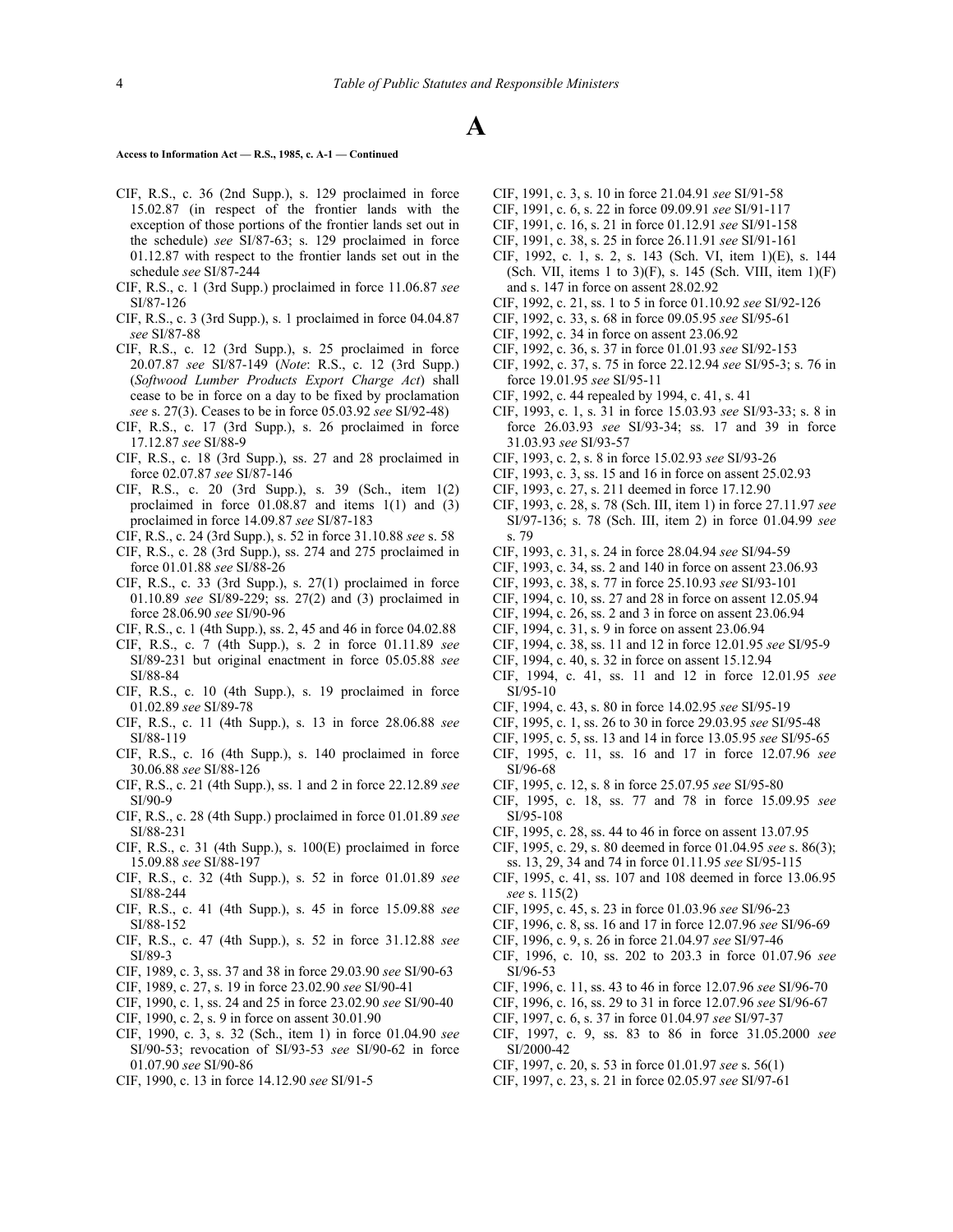## **Access to Information Act — R.S., 1985, c. A-1 — Continued**

- CIF, 1998, c. 9, ss. 35 and 36 in force 30.06.98 *see* SI/98‑79 CIF, 1998, c. 10,
- ss. 159(2) and 161 in force 01.10.98 *see* SI/98-88;
- s. 160 in force 01.12.98 *see* SI/98-117;
- the portion of s. 162 before the reference to the Fraser River Port Authority, and the references to the Halifax Port Authority, the Montreal Port Authority and the Vancouver Port Authority in force 01.03.99 *see* SI/99-15;
- in s. 162, the references to
	- the Fraser River Port Authority,
	- the Prince Rupert Port Authority,
	- the Quebec Port Authority,
	- the Saguenay Port Authority,
	- the Saint John Port Authority,
	- the Sept-Îles Port Authority,
	- the St. John's Port Authority, and
	- the Trois-Rivières Port Authority, in force 01.05.99 *see* SI/99-39:
- in s. 162, the reference to the Toronto Port Authority in force 08.06.99 *see* SI/99-55;
- in s. 162, the references to
	- the Nanaimo Port Authority,
	- the North Fraser Port Authority,
	- the Port Alberni Port Authority, and
	- the Thunder Bay Port Authority in force 01.07.99 *see* SI/99-62
- in s. 162, the reference to the Windsor Port Authority in force 01.07.99 *see* SI/99-63
- s. 159(1) in force 01.11.2000 *see* SI/2000-93
- in s. 162, the reference to the Hamilton Port Authority in force 01.05.2001 *see* SI/2001-55
- CIF, 1998, c. 21, s. 73 in force on assent 18.06.98
- CIF, 1998, c. 25, ss. 160(1) and 161 in force 22.12.98 *see* SI/99-1; s. 160(2) in force 31.03.2000 *see* SI/2000-17
- CIF, 1998, c. 26, ss. 70 and 71 in force 01.01.99 *see* SI/99-2
- CIF, 1998, c. 31, s. 46 in force 21.12.98 *see* SI/99-4
- CIF, 1998, c. 35, s. 106, with respect to the Military Police Complaints Commission, in force 01.12.99 and, with respect to the Canadian Forces Grievance Board, in force 01.03.2000 *see* SI/99-134
- CIF, 1998, c. 37, s. 14 in force 30.06.2000 *see* SI/2000-60
- CIF, 1999, c. 9, s. 38 in force 01.06.99 *see* SI/99-52
- CIF, 1999, c. 16 in force on assent 25.03.99
- CIF, 1999, c. 17, ss. 106 and 107 in force 01.11.99 *see* SI/99-111
- CIF, 1999, c. 31, ss. 2 and 3 in force on assent 17.06.99
- CIF, 1999, c. 33, s. 344 in force 31.03.2000 *see* SI/2000‑15
- CIF, 2000, c. 6, s. 42 in force 07.06.2000 *see* SI/2000-46; s. 41 in force 31.05.2001 *see* SI/2001-66
- CIF, 2000, c. 7, s. 21 in force 11.05.2000 *see* SI/2000-38
- CIF, 2000, c. 15, s. 20 in force 05.07.2000 *see* SI/2000-59
- CIF, 2000, c. 17, ss. 84 and 85 in force 05.07.2000 *see* SI/2000-55
- CIF, 2000, c. 20, s. 25 in force 30.09.2000 *see* SI/2000-67
- CIF, 2000, c. 28, s. 47 in force 02.01.2001 *see* SI/2001-5
- CIF, 2000, c. 34, s. 94 in force 27.10.2000 *see* SI/2000-105
- CIF, 2001, c. 9, ss. 584 and 585 in force 24.10.2001 *see* SI/2001-102
- CIF, 2001, c. 22, ss. 10 and 11 in force on assent 14.06.2001
- CIF, 2001, c. 25, s. 86 in force 29.11.2001 *see* SI/2001-115
- CIF, 2001, c. 27, s. 202 in force 28.06.2002 *see* SI/2002-97
- CIF, 2001, c. 34, ss. 2 and 16 in force on assent 18.12.2001
- CIF, 2001, c. 41, s. 76 in force on assent 18.12.2001; s. 87 in force 24.12.2001 *see* SI/2002-16
- CIF, 2002, c. 7, s. 78 in force 01.04.2003 see SI/2003-48; s. 77 comes into force on a day to be fixed by order of the Governor in Council *see* s. 285(3) – Not in force
- CIF, 2002, c. 8, ss. 112, 113, 182 and 183 in force 02.07.2003 *see* SI/2003-109
- CIF, 2002, c. 10, s. 176 in force on assent 30.04.2002
- CIF, 2002, c. 17, ss. 1 and 14 in force 22.07.2002 *see* SI/2002-105
- CIF, 2003, c. 7, ss. 127 and 128 in force on assent 13.05.2003
- CIF, 2003, c. 22, s. 246 in force 20.11.2003 *see* SI/2003-178;, ss. 251 and 252 in force 01.04.2004 *see* SI/2004-42; ss. 88, 224 and 225 in force 01.04.2005 *see* SI/2005-24
- CIF, 2003, c. 23, ss. 78 and 79 come into force on a day or days to be fixed by order of the Governor in Council *see* s. 85. (*Note*: ss. 78 and 79 repealed before coming into force by 2008, c. 22, s. 52)
- CIF, 2004, c. 2, s. 73 in force 22.04.2004 *see* SI/2004-49; s. 72 in force 12.01.2006 *see* SI/2005-42
- CIF, 2004, c. 7, s. 5 in force 17.05.2004 *see* SI/2004-52
- CIF, 2004, c. 10, s. 22 in force 15.12.2004 *see* SI/2004-157
- CIF, 2004, c. 11, ss. 22 to 24 in force 21.05.2004 *see* SI/2004-58
- CIF, 2004, c. 15, s. 107 in force 11.05.2004 *see* SI/2004-51
- CIF, 2004, c. 17, s. 16 in force 01.04.2005 *see* SI/2005-18
- CIF, 2004, c. 26, ss. 15 and 16 in force 01.07.2005 *see* SI/2005-51
- CIF, 2005, c. 1, s. 107 in force on assent 15.02.2005; s. 97 in force 04.08.2005 *see* SI/2005-54
- CIF, 2005, c. 9, ss. 147 and 148 in force 01.04.2006 *see* SI/2006-59
- CIF, 2005, c. 10, ss. 9 and 10 in force 04.04.2005 *see* SI/2005-29
- CIF, 2005, c. 26, s. 18 in force 05.10.2005 *see* SI/2005-101
- CIF, 2005, c. 27, s. 22 in force on assent 23.06.2005; s. 16 in force 01.12.2005 *see* SI/2005-117
- CIF, 2005, c. 30, s. 88 in force 03.10.2005 *see* SI/2005-92
- CIF, 2005, c. 34, ss. 58 to 60 in force 05.10.2005 *see* SI/2005-99; s. 83 in force on assent 20.07.2005
- CIF, 2005, c. 35, ss. 42 to 44 in force 05.10.2005 *see* SI/2005-97
- CIF, 2005, c. 38, ss. 16, 19 and 138 in force 12.12.2005 *see* SI/2005-119
- CIF, 2005, c. 46, ss. 55 and 55.1 in force 15.04.2007 *see* SI/2007-43 (*Note:* 2005, c. 46, s. 55 replaced by 2006, c. 9, s. 221)
- CIF, 2006, c. 4, s. 210 in force 10.11.2006 *see* SI/2006-132 *see also Canada Gazette*, Part II, Vol. 140, No. 24, p. 1959 *re erratum*
- CIF, 2006, c. 5, ss. 16 to 19 in force 15.12.2006 *see* SI/2006‑145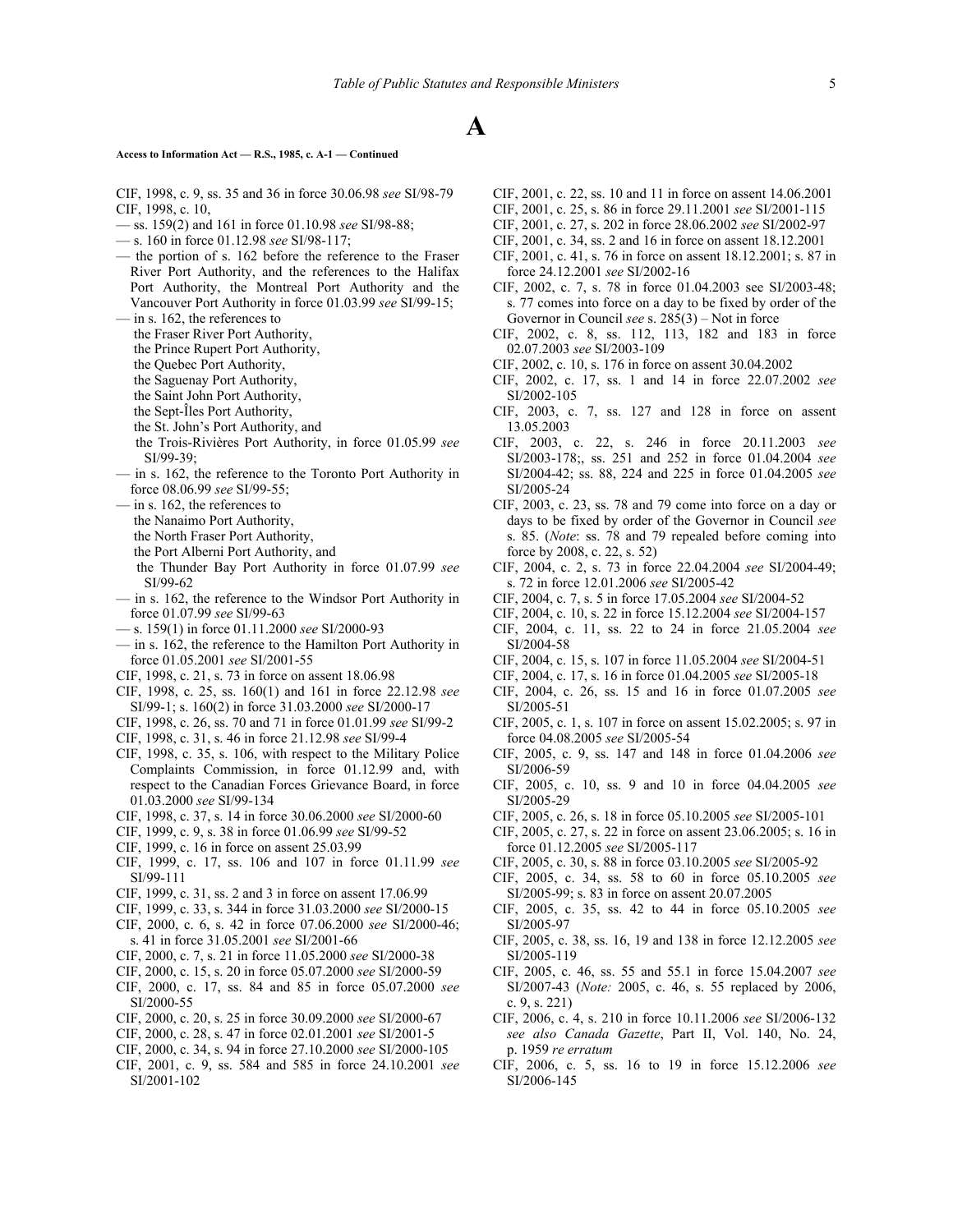#### **Access to Information Act — R.S., 1985, c. A-1 — Continued**

#### CIF, 2006, c. 9

- ss. 89 to 91 in force 02.07.2008 *see* SI/2008-41
- ss. 109, 120 and 221 in force on assent 12.12.2006
- ss. 129, s. 141(1), s. 3.2 of the *Access to Information Act*, as enacted by s. 142, ss. 150 to 153, 155, 156, 161, 162, s. 163(2) in force on assent 12.12.2006
- s. 3.01 of the *Access to Information Act*, as enacted by s. 142, ss. 149, 154, 157, 158, 160 and 172 in force 01.03.2007 *see* SI/2007-19
- ss. 144 to 146 and 165 to 171 in force 01.04.2007 *see* SI/2007-20
- s. 172.01 in force 01.04.2007 *see* SI/2007-38
- s. 3.1 of the *Access to Information Act*, as enacted by s. 142, ss. 141(2), 143, 147, 148, 159, 163(1) and 164 in force 01.09.2007 *see* SI/2007-39
- *See also* the application provision, s. 228(2), conditions to apply the definition "government institution" in s. 3 of the *Access to Information Act*, as enacted by s. 141(2), in respect of the Canada Pension Plan Investment Board.
- CIF, 2006, c. 10, s. 32 in force 22.11.2007 *see* SI/2007-91
- CIF, 2006, c. 13, ss. 118 and 119 deemed in force 12.10.2006 *see* s. 126
- CIF, 2007, c. 15, s. 12 in force on assent 22.06.2007; ss. 8 to 10 in force 03.08.2007 *see* SI/2007-79
- CIF, 2007, c. 18 in force on assent 22.06.2007 *but* s. 134(1) deemed in force 01.07.2003 *see* s. 134(2)
- CIF, 2008, c. 9 (assent: 13.03.2008), ss. 5 and 6 in force 10.08.2008 *see* SI/2008-92
- CIF, SOR/2008-130, s. 1 in force 01.06.2008 *see* s. 3(1); s. 2 in force 01.06.2013 *see* s. 3(2)
- CIF, 2008, c. 22 (assent: 18.06.2008), ss. 44 and 45 in force 16.10.2008 *see* s. 53
- CIF, 2008, c. 28 (assent: 18.06.2008), s. 98 in force 20.10.2010 *see* SI/2010-77
- CIF, 2008, c. 32 (assent: 26.06.2008), s. 26 in force 03.04.2009 *see* SI/2008-147
- CIF, 2009, c. 2 (assent: 12.03.2009), s. 255 in force 01.07.2009 *see* SI/2009-57
- CIF, 2009, c. 18 (assent: 18.06.2009), s. 20 in force 01.04.2011 *see* SI/2009-108
- CIF, SOR/2009-174, s. 1 in force 01.07.2009 *see* s. 2
- CIF, 2010, c. 7 (assent: 29.06.2010), ss. 5 and 6 in force 25.11.2010 *see* SI/2010-87
- CIF, 2010, c. 12 (assent: 12.07.2010), s. 1674 in force 16.03.2012 *see* SI/2012-14
- CIF, SOR/2011-258 in force 16.11.2011 *see* s. 2
- CIF, 2011, c. 25, s. 58 in force on assent 15.12.2011 *but see* conditions to apply at s. 56
- CIF, 2012, c. 1 (assent: 13.03.2012), par. 160(*a*) in force 28.02.2013 *see* SI/2013-13
- CIF, 2012, c. 19, ss. 385 and 469 in force on assent 29.06.2012;
- ss. 55 and 56 in force 06.07.2012 *see* SI/2012-56
- s. 271 in force 01.04.2014 *see* s. 281(2);
- ss. 300 and 301 in force 01.03.2013 *see* SI/2013-17
- s. 501 in force 27.07.2012 *see* SI/2012-61;
- s. 571 in force 01.04.2013 *see* SI/2013-37;
- s. 586 in force 01.04.2013 *see* SI/2013-36;
- ss. 674 and 675 in force 01.04.2013 *see* SI/2013-38;
- ss. 746 and 747 in force 30.09.2012 *see* SI/2012-75
- CIF, 2012, c. 31 (assent: 14.12.2012), s. 290 in force 01.04.2013 *see* SI/2013‑39; s. 261 in force 30.10.2013 *see* SI/2013-117.
- CIF, 2013, c. 14, s. 17 in force on assent 19.06.2013; s. 3 in force 09.07.2015 *see* SI/2015-58.
- CIF, 2013, c. 18 (assent: 19.06.2013), ss. 42 to 44 in force 28.11.2014 *see* SI/2014-104.
- CIF, 2013, c. 24, ss. 115 and 116 in force on assent 19.06.2013
- CIF, 2013, c. 25 (assent: 19.06.2013), s. 20 comes into force on a day to be fixed by order of the Governor in Council *see* s. 25 – Not in force
- CIF, 2013, c. 29 (assent: 26.06.2013), s. 22 in force 01.11.2014 *see* SI/2014-96.
- CIF, 2013, c. 33, ss. 175 to 177 in force on assent 26.06.2013.
- CIF, 2013, c. 38, s. 11 in force on assent 12.12.2013.
- CIF, 2013, c. 40, ss. 221, 222 and 283 in force on assent 12.12.2013; s. 447 repealed before coming into force *see* 2014, c. 20, s. 475; s. 446 in force 01.11.2014 *see* SI/2014-84.
- CIF, 2014, c. 1, s. 20 in force on assent 04.03.2014; s. 18 in force 01.07.2014 *see* SI/2014-51.
- CIF, 2014, c. 2 (assent: 25.03.2014),
- s. 3 in force 01.04.2014 *see* SI/2014-34;
- s. 238 comes into force on a day to be fixed by order of the Governor in Council that is made not earlier than one day after the day on which an order is made under s. 253(1) *see* s. 253(2) NOTE: s. 238 repealed before coming into force see 209, c. 19, s. 77.
- CIF, 2014, c. 11 (assent: 19.06.2014), s. 21 in force 05.04.2016 *see* SI/2016-4.
- CIF, 2014, c. 12 (assent: 19.06.2014), s. 146 in force 01.10.2014 *see* SI/2014-75.
- CIF, 2014, c. 13 (assent: 19.06.2014), ss. 96 to 100 and 118 in force 31.12.2014 *see* SI/2014-103.
- CIF, 2014, c. 20, s. 475 in force on assent 19.06.2014; ss. 382 to 388 in force 01.11.2014 *see* SI/2014-83.
- CIF, 2014, c. 29 (assent: 09.12.2014), s. 21 in force 07.02.2015 *see* s. 26(1).
- CIF, 2014, c. 32 (assent: 09.12.2014), s. 58 in force 18.06.2019 *see* SI/2018-100
- CIF, 2014, c. 39 (assent: 16.12.2014), ss. 157 and 158 in force 01.06.2015 *see* SI/2015-36;
- s. 113 in force 05.11.2018 *see* SI/2018-45.
- s. 247 in force 06.03.2018 *see* SI/2018-26;
- CIF, 2015, c. 3, s. 2 in force on assent 26.02.2015.
- CIF, 2015, c. 9, s. 13 in force on assent 23.04.2015.
- CIF, 2015, c. 32 (assent: 18.06.2015), s. 25 in force 01.11.2018 *see* SI/2018-32.
- CIF, 2017, c. 15 (assent: 22.06.2017), ss. 35 and 36 in force 06.10.2017 *see* SI/2017-63.
- CIF, 2017, c. 20, s. 404 in force on assent 22.06.2017; s. 157 in force 21.09.2017 *see* SI/2017-53; s. 444 in force 12.03.2018 *see* SI/2018-15.
- CIF, SOR/2017-257, s. 1 in force 30.11.2017 *see* s. 2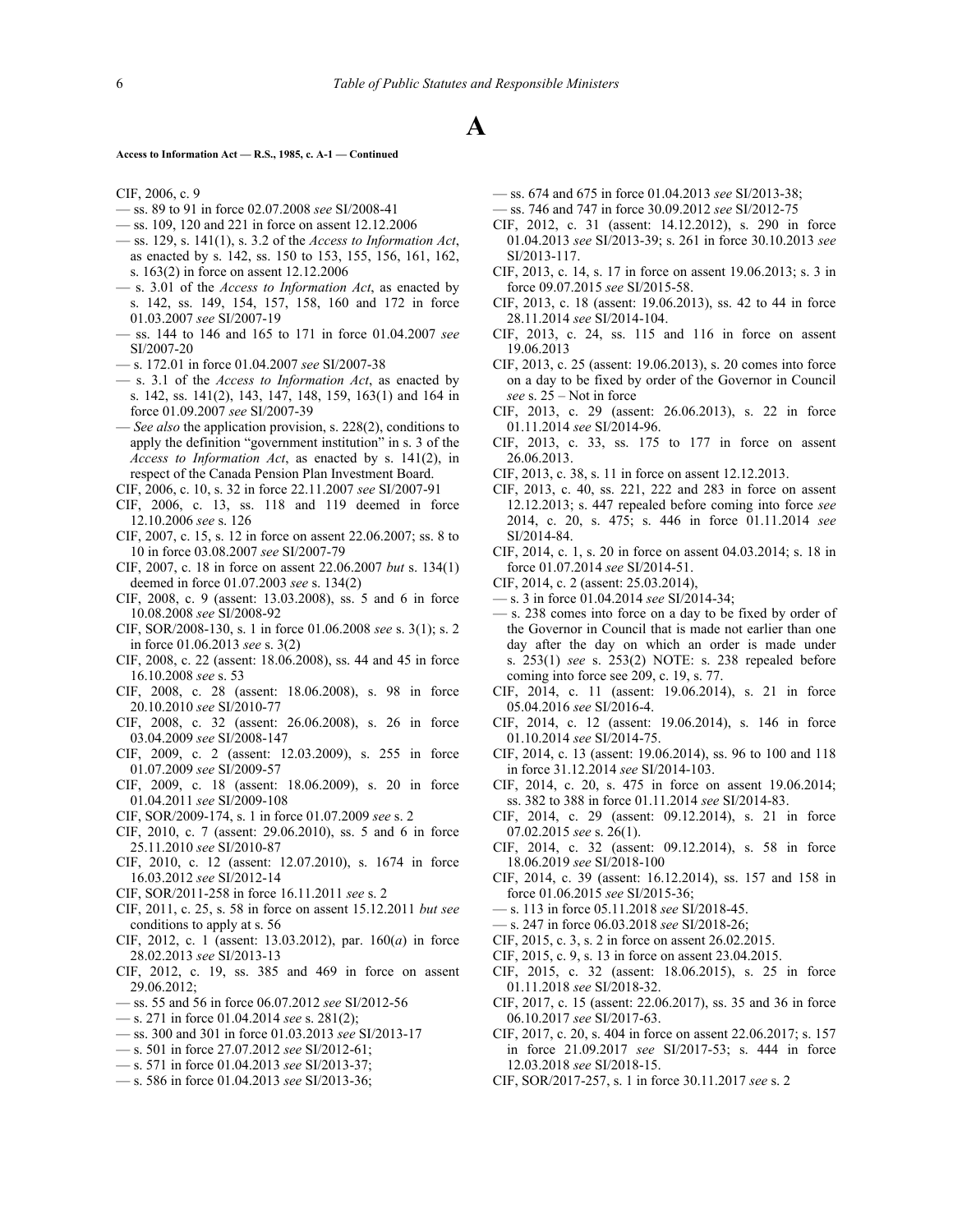## **Access to Information Act — R.S., 1985, c. A-1 — Continued**

- CIF, 2017, c. 32, s. 19 in force on assent 14.12.2017; s. 17 in force 01.04.2018 *see* s. 20.
- CIF, 2018, c. 4, s. 127 in force on assent 29.03.2018
- CIF, 2018, c. 12, s. 188 in force on assent 21.06.2018
- CIF, 2018, c. 27, ss. 248, 273, 277, 663 and 664 in force on assent 13.12.2018
- CIF, 2018, c. 31, s. 391 in force 01.04.2019, *see* Canada Gazette Part 1, Extra Vol. 153, No. 4
- CIF, 2019, c. 10, (assent: 21.06.2019) s. 200 in force 11.07.2019 see SI/2019-55
- CIF, 2019, c. 13 (assent 21.06.2019) ss. 18, 19 and 60 in force 12.07.2019 *see* SI/2019-67
- CIF, 2019, c. 18, ss. 36 and 38 in force on 21.06.2020 *see* s. 63
- CIF, 2019, c. 28 (assent: 21.06.2019), ss. 81 to 86 in force 28.08.2019 *see* SI/2019-86
- CIF, 2019, c. 29 (assent: 21.06.2019),
- s. 298 in force 23.11.2021, *see Canada Gazette* Part I, Vol. 155, No 33, page 4504
- ss. 347 to 349 in force 15.07.2019 *see* s. 383

## **Accessible Canada Act – 2019, c. 10**

*(Accessibilité, Loi canadienne sur l')*

## **Minister of Employment and Social Development** *see* **SI/2019-56**

CIF, 2019, c. 10 (assent: 21.06.2019), the provisions of this Act, other than section 206 (in force on assent) in force 11.07.2019 *see* SI/2019-55

CIF, 2019, c. 13, s. 50 (assent 21.06.2019)

# **Accountability Act —** *see* **Federal Accountability Act, 2006, c. 9**

*(Responsabilité, Loi fédérale sur la)*

# **Addition of Lands to Reserves and Reserve Creation Act — 2018, c. 27, s. 675**

*(Ajout de terres aux réserves et la création de réserves, Loi sur l')*

## **Minister of Crown-Indigenous Relations (see s. 2)**

**s. 4,** 2019, c. 24, s. 386 Coordinating amendment, 2019, c. 29, s. 377 Transitional, 2018, c. 27, ss. 676 to 678 CIF, 2018, c. 27, s. 675 (ss. 1 to 8) and 676 to 678 in force 27.08.2019 *see* SI/2019-92

# **Advance Payments for Crops Act (***see* **Crops Act, Advance Payments for)**

*(Paiement anticipé des récoltes, Loi sur le)*

# **Administrative Tribunals Support Service of Canada Act — 2014, c. 20, s. 376**

*(Service canadien d'appui aux tribunaux administratifs, Loi sur le)*

## **Minister of Justice** (s. 2)

- Schedule, 2014, c. 20, par. 481(2)(*a*); 2017, c. 9, par. 57(2) (*c*)
- Coordinating amendment, 2014, c. 20, s. 481
- Terminology, 2017, c. 9, par. 57(2)(*c*)
- Transitional, 2014, c. 20, ss. 377 to 381
- CIF, 2014, c. 20 (assent: 19.06.2014), s. 471 to 481 in force on assent; s. 376 (ss. 1 to 18) and ss. 377 to 381 in force 01.11.2014 *see* SI/2014-83.
- CIF, 2017, c. 9, par. 57(2)(*c*) in force on assent 19.06.2017

## **Aeronautics Act — R.S., 1985, c. A-2** *(Aéronautique, Loi sur l')*

- **Minister of Transport and the Minister of National Defence (2014, c. 29, s. 10(1)** *see* **definition of "minister" in s. 3(1) of the Act)**
- **s. 3**, R.S., c. 33 (1st Supp.), s. 1; 1992, c. 4, s. 1; 1993, c. 28, s. 78 (Sch. III, item 3), this amendment was repealed before it came into force by 1999, c. 3, s. 12 (Sch., item 1); 1996, c. 20, s. 99, c. 31, s. 56; 1999, c. 3, s. 13, c. 31, s. 4; 2001, c. 29, s. 33; 2002, c. 7, s. 79(E); 2004, c. 15, ss. 2 and s. 111(3); 2014, c. 29, s. 10; 2015, c. 3, s. 3; 2019, c. 29, s. 271
- **Part I,** (ss. 4 to 11)
- **s. 4,** R.S., c. 33 (1st Supp.), s. 1; 1992, c. 4, s. 2
- **s. 4.1,** added, R.S., c. 33 (1st Supp.), s. 1; 1992, c. 4, s. 3
- **s. 4.2,** added, R.S., c. 33 (1st Supp.), s. 1; 2014, c. 29, s. 11
- **s. 4.3,** added, R.S., c. 33 (1st Supp.), s. 1; 2004, c. 15, s. 3
- **s. 4.31,** added, 2014, c. 29, s. 12
- **s. 4.32,** (former 4.31), added, 2014, c. 39, s. 143, renumbered, 2017, c. 26, s. 2
- **s. 4.4,** added, R.S., c. 33 (1st Supp.), s. 1; 1991, c. 24, s. 51 (Sch. III, item 1); 2001, c. 4, s. 53(E); 2004, c. 15, s. 4
- **s. 4.401,** added, 2017, c. 20, s. 312
- **s. 4.41,** added, 1996, c. 20, s. 100; 2017, c. 20, s. 313
- **s. 4.5,** added, R.S., c. 33 (1st Supp.), s. 1
- **s. 4.6,** added, R.S., c. 33 (1st Supp.), s. 1
- **s. 4.7,** added, R.S., c. 33 (1st Supp.), s. 1; 1992, c. 4, s. 5; 1999, c. 31, ss. 5, 6; 2004, c. 15, s. 5
- **s. 4.71,** added, 2004, c. 15, s. 5; 2019, c. 29, s. 272
- **s. 4.72,** added, 2004, c. 15, s. 5
- **s. 4.73,** added, 2004, c. 15, s. 5
- **s. 4.74,** added, 2004, c. 15, s. 5
- **s. 4.75,** added, 2004, c. 15, s. 5
- **s. 4.76,** added, 2004, c. 15, s. 5
- **s. 4.77,** added, 2004, c. 15, s. 5
- **s. 4.78,** added, 2004, c. 15, s. 5
- **s. 4.79,** added, 2004, c. 15, s. 5
- 
- **s. 4.8,** added, R.S., c. 33 (1st Supp.), s. 1; 1992, c. 4, s. 6; 2004, c. 15, s. 5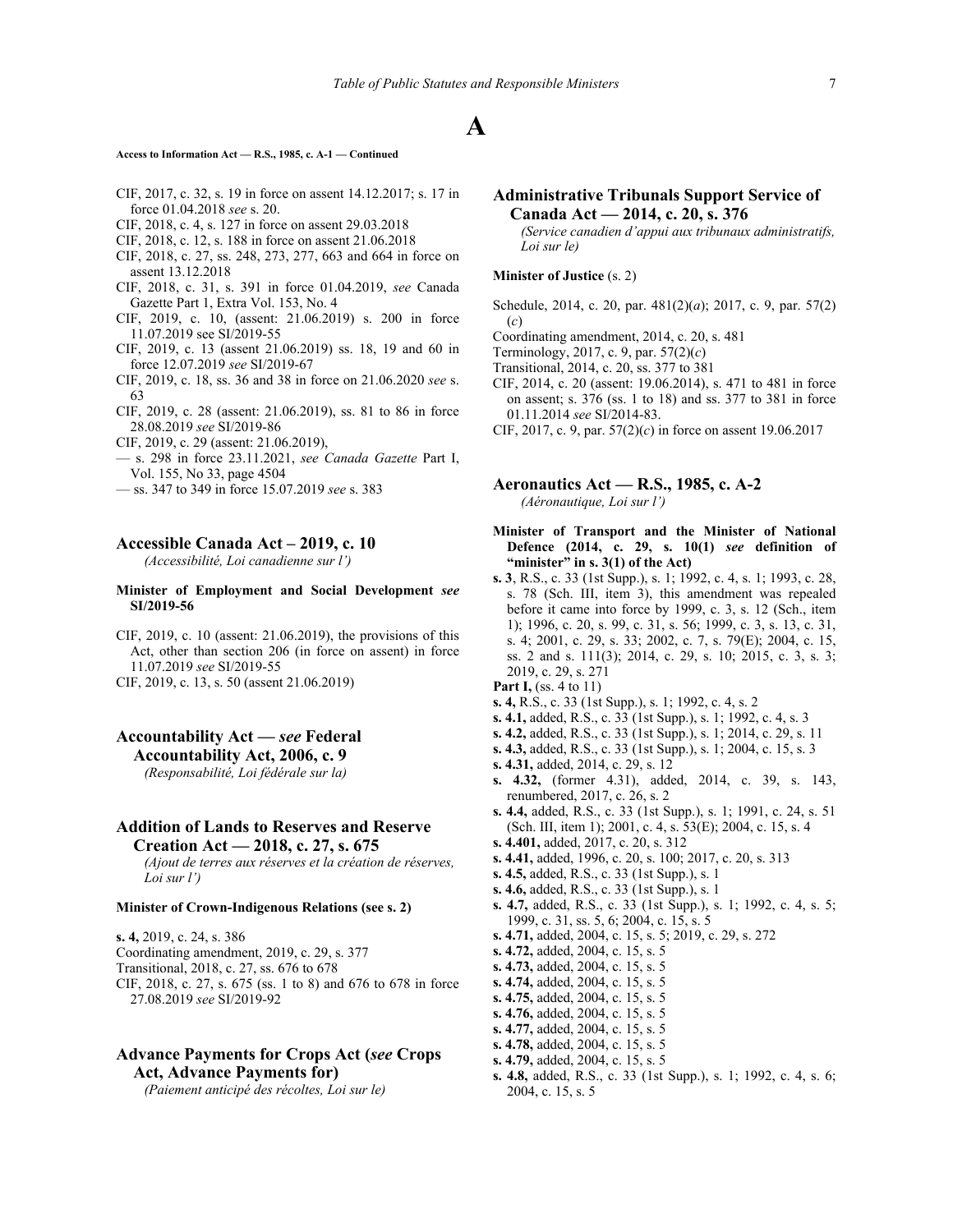#### **Aeronautics Act — R.S., 1985, c. A-2 — Continued**

- **s. 4.81,** added, 2004, c. 15, s. 5; 2005, c. 38, par. 139(*a*), 142(*a*) and 145(2)(*j*); 2019, c. 29, s. 273
- **s. 4.82,** added, 2004, c. 15, s. 5; 2019, c. 29, s. 274
- **s. 4.83,** added, 2001, c. 38, s. 1; 2004, c. 15, s. 6; 2011, c. 9, s. 2
- **s. 4.84,** added, 2004, c. 15, s. 7
- **s. 4.85,** added, 2004, c. 15, s. 7
- **s. 4.86,** added, 2004, c. 15, s. 7
- **s. 4.87,** added, 2004, c. 15, s. 7
- **s. 4.9,** added, R.S., c. 33 (1st Supp.), s. 1; 1992, c. 4, s. 7; 2014, c. 39, s. 144
- **s. 4.91,** added, 1996, c. 20, s. 101; 2017, c. 26, s. 3(E)
- **s. 5,** R.S., c. 33 (1st Supp.), s. 1; R.S., c. 28 (3rd Supp.), s. 359 (Sch., item 1); 1992, c. 4, s. 8; 1996, c. 10, s. 204, c. 20, s. 102
- **s. 5.1,** added, R.S., c. 33 (1st Supp.), s. 1; 2004, c. 15, s. 8
- **s. 5.2,** added, R.S., c. 33 (1st Supp.), s. 1; 1989, c. 17, s. 8; 1992, c. 4, s. 9(F)
- **s. 5.3,** added, R.S., c. 33 (1st Supp.), s. 1
- **s. 5.4,** added, R.S., c. 33 (1st Supp.), s. 1; 1992, c. 4, s. 10
- **s. 5.5,** added, R.S., c. 33 (1st Supp.), s. 1
- **s. 5.6,** added, R.S., c. 33 (1st Supp.), s. 1
- **s. 5.7,** added, R.S., c. 33 (1st Supp.), s. 1; 1992, c. 1, s. 5; 2001, c. 4, s. 54(F)
- **s. 5.8,** added, R.S., c. 33 (1st Supp.), s. 1
- **s. 5.81,** added, 1992, c. 4, s. 11
- **s. 5.9,** added, R.S., c. 33 (1st Supp.), s. 1; 2004, c. 15, s. 9
- **s. 6,** R.S., c. 33 (1st Supp.), s. 1; 1992, c. 4, s. 25; added, 2014, c. 29, s. 13
- **s. 6.1,** added, R.S., c. 33 (1st Supp.), s. 1
- **s. 6.2,** added, R.S., c. 33 (1st Supp.), s. 1; 1992, c. 4, s. 12; 2004, c. 15, s. 10
- **s. 6.21,** added, 2014, c. 29, s. 14
- **s. 6.3,** added, R.S., c. 33 (1st Supp.), s. 1; 1989, c. 3, s. 39; repealed, 2014, c. 29, s. 15
- **s. 6.4,** added, R.S., c. 33 (1st Supp.), s. 1; 1989, c. 3, s. 40; repealed, 2014, c. 29, s. 16
- **s. 6.41,** added, 1992, c. 4, s. 13; 2004, c. 15, s. 11; 2015, c. 3, s. 4(F)
- **s. 6.5,** added, R.S., c. 33 (1st Supp.), s. 1
- **s. 6.6,** added, R.S., c. 33 (1st Supp.), s. 1; 2001, c. 29, s. 34
- **s. 6.7,** added, R.S., c. 33 (1st Supp.), s. 1; 2001, c. 29, s. 34; 2014, c. 29, s. 17
- **s. 6.71,** added, 1992, c. 4, s. 14; 2001, c. 29, s. 34
- **s. 6.72,** added, 2001, c. 29, s. 34
- **s. 6.8,** added, R.S., c. 33 (1st Supp.), s. 1; 2001, c. 29, s. 34
- **s. 6.9,** added, R.S., c. 33 (1st Supp.), s. 1; 1992, c. 1, s. 5; 2001, c. 29, s. 35, par. 45(1)(*a*) and (2)(*a*)(F); 2004, c. 15, s. 12
- **s. 7,** R.S., c. 33 (1st Supp.), s. 1; 1992, c. 1, s. 5; 2001, c. 29, s. 36, par. 45(1)(*b*) and (2)(*b*)(F); 2004, c. 15, ss. 13 and 111(1)
- **s. 7.1,** added, R.S., c. 33 (1st Supp.), s. 1; 1992, c. 1, s. 5, c. 4, s. 15; 2001, c. 29, s. 37, par. 45(1)(*c*) and (2)(*c*)(F)
- **s. 7.2,** added, R.S., c. 33 (1st Supp.), s. 1; 2001, c. 29, s. 38; 2004, c. 15, ss. 14 and 111(2); 2017, c. 26, s. 4(F)
- **s. 7.21,** added, 2001, c. 29, s. 38
- **s. 7.3,** added, R.S., c. 33 (1st Supp.), s. 1; 1992, c. 4, s. 16; 1996, c. 20, s. 103; 2004, c. 15, s. 15
- **s. 7.31,** added, 1992, c. 4, s. 17
- **s. 7.4,** added, R.S., c. 33 (1st Supp.), s. 1; 2004, c. 15, s. 16
- **s. 7.41,** added, 2004, c. 15, s. 17
- **s. 7.5,** added, R.S., c. 33 (1st Supp.), s. 1; 1992, c. 1. s. 144 (Sch. VII, item 4)(F); c. 4, s. 18
- **s. 7.6,** added, R.S., c. 33 (1st Supp.), s. 1; 1992, c. 4, s. 19; 2004, c. 15, s. 18; 2015, c. 20, s. 12
- **s. 7.7,** added, R.S., c. 33 (1st Supp.), s. 1; 1992, c. 4, s. 20; 2001, c. 29, s. 39
- **s. 7.8,** added, R.S., c. 33 (1st Supp.), s. 1; 2001, c. 29, s. 39
- **s. 7.9,** added, R.S., c. 33 (1st Supp.), s. 1; 1992, c. 1, s. 5; 2001, c. 29, s. 39
- **s. 7.91,** added, 2001, c. 29, s. 39
- **s. 7.92,** added, 2001, c. 29, s. 39
- **s. 8,** R.S., c. 33 (1st Supp.), s. 1; 1992, c. 4, s. 21; 2001, c. 29, s. 40(E)
- **s. 8.1,** added, R.S., c. 33 (1st Supp.), s. 1; 1992, c. 4, s. 22; 2001, c. 29, s. 41
- **s. 8.2,** added, R.S., c. 33 (1st Supp.), s. 1; 2001, c. 29, s. 42
- **s. 8.3,** added, R.S., c. 33 (1st Supp.), s. 1; 1992, c. 1, s. 5; 2001, c. 29, s. 43; 2004, c. 15, s. 19
- **s. 8.4,** added, R.S., c. 33 (1st Supp.), s. 1
- **s. 8.5,** added, R.S., c. 33 (1st Supp.), s. 1; 2004, c. 15, s. 20
- **s. 8.6,** added, R.S., c. 33 (1st Supp.), s. 1; 1992, c. 1, s. 3; 2008, c. 6, s. 55; 2018, c. 21, s. 39
- **s. 8.7,** added, R.S., c. 33 (1st Supp.), s. 1; 1992, c. 4, s. 23(F); 2004, c. 15, s. 21; 2014, c. 29, s. 18; 2019, c. 29, s. 275
- **s. 8.8,** 2004, c. 15, s. 22
- **s. 9,** R.S., c. 33 (1st Supp.), s. 1; 2003, c. 22, s. 89
- **Part II,** (ss. 10 to 24.8) repealed, R.S., c. 28 (3rd Supp.), s. 276; 2014, c. 29, s. 19
- **s. 10,** repealed, R.S., c. 33 (1st Supp.), s. 1; added, 2014, c. 29, s. 19
- **s. 11,** repealed, R.S., c. 33 (1st Supp.), s. 1; added, 2014, c. 29, s. 19
- **s. 12,** R.S., c. 33 (1st Supp.), s. 2; repealed, R.S., c. 28 (3rd Supp.), s. 276; added, 2014, c. 29, s. 19
- **s. 13,** repealed, R.S., c. 28 (3rd Supp.), s. 276; added, 2014, c. 29, s. 19
- **s. 14,** repealed, R.S., c. 28 (3rd Supp.), s. 276; added, 2014, c. 29, s. 19
- **s. 15,** repealed, R.S., c. 28 (3rd Supp.), s. 276; added, 2014, c. 29, s. 19
- **s. 16,** repealed, R.S., c. 28 (3rd Supp.), s. 276; added, 2014, c. 29, s. 19
- **s. 17,** repealed, R.S., c. 28 (3rd Supp.), s. 276; added, 2014, c. 29, s. 19
- **s. 18,** repealed, R.S., c. 28 (3rd Supp.), s. 276; added, 2014, c. 29, s. 19
- **s. 19,** repealed, R.S., c. 28 (3rd Supp.), s. 276; added, 2014, c. 29, s. 19
- **s. 20,** repealed, R.S., c. 28 (3rd Supp.), s. 276; added, 2014, c. 29, s. 19
- **s. 21,** R.S., c. 33 (1st Supp.), s. 3; repealed, R.S., c. 28 (3rd Supp.), s. 276; added, 2014, c. 29, s. 19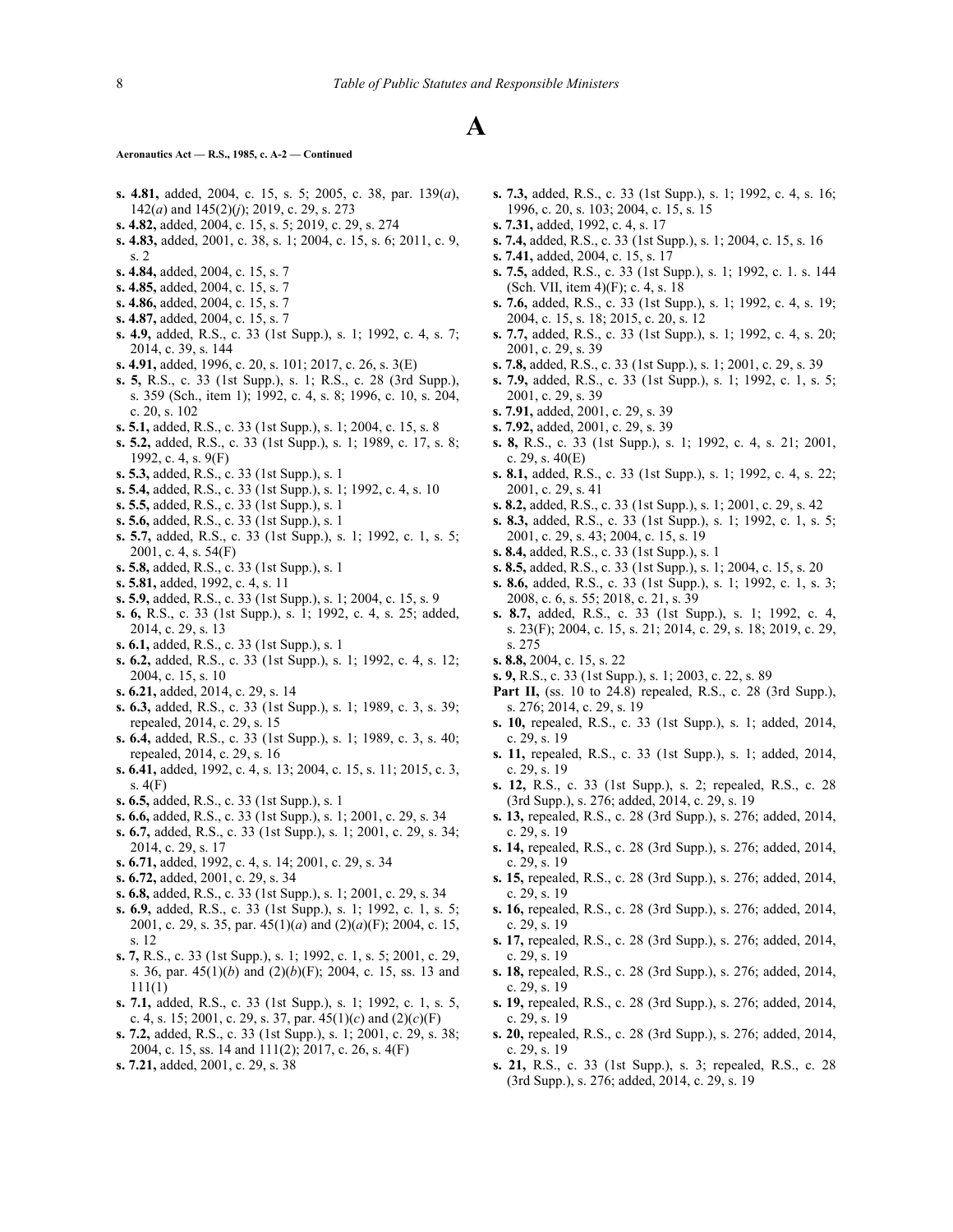#### **Aeronautics Act — R.S., 1985, c. A-2 — Continued**

- **s. 22,** repealed, R.S., c. 28 (3rd Supp.), s. 276; added, 2014, c. 29, s. 19
- **s. 23,** repealed, R.S., c. 28 (3rd Supp.), s. 276; added, 2014, c. 29, s. 19
- **s. 24,** repealed, R.S., c. 28 (3rd Supp.), s. 276; added, 2014, c. 29, s. 19
- **s. 24.1,** added, 2014, c. 29, s. 19
- **s. 24.2,** added, 2014, c. 29, s. 19
- **s. 24.3,** added, 2014, c. 29, s. 19
- **s. 24.4,** added, 2014, c. 29, s. 19
- **s. 24.5,** added, 2014, c. 29, s. 19
- **s. 24.6,** added, 2014, c. 29, s. 19
- **s. 24.7,** added, 2014, c. 29, s. 19
- **s. 24.8,** added, 2014, c. 29, s. 19
- **s. 26,** R.S., c. 33 (1st Supp.), s. 4
- **s. 27,** R.S., c. 33 (1st Supp.), s. 4; R.S., c. 28 (3rd Supp.), 359 (Sch., item 1); 1996, c. 10, s. 205; 2014, c. 29, s. 20
- **s. 28,** R.S., c. 33 (1st Supp.), s. 4; 1992, c. 4, s. 24(F)
- **Part IV, (**ss. 29 to 37), added, R.S., c. 33 (1st Supp.), s. 5; repealed, 2001, c. 29, s. 44
- **s. 29,** added, R.S., c. 33 (1st Supp.), s. 5; repealed, 2001, c. 29, s. 44
- **s. 30,** added, R.S., c. 33 (1st Supp.), s. 5; repealed, 2001, c. 29, s. 44
- **s. 31,** added, R.S., c. 33 (1st Supp.), s. 5; repealed, 2001, c. 29, s. 44
- **s. 32,** added, R.S., c. 33 (1st Supp.), s. 5; repealed, 2001, c. 29, s. 44
- **s. 33,** added, R.S., c. 33 (1st Supp.), s. 5; repealed, 2001, c. 29, s. 44
- **s. 34,** added, R.S., c. 33 (1st Supp.), s. 5; repealed, 2001, c. 29, s. 44; 2004, c. 22, par. 225(*b*)(E)
- **s. 35,** added, R.S., c. 33 (1st Supp.), s. 5; 1992, c. 1, s. 4; repealed, 2001, c. 29, s. 44
- **s. 36,** added, R.S., c. 33 (1st Supp.), s. 5; repealed, 2001, c. 29, s. 44
- **s. 37,** added, R.S., c. 33 (1st Supp.), s. 5; repealed, 2001, c. 29, s. 44
- **Sch.,** added, 2004, c. 15, s. 23
- Conditional amendment, 1996, c. 20, s. 107(*b*)
- Coordinating amendments, 2004, c. 15, s. 111
- Coordinating amendment, 2005, c. 38, s. 145(2)
- General, 1989, c. 17, s. 15
- Transitional, R.S., c. 33 (1st Supp.), s. 7
- Transitional, 2001, c. 29, ss. 23 to 32
- Transitional, 2014, c. 29, ss. 24 and 25 (application of Part II as enacted by s. 19)
- CIF, R.S., c. 33 (1st Supp.) in force 28.06.85 except provisions set out in ss.  $8(1)$ ,  $(2)$  &  $(3)$ ; provisions set out in s. 8(1) proclaimed in force 01.06.86 *see* SI/86‑98; par. (*b*) of the definition "aircraft" in s. 3 of the *Aeronautics Act*, as enacted by s. 1, and s. 6 of the *Aeronautics Act*, as enacted by s. 1, repealed before coming into force 31.12.2011 *see* 2008, c. 20, s. 3
- CIF, R.S., c. 28 (3rd Supp.), ss. 276 & 359 (Sch., item 1) and the schedule proclaimed in force 01.01.88 *see* SI/88‑26
- CIF, 1989, c. 3, ss. 39 and 40 in force 29.03.90 *see* SI/90‑63 CIF, 1989, c. 17 in force 04.10.89
- CIF, 1991, c. 24, s. 1 of Sch. III, as enacted by s. 51, repealed before coming into force 31.12.2011 *see* 2008, c. 20, s. 3
- CIF, 1992, c. 1, ss. 3 to 5 and s. 144 (Sch. VII, item 4)(F) in force on assent 28.02.92
- CIF, 1992, c. 4 in force on assent 19.03.92
- CIF, 1996, c. 10, ss. 204 and 205 in force 01.07.96 *see* SI/96-53
- CIF, 1996, c. 20, ss. 99, 101 to 103 and 107 in force on assent 20.06.96; s. 100 in force 01.11.96 *see* s. 109 (transfer date).
- CIF, 1996, c. 31, s. 56 in force 31.01.97 *see* SI/97‑21
- CIF, 1999, c. 3, s. 12 (Sch., item 1) in force on assent 11.03.99, s. 13 in force 01.04.99 *see* s. 92
- CIF, 1999, c. 31, ss. 4 to 6 in force on assent 17.06.99
- CIF, 2001, c. 4, ss. 53 and 54 in force 01.06.2001 *see* SI/2001-71
- CIF, 2001, c. 29, ss. 23 to 45 in force 30.06.2003 *see* SI/2003-128
- CIF, 2001, c. 38 in force on assent 18.12.2001
- CIF, 2002, c. 7, s. 79 in force 01.04.2003 *see* SI/2003-48
- CIF, 2003, c. 22, ss. 89 and 225 in force 01.04.2005 *see* SI/2005-24
- CIF, 2004, c. 15, s. 111 in force on assent 06.05.2004; Part I (ss. 2 to 23), except for s. 4.82 of the *Aeronautics Act*, as enacted by s. 5, in force 11.05.2004 *see* SI/2004-51;
- s. 4.82(1) to (10) and (12) to (20) of the *Aeronautics Act*, as enacted by s. 5, in force 04.05.2007 *see* SI/2007-56;
- s. 4.82(11) of the *Aeronautics Act*, as enacted by s. 5, repealed before coming into force 31.12.2014 *see* 2008, c. 20, s. 3 (*Statutes Repeal Act*) *see also Canada Gazette, Part I*, Vol. 149, No. 6, 07.02.2015, pp. 181-182.
- CIF, 2005, c. 38, s. 145 in force on assent 03.11.2005; ss. 139 and 142 in force 12.12.2005 *see* SI/2005-119.
- CIF, 2008, c. 6 (assent: 28.02.2008), s. 55 in force 02.07.2008 *see* SI/2008-34.
- CIF, 2011, c. 9, the Act in force on assent 23.03.2011.
- CIF, 2014, c. 29 (assent: 09.12.2014), ss. 10(1), 11 to 14, 16 to 20, 24 and 25 in force 07.02.2015 *see* s. 26(1); ss. 10(2) and 15 in force 31.10.2018 *see* SI/2018-97.
- CIF, 2014, c. 39, ss. 143 and 144 in force on assent 16.12.2014.
- CIF, 2015, c. 3, ss. 3 and 4 in force on assent 26.02.2015.
- CIF, 2015, c. 20 (assent: 18.06.2015), s. 12 in force 01.08.2015 *see* SI/2015-64.
- CIF, 2017, c. 20, s. 312 and 313 in force on assent 22.06.2017.
- CIF, 2017, c. 26, ss. 2 to 4 in force on assent 12.12.2017.
- CIF, 2018, c. 21 (assent: 21.06.2018), s. 39 in force 18.12.2018 *see* s. s. 52
- CIF, 2019, c. 29 (assent: 21.06.2019), ss. 271 to 275, come into force on the transfer date, as defined in subsection 2(1) of the *Security Screening Services Commercialization Act see* s. 279(2) — Not in force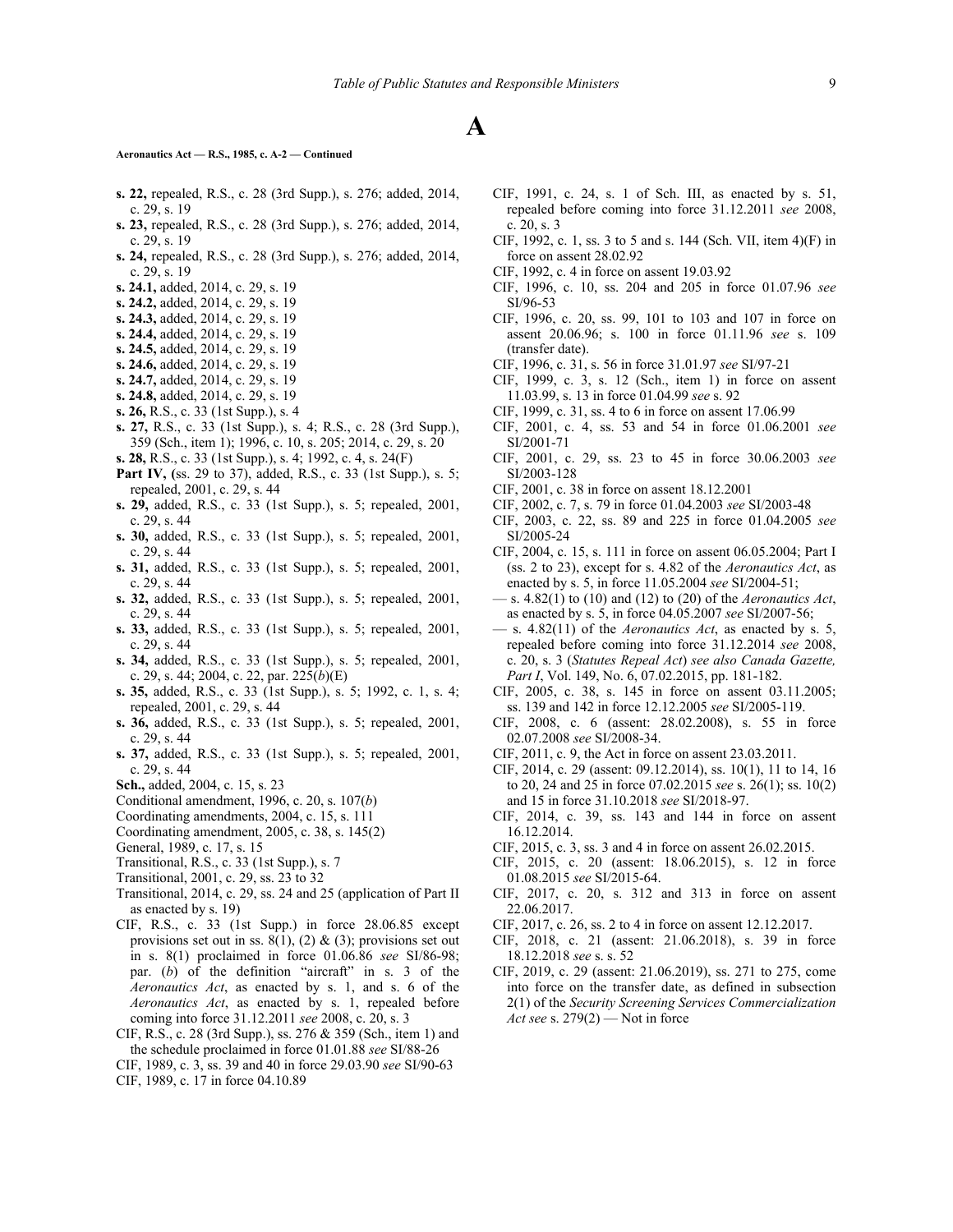# **Aeronautics Act, An Act respecting Regulations made pursuant to section 4 of the — 1969-70, c. 45**

*(Aéronautique, Règlements établis en application de l'article 4 de la Loi sur l')*

## **Minister of Transport**

# **Agreements — Income Tax, Estate Tax, Succession Duty, etc.:**

*(Conventions — Impôt sur le revenu, sur les successions et les sujets connexes)*

#### **Minister of National Revenue**

- Algeria Income Tax Convention Act, 1999, 2000, c. 11, Part 3, ss. 14 to 19, Convention and Protocol in force 26.12.2000 *see Canada Gazette*, Part I, Vol. 135, No. 4, p. 222
- Argentina Income Tax Convention, 1994, c. 17, Part IV, ss. 19-24, Convention in force 30.12.94 *see Canada Gazette*, Part I, 04.02.95, p. 257
- Armenia Tax Convention Act, 2004, 2005, c. 8, s. 4

Australia, Income Tax Agreement, 1957-58, c. 27

- Australia, Income Tax Convention, 1980-81-82-83, c. 56, Part II, ss. 5-7, 8-10, Convention in force 29.04.81 *see* SI/81-124; Protocol amending the Convention between Canada and Australia for the avoidance of double taxation and the prevention of fiscal evasion with respect to taxes on income, in force 18.12.2002 *see* SI/2003-119
- Austria, Income Tax Convention, 1980-81-82-83, c. 44, Part II, ss. 4-6, 32, Convention in force 17.02.81 *see* SI/81-27; supplementary convention which alters and adds to the Convention in force 29.01.2001 *see* SI/2001-48; Second Protocol amending the 1980 Convention done at Vienna 15.06.1999, in force 01.10.2013 *see* SI/2014-54.
- Azerbaijan Tax Convention Act, 2004, 2005, c. 8, s. 6, Convention in force 23.01.2006 *see Canada Gazette, Part I,* Vol. 140, No. 8, p. 391
- Bangladesh Income Tax Convention, 1984, 1984, c. 35, Part II, ss. 5-7, Convention in force 18.01.85 *see* SI/85‑70
- Barbados, Income Tax Agreement, 1980-81-82-83, c. 44, Part IX, ss. 25-27, 32, Agreement in force 22.12.80 *see* SI/81-48; Protocol (Supplementary Agreement, amending the 1980 Agreement) done at Bridgetown 08.11.2011, in force 17.12.2013 *see* SI/2014-55.
- Belgian Congo, Income Tax Convention, 1958, c. 12
- Belgium, Income Tax Convention, 1958, c. 13; 1974-75-76, c. 104, Part II, Convention in force 12.08.76 *see* SI/76‑129; Convention, set out in Schedule II, as that schedule read before it was replaced by s. 8(1) of the *Tax Conventions Implementation Act,*

*2002*, ceases to apply in accordance with Article 28 of the Convention *see* SI/2005-86(*b*)

- **Schedule II,** 2002, c. 24, Part 6, Convention, as amended by s. 8(1) of the *Tax Conventions Implementation Act, 2002*, in force 06.10.2004 *see* SI/2005-86(*a*)
- Brazil Income Tax Convention, 1984, 1985, c. 23, Part IV, ss. 19-24, Convention proclaimed in force 23.12.85 *see* SI/86‑45
- Bulgaria Income Tax Convention Act, 1999, 2000, c. 11, Part 4, ss. 20 to 25, Convention and Protocol in force 25.10.2001 *see Canada Gazette*, Part I, Vol. 136, No. 12, p. 760
- Cameroon Income Tax Convention, 1984, 1984, c. 35, Part III, ss. 8-10, Convention in force 16.06.88 *see* SI/88‑183
- Chile Income Tax Convention, 1998, 1998, c. 33, Part 3, ss. 14-19, Convention and Protocol in force 28.10.99 *see Canada Gazette*, Part I, Vol. 134, No. 2, p. 26
- China Income Tax Agreement, 1986, 1986, c. 48, Part III, ss. 13-18, Convention in force 29.12.86 *see* SI/87‑36
- Colombia Tax Convention, 2010, c. 15, Part. 1, s. 2, Convention and Protocol in force 12.06.2012 *see* notice given by Minister of Finance, *Canada Gazette*, Part I, 25.08.2012, p. 2512
- Croatia Income Tax Agreement, 1998, 1998, c. 33, Part 2, ss. 8-13, Agreement and Protocol in force 23.11.99 *see Canada Gazette*, Part I, Vol. 134, No. 2, p. 26
- Cyprus Income Tax Convention, 1984, 1985, c. 23, Part III, ss. 13-18, Convention in force 03.09.85 *see* SI/85‑189
- Czech Republic Income Tax Convention, 2001, c. 30, Part 6, ss. 32 to 37, Convention in force 28.05.2002 *see Canada Gazette*, Part I, Vol. 136, No. 30, p. 2290
- Czechoslovakia Income Tax Convention, 1991, 1992, c. 3, Part II, ss. 7-12, Convention in force 22.07.92 see SI/92-149; Convention ceases to apply 20.12.2001 as between Canada and the Slovak Republic in accordance with paragraph 2 of Article 29 of the Canada-Slovak Republic Income Tax Agreement Act, 2001 (2001, c. 30, Part 7, s. 39, Schedule 7, Article 29) see Canada Gazette, Part I, Vol. 136, No. 7, p. 362; Convention ceases to apply 28.05.2002 as between Canada and the Czech Republic in accordance with paragraph 2 of the Article 28 of the Canada-Czech Republic Income Tax Convention Act, 2001 (2001, c. 30, Part 6, s. 33, Schedule 6, Article 28, paragraph 2) see Canada Gazette, Part I, Vol. 136, No. 30, p. 2290
- Denmark, Income Tax Agreement, 1956, c. 5; 1964-65, c. 37, Part II
- Denmark, Income Tax Convention Act, 1997, 1997, c. 38, Part 5, ss. 26 to 31, Convention in force 02.03.98 *see Canada Gazette*, Part I, 11.04.98, p. 783
- Dominican Republic, Income Tax Convention, 1976-77, c. 29, ss. 13-15, 19, Convention in force 23.9.77 *see* SI/78‑7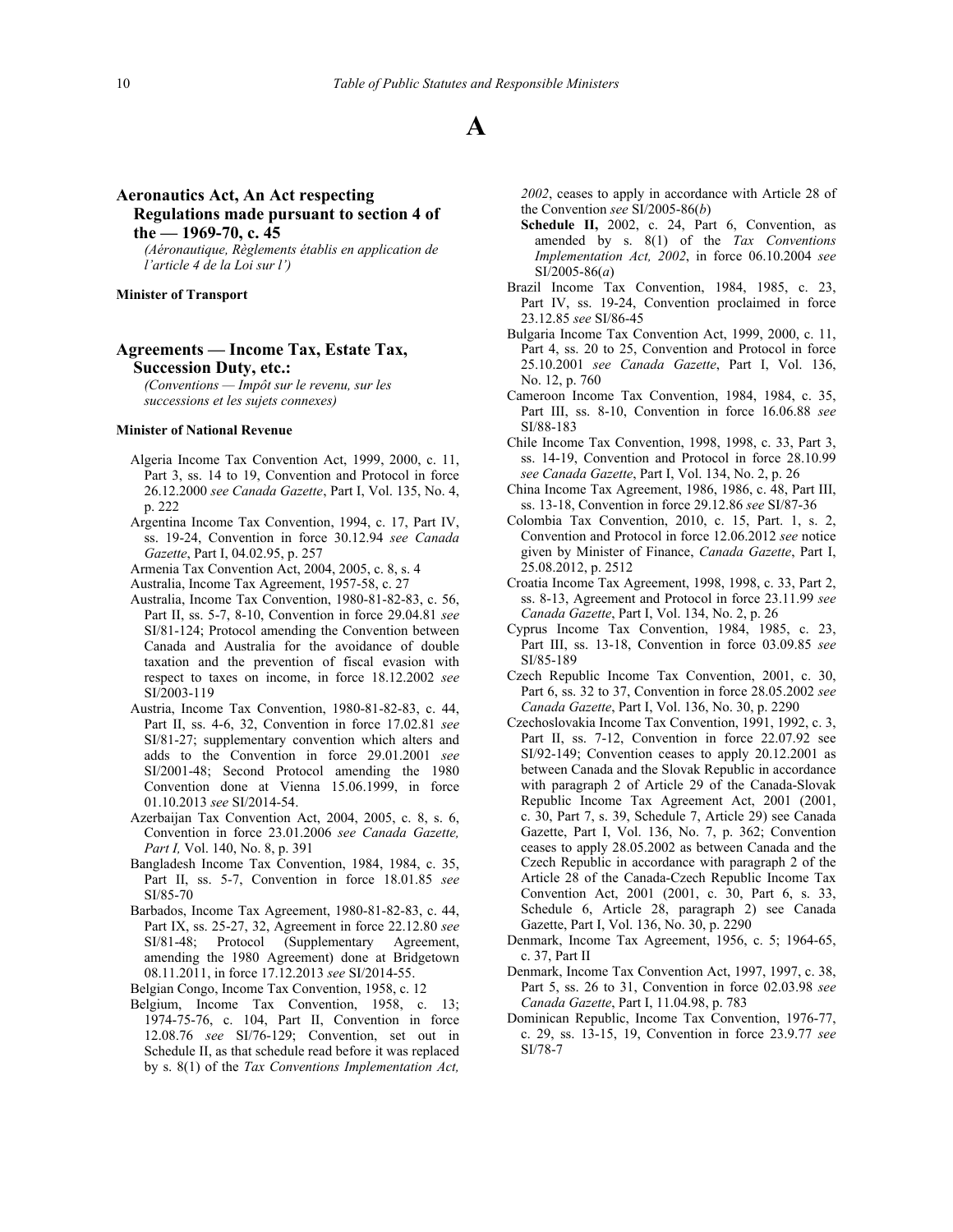## **Agreements — Income Tax, Estate Tax, Succession Duty, etc.: — Continued**

- Ecuador Income Tax Convention, 2001, c. 30, Part 2, ss. 8 to 13, Protocol and Convention in force 20.12.2001 *see Canada Gazette*, Part I, Vol. 136, No. 7, p. 361
- Egypt Income Tax Convention, 1984, 1984, c. 35, Part VI, ss. 19-21, Convention in force 02.10.84 *see* SI/85‑22
- Estonia, Income Tax Convention, 1995, 1995, c. 37, Part II, ss. 8-13
- Finland, Income Tax Convention, 1959, c. 20; 1964-65, c. 37, Part II; 1970-71-72, c. 40
- Finland Income Tax Convention Act, 1991, 1992, c. 3, Part I, ss. 1-6 Convention in force 20.08.92 see SI/92-196; Convention, within the meaning assigned by s. 2 of the Canada-Finland Income Tax Convention Act, 1991, ceases to be in force in accordance with Article 27 of the Convention, within the meaning assigned by s. 2 of the Canada—Finland Tax Convention Act, 2006 see Canada Gazette, Part I, Vol. 141, No. 6, p. 212
- Finland Tax Convention Act, 2006, 2006, c. 8, s. 2, Convention in force 17.01.2007 *see Canada Gazette*, Part I, Vol. 141, No. 6, p. 212
- France, Income Tax Convention, 1951, c. 40; 1952, c. 18; 1974-75-76, c. 104, Part I, Convention in force 29.07.76 see SI/76‑121; 1951 Convention ceases to be in force 13.01.77 see SI/77‑28; 1974-75-76, c. 104, Part I, Protocol amending the Convention proclaimed in force 01.10.88 see SI/88‑237; supplementary agreement, entitled Protocol to the Tax Convention Between the Government of Canada and the Government of the French Republic signed on 02.05.1975 and amended by the Protocol of 16.01.1987 in force 01.09.98 see SI/99-19; Protocol amending the 1976 Convention, as amended in 1987 and in 1995 in force 27.12.2013 see SI/2014-56.
- France, Succession Duty, Convention, 1951, c. 41
- Gabon, Tax Convention Act, 2004, 2005, c. 8, s. 2, Convention in force 22.12.2008 *see Canada Gazette*, Part I, Vol. 143, No. 6, p. 249
- Germany, Income Tax Agreement, 1956, c. 33
- Germany Tax Agreement, 1980-81-82-83, c. 156. Act in force 23.09.83 *see* SI/84‑2, Agreement and Protocol apply until 28.03.2002 in accordance with Article 31 of the 2001 Agreement *see* 2001, c. 30, Sch. 8, Part 1, Article 31 and *Canada Gazette*, Part I, Vol. 136, No. 20, p. 1477
	- **s. 3,** 2001, c. 30, s. 44
	- **s. 4,** 2001, c. 30, s. 45
	- **Sch. I and II, Agreement and Protocol,** 2001, c. 30, s. 46(1), Sch. 8, Parts 1 and 2
	- CIF, 2001, c. 30, ss. 44 and 45 in force on assent 18.12.2001; Agreement and Protocol set out respectively in Parts 1 and 2 of Schedule 8 in force 28.03.2002 *see Canada Gazette*, Part I, Vol. 136, No. 20, p. 1477
- Greece Tax Convention, 2010, c. 15, s. 3, Convention and Protocol in force 16.12.2010 *see* notice given by Minister of Finance, *Canada Gazette*, Part I, 19.02.2011, p. 437
- Guyana Income Tax Convention, 1985, 1986, c. 7, Part II, ss. 7-12, Convention in force 04.05.87 *see* SI/87‑111
- Hong Kong Tax Convention Agreement, 2013, c. 27, Part 4, s. 5, Schedule 4 – Tax Agreement and its Protocol signed 11.11.2012 *see Canada Gazette, Part I*, 30.11.2013, p. 2725; the Tax Agreement was amended *see*:
	- **s. 4.1,** added, 2016, c. 13, s. 4, Part 3 (interpretation of "country" or "state")
- CIF, 2016, c. 13, s. 4(1) deemed in force 19.06.2013 *see* s. 4(2).
- Hungary Income Tax Convention Act, 1994, 1994, c. 17, Part I, ss. 1 to 6; 1995, c. 37, ss. 20 and 21
- Iceland Income Tax Convention, 1997, 1997, c. 38, Part 4, ss. 20 to 25, Convention in force 30.01.98 *see Canada Gazette*, Part I, 31.01.98, p. 157
- India Income Tax Agreement, 1985, 1986, c. 7, Part III, ss. 13-18, Agreement in force 16.09.86 *see* SI/86‑204
- India, Income Tax Agreement, 1996, 1997, c. 27, Part IV. ss. 20 to 25
- Indonesia, Income Tax Convention, 1980-81-82-83, c. 44, Part VI, ss. 16-18, 32, Convention in force 23.12.80 *see* SI/81-52; Protocol Amending the Convention between Canada and the Republic of Indonesia for the Avoidance of Double Taxation and the prevention of Fiscal Evasion with respect to taxes on Income and on Capital, in force 31.12.98 *see* SI/99-77
- Ireland, Income Tax Agreement, 1955, c. 10; 1966-67, c. 75, Part II. The Agreement set out in Schedule II ceases to have effect in accordance with paragraph 2 of Article 29 set out in the schedule to the *Canada-Ireland Tax Convention Act, 2004 see* SI/2006-2 *Canada Gazette*, Part II, Vol. 140, No. 1, p. 29 *see also erratum, Canada Gazette*, Part II, Vol. 140, No. 4, p. 142
- Ireland, Tax Convention Act, 2004, 2005, c. 8, s.3, Convention in force 12.04.2005 *see Canada Gazette*, Part I, 11.06. 2005, Vol. 139, No. 24, p. 2050
- Ireland, Succession Duty Agreement, 1955, c. 11
- Israel, Income Tax Convention, 1974-75-76, c. 104, Part III, Convention in force 27.07.76 *see* SI/76‑130; terminates on the last date on which it has effect *see Canada Gazette*, Part I, Vol. 151, No. 6, 11.02. 2017, p. 664
- *Canada-Israel Tax Convention Act, 2016,* 2016, c. 13, Part 1, Schedule 1, as amended by the Protocol set out in Schedule 2 in force 21.12.2016 *see Canada Gazette*, Part I, Vol. 151, No. 6, 11.02. 2017, p. 664.
- Italy, Income Tax Convention, 1980-81-82-83, c. 44, Part III, ss. 7-9, 32, Convention in force 24.12.80 *see* SI/81-47; Protocol amending the Convention (P.C. 1990-141) in force 22.02.94 *see* SI/94‑73
- **Schedule III,** 2002, c. 24, s. 9 (Sch. 7), in force 25.11.2011 *see* SI/2012-16
- Ivory Coast Income Tax Convention, 1984, 1984, c. 35, Part VII, ss. 22-24, Convention proclaimed in force 19.12.85 *see* SI/86‑44
- Jamaica, Income Tax Agreement, 1970-71-72, c. 16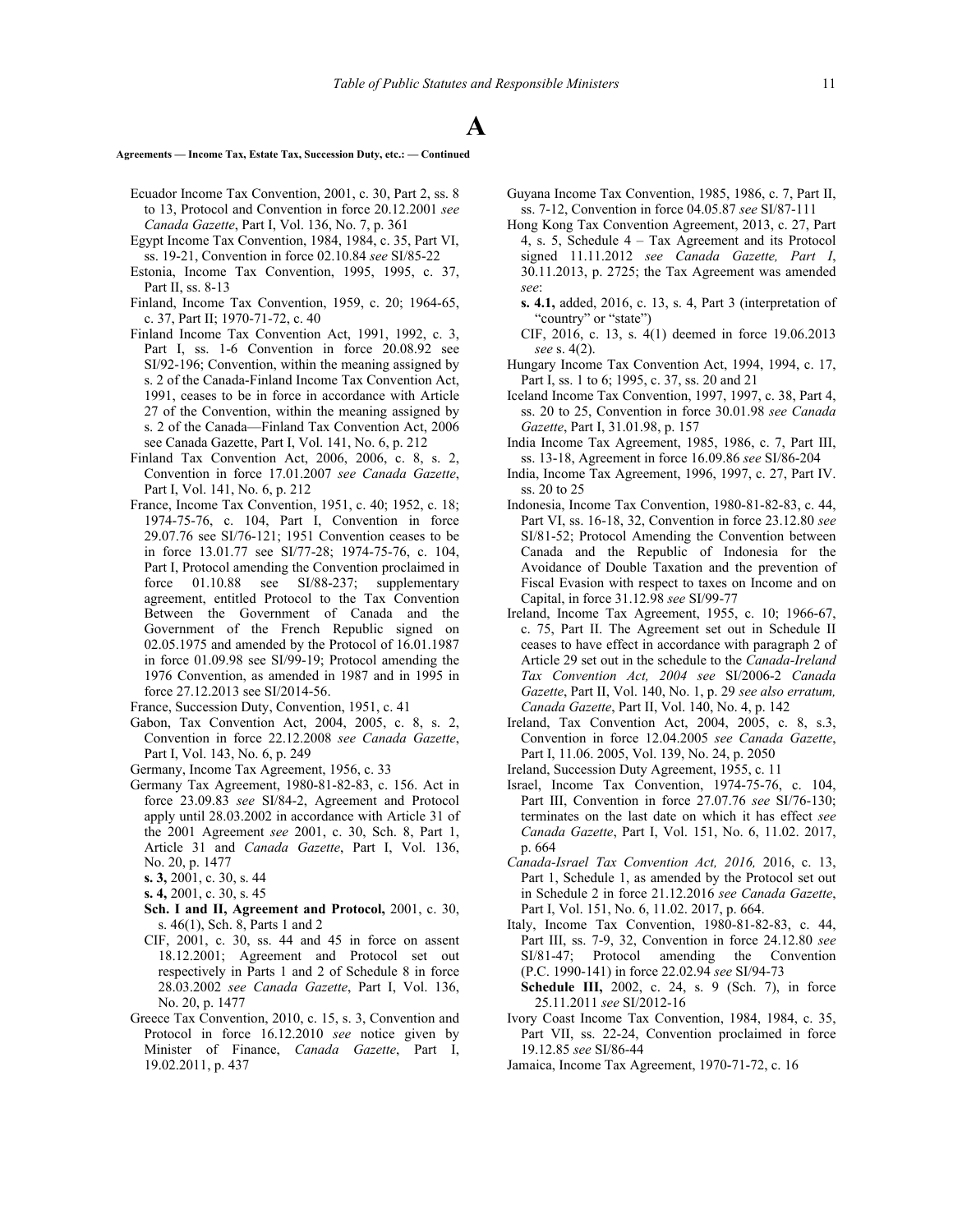**Agreements — Income Tax, Estate Tax, Succession Duty, etc.: — Continued**

- s. 3, Agreement in force 22.3.71 *see* SOR/71‑380; 1980-81-82-83, c. 44, Part VIII, ss. 22-24, 32, Agreement in force 02.04.81 *see* SI/81‑99
- Japan, Income Tax Convention, 1964-65, c. 37, Part I
- Japan Income Tax Convention, 1986, 1986, c. 48, Part II, ss. 7-12, Convention in force 14.11.87 *see* SI/87‑252; 2000, c. 11, Part 8, ss. 44 to 47, Protocol in force 14.12.2000 *see Canada Gazette*, Part I, Vol. 134, No. 53, p. 3803
- Jordan Income Tax Convention Act, 1999, 2000, c. 11, Part 7, ss. 38 to 43, Convention and Protocol in force 24.12.2000 *see Canada Gazette*, Part I, Vol. 135, No. 4, p. 222
- Kazakhstan Income Tax Convention, 1997, 1997, c. 38, Part 3, ss. 14 to 19, Convention in force 30.03.98 *see Canada Gazette*, Part I, 09.05.98, p. 1059
- Kenya Income Tax Agreement, 1984, 1984, c. 35, Part V, ss. 15-18, Agreement in force 08.01.87 *see* SI/87‑74
- Korea, Income Tax Convention (1980-81-82-83, c. 44, Part IV, ss. 10 to 12 and 32), Convention in force 19.12.80 *see* SI/81‑54; "1978" Convention terminated 01.01.2008 and replaced by 2006, c. 8, s. 4, with "2006" Convention, in force 18.12.2006 *see Canada Gazette*, Part I, Vol. 141, No. 6, p. 212
- Kuwait Tax Agreement Act, 2002, 2002, c. 24, s. 2
- Kyrgyzstan Income Tax Agreement Act, 1999, 2000, c. 11, Part 1, ss. 2 to 7, Agreement and Protocol in force 04.12.2000 *see Canada Gazette*, Part I, Vol. 135, No. 4, p. 222
- Latvia, Income Tax Convention, 1995, 1995, c. 37, Part I, ss. 2-7
- Lebanon Income Tax Convention Act, 1999, 2000, c. 11, Part 2, ss. 8 to 13
- Lithuania Income Tax Convention, 1997, 1997, c. 38, Part 2, ss. 8 to 13, Convention in force 12.12.97 *see Canada Gazette*, Part I, 31.01.98, p. 157
- Luxembourg Income Tax Convention, 1989, c. 20, Part I (ss. 1 to 6), Convention in force 08.07.91 *see* SI/91-108; in accordance with paragraph 3 of article 29 of the *Canada-Luxembourg Income Tax Convention Act,* 1999 (2000, c. 11, Part 9, Schedule 9, article 29) the Convention ceases to have effect,
	- (i) with respect to tax withheld at the source, to amounts paid or credited to non-residents on or after January 1, 2001, and
	- (ii) with respect to other taxes, to taxation years beginning on or after January 1, 2001
- *see Canada Gazette*, Part I, Vol. 134, No. 51, p. 3718
- Luxembourg Income Tax Convention Act, 1999, 2000, c. 11, Part 9, ss. 48 to 53, Convention in force 17.10.2000 *see Canada Gazette*, Part I, Vol. 134, No. 51, p. 3718
- s. 49, 2013, c. 27, s. 6
- Sch. 9, 2013, c. 27, ss. 7 and 8
- 2012 Protocol and Agreement, 2013, c. 27, Sch. 5, *see* ss. 9 and 10
- CIF, 2013, c. 27, ss. 6 to 8 in force 01.01.2014 *see* s. 11. Protocol amending the Convention and the Agreement

in force 10.12.2013 *see Canada Gazette*, Part I, Vol. 148, No. 5, p. 160

- Malaysia, Income Tax Agreement, 1980-81-82-83, c. 44, Part VII, ss. 19-21, 32, Agreement in force 18.12.80 *see* SI/81‑49
- Malta Income Tax Agreement, 1986, 1986, c. 48, Part IV, ss. 19-24, Convention in force 20.05.87 *see* SI/87‑110
- Mexico Income Tax Convention, 1991, 1992, c. 3, Part III, ss. 13-18, Convention in force 11.05.92 *see* SI/92-110; Convention and Protocol, ceased to be in force in accordance with Article 27 of the Canada-Mexico Convention Act, 2006 *see Canada Gazette*, Part I, Vol. 142, No. 4, p. 184
- Mexico Tax Convention Act, 2006, 2006, c. 8, s. 3; Convention and Protocol in force 12.04.2007 *see Canada Gazette*, Part I, Vol. 142, No. 4, p. 184
- Mexico Tax Information Exchange Convention, 1991, 1992, c. 3, Part IV, ss. 19-24, Convention in force 27.04.92 *see* SI/92‑109
- Moldova Tax Convention Act, 2002, 2002, c. 24, s. 5, Convention and Protocol in force 13.12.2002 *see Canada Gazette*, Part I, Vol. 137, No. 6, p. 400
- Mongolia Tax Convention Act, 2002, 2002, c. 24, s. 3, Convention in force 20.12.2002 *see Canada Gazette*, Part I, Vol. 137, No. 6, p. 400
- Morocco, Income Tax Convention, 1976-77, c. 29, ss. 1-3, 19, Convention in force 9.11.78 *see* SI/79‑18
- Namibia, Tax Convention Agreement, 2013, c. 27, Part 1, Schedule 1 – Act in force on assent 19.06.2013
- Netherlands, Income Tax Agreement, 1957, c. 16; 1960, c. 18; 1964-65, c. 37, Part II
- Netherlands Income Tax Convention, 1986, 1986, c. 48, Part I, ss. 1-6, Convention in force 21.08.87 *see* SI/87‑218; 1994, c. 17, Part V, ss. 25-34; 1997, c. 38, Part 6, ss. 32 and 33, Protocol amending the Convention in force 15.01.99 *see Canada Gazette*, Part I, 13.02.99, p. 388
- New Zealand, Income Tax Agreement, 1948, c. 34; 1950, c. 50, s. 10
- New Zealand, Income Tax Convention, 1980-81-82-83, c. 56, Part I, ss. 1-4, 8-10, Convention in force 29.05.81 *see* SI/81‑123. The 1980 Convention ceases to have effect from the dates on which the Supplementary Convention becomes effective in accordance with Article 28, par. 1.
- Supplementary Convention and its Protocols entered into 12.09.2014 and is intended to replace the 1980 Convention, in force 26.06.2015 *see* SI/2016-44.
- Madagascar, Canada-Madagascar Tax Convention Act, 2018, 2019, c. 7
- Nigeria, Income Tax Agreement, 1994, 1994, c. 17, Part II, ss. 7-12, Agreement and Protocol in force 16.11.99 *see Canada Gazette*, Part I, Vol. 134, No. 3, p. 63
- Norway, Income Tax Convention, 1966-67, c. 75, Part III; s. 9, repealed, 2002, c. 24, s. 7, in force on assent 12.12.2002; Convention terminates on a date provided for by paragraph 3 of Article 31 of the 2002 Convention

# **A**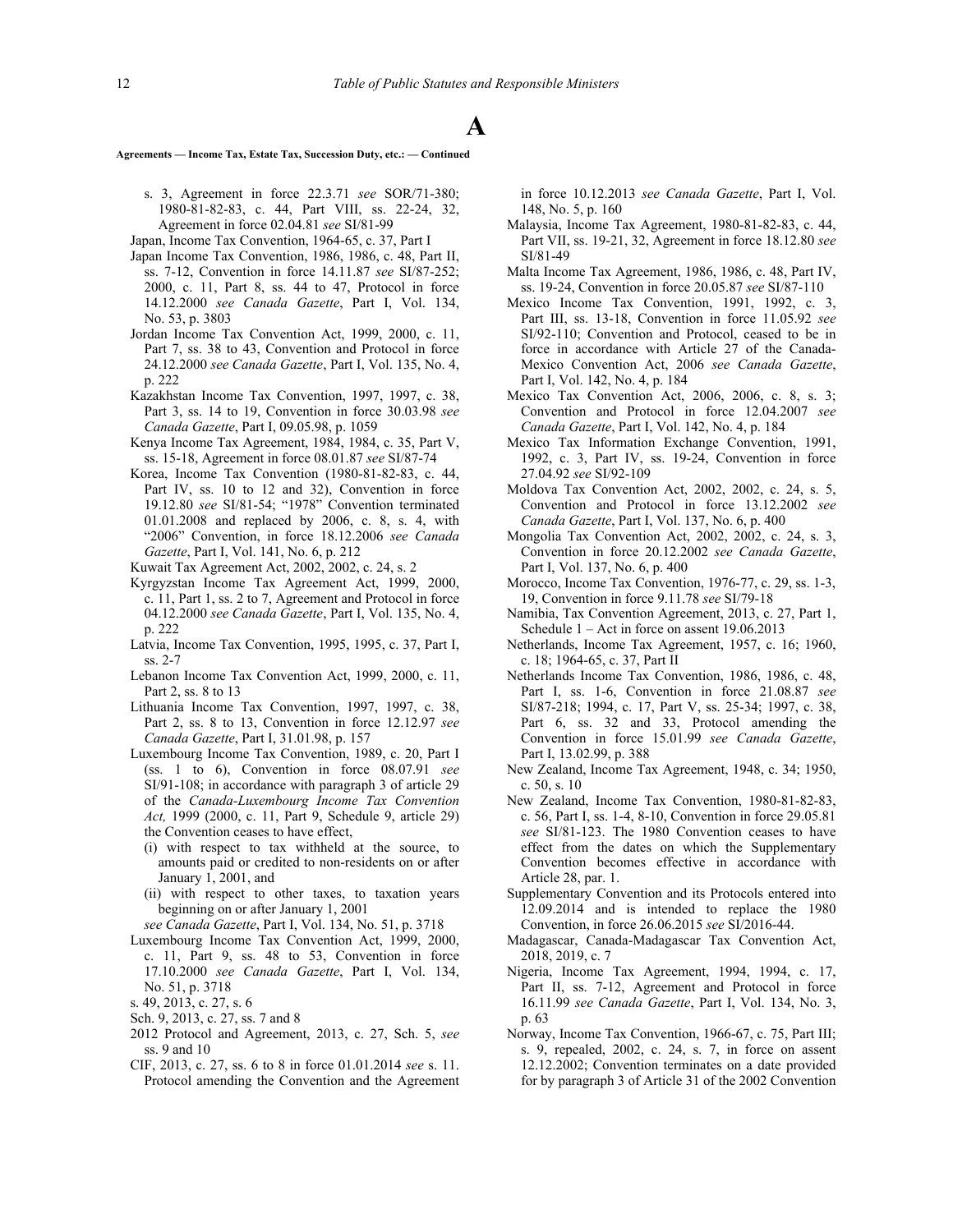**Agreements — Income Tax, Estate Tax, Succession Duty, etc.: — Continued**

(2002, c. 24, s. 6(2), Schedule 5, Article 31) *see Canada Gazette*, Part I, Vol. 137, No. 12, p. 776

- Norway Tax Convention Act, 2002, 2002, c. 24, s. 6, Convention in force 19.12.2002,
- the Agreement signed on May 2nd 1929, which is referred to in paragraph 4 of Article 31, terminated on 19.12.2002
- *see Canada Gazette*, Part I, Vol. 137, No. 12, p. 776

Oman Tax Agreement Act, 2004, 2005, c. 8, s. 5

- Pakistan, Income Tax Convention, 1976-77, c. 29, ss. 4-6, 19, Convention in force 15.12.77 *see* SI/78‑47
- Papua New Guinea Income Tax Agreement, 1989, c. 20, Part III (ss. 13 to 18), Agreement in force 21.12.89 *see* SI/91‑53
- Peru Income Tax Convention, 2001, c. 30, Part 4, ss. 20 to 25, Convention and Protocol in force 17.02.2003 *see Canada Gazette*, Part I, Vol. 137, No. 15, p. 1011
- Philippines, Income Tax Convention, 1976-77, c. 29, ss. 10-12, 19, Convention in force 21.12.77 *see* SI/78‑46
- Poland Income Tax Convention, 1989, c. 20, Part II (ss. 7 to 12), Convention in force 30.11.89 *see* SI/91‑52
- Poland Tax Convention Agreement, 2013, c. 27, Part 3, Schedule 3 – Act in force on assent 19.06.2013; Tax Convention and its Protocol signed 14.05.2012 *see Canada Gazette, Part I*, 30.11.2013, p. 2725
- Portugal Income Tax Convention Act, 1999, 2000, c. 11, Part 5, ss. 26 to 31, Convention and Protocol in force 24.10.2001 *see Canada Gazette*, Part I, Vol. 135, No. 45, p. 4142

**Sch. 5, Part, 1, s. 23, par. 1,** 2002, c. 24, s. 11(E), in force on assent 12.12.2002 *see* s. 11(2) *re* application

- Romania, Income Tax Convention, 1980-81-82-83, c. 44, Part V, ss. 13-15, 32, Convention in force 29.12.80 see SI/81-51; Convention, set out in Schedule V to the Act, ceased to apply in accordance with paragraph 3 of Article 29 of the Convention Between Canada and Romania for the Avoidance of Double Taxation and the Prevention of Fiscal Evasion With Respect to Taxes on Income and on Capital, signed on April 8, 2004 see SI/2005-87(b)
	- Supplementary convention, Convention Between Canada and Romania for the Avoidance of Double Taxation and the Prevention of Fiscal Evasion with Respect to Taxes on Income and on Capital, in force 31.12.2004 *see* SI/2005-87(*a*)
- Russia, Income Tax Agreement, 1996, 1997, c. 27, Part I, ss. 2 to 7
- Senegal Income Tax Convention, 2001, c. 30, Part 5, ss. 26 to 31; Convention in force 07.10.2003 *see Canada Gazette*, Part I, Vol. 137, No. 46, p. 3566
- **Sch. 5,** 2002, c. 24, s. 12(E), in force on assent 12.12.2002
- Serbia, Tax Convention Agreement, 2013, c. 27, Part 2, Schedule 2 – Act in force on assent 19.06.2013; Tax Convention and its Protocol signed 27.04.2012 *see Canada Gazette, Part I*, 30.11.2013, p. 2725
- Singapore, Income Tax Convention, 1976-77, c. 29, ss. 7-9 and 19, Convention in force 23.09.77 *see* SI/78‑8; Supplementary convention to amend the Convention done in Singapore 06.03.1976, in force 31.08.2012 *see* SI/2013-3.
- Slovak Republic Income Tax Agreement, 2001, c. 30, Part 7, ss. 38 to 43, Agreement in force 20.12.2001 *see Canada Gazette*, Part I, Vol. 136, No. 7, p. 362
- Slovenia Income Tax Convention, 2001, c. 30, Part 1, ss. 2 to 7, Convention in force 12.08.2002 *see Canada Gazette*, Part I, Vol. 136, No. 33, p. 2474
- South Africa, Death Duties Agreement, 1957, c. 17
- South Africa, Income Tax Agreement, 1957, c. 18
- South Africa, Income Tax Convention, 1996, 1997, c. 27, Part II, ss. 8 to 13
- Spain, Income Tax Convention, 1980-81-82-83, c. 44, Part I, ss. 1-3, 32, Convention in force 26.12.80 *see* SI/81-53;
- Supplementary Convention and its Protocol entered into force 18.11.2014 and intended to alter the Convention between Canada and Spain for the Avoidance of Double Taxation and the Prevention of Fiscal Evasion with Respect to Taxes on Income and on Capital, entered into at Ottawa 23.11.1976 *see* SI/2016-45
- Sri Lanka Income Tax Convention, 1984, 1984, c. 35, Part IV, ss. 11-14, Convention proclaimed in force 09.06.86 *see* SI/86‑151
- Sweden, Income Tax Agreement, 1951, c. 42; 1966-67, c. 14, Part II; 1969-70, c. 13
- Sweden Income Tax Convention, 1984, 1984, c. 35, Part VIII, ss. 25-27, Convention in force 30.10.84
- Sweden, Income Tax Convention Act, 1997, c. 38, Part 1, ss. 2 to 7, Convention in force 23.12.97 *see Canada Gazette*, Part I, 31.01.98, p. 157
- Switzerland, Income Tax Convention, 1976-77, c. 29, ss. 16-18, 19, Convention in force 19.08.77 *see* SI/77‑249; Convention ceases to have effect in accordance with paragraph 2 of Article 28 of new Convention and new Convention comes into force upon the exchange of instruments of its ratification, on 21.04.98 *see* SI/98‑94;
- Supplementary convention: Protocol Amending the Convention for the Avoidance of Double Taxation with respect to Taxes on Income and on Capital, done at Berne on 05.05.1997 in force 16.12.2011 and applies in accordance with the provisions of Article XIII of that supplementary convention, *see* SI/2012-17
- Supplementary Convention, 2013, c. 27, Sch. 6, Part 6, ss. 12 to 15; agreement concerning the interpretation of article 25 of the Convention done 05.05.97 and amended 22.10.2010; exchange of diplomatic notes completed 23.07.2012 *see Canada Gazette, Part I*, 30.11.2013, p. 2725
- Taiwan, *Canada and Taiwan Territories Tax Arrangement Act, 2016*, 2016, c. 13, Part 2, Schedule 1 as amended by the Protocol set out in Schedule 2; later of the notifications referred to in s. 27 was made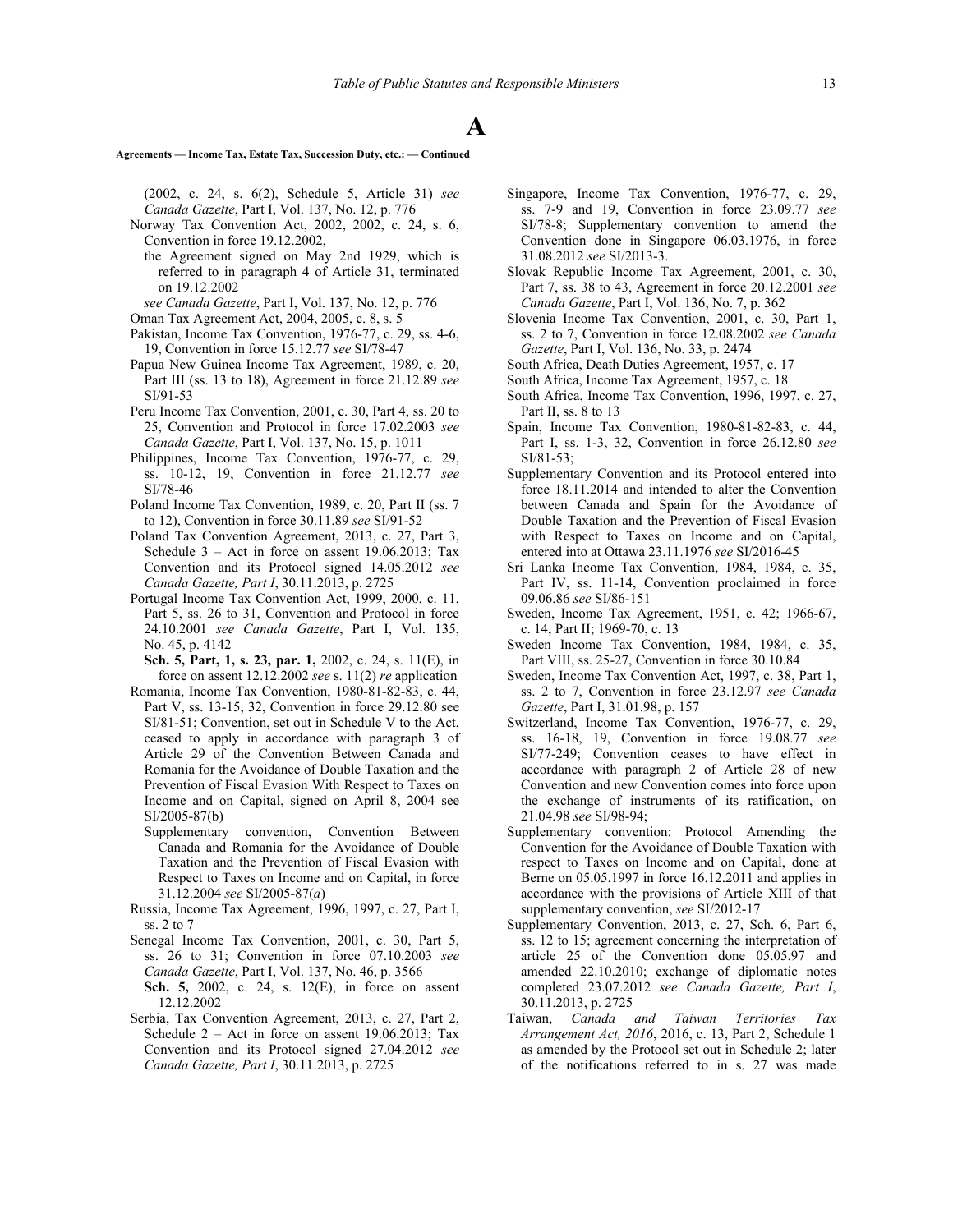**Agreements — Income Tax, Estate Tax, Succession Duty, etc.: — Continued**

19.12.2016 *see Canada Gazette*, Part I, , Vol. 151, No. 6, 11.02. 2017, p. 663.

- Tanzania, Income Tax Agreement, 1996, 1997, c. 27, Part III, ss. 14 to 19
- Thailand Income Tax Convention, 1984, 1985, c. 23, Part II, ss. 7-12, Convention in force 16.07.85 *see* SI/85‑160
- Trinidad and Tobago, Income Tax Agreement, 1966-67, c. 75, Part I
- Trinidad and Tobago, Income Tax Agreement, 1995, 1995, c. 37, Part III, ss. 14-19
- Tunisia Income Tax Convention, 1984, 1984, c. 35, Part I, ss. 1-4, Convention in force 04.12.84 *see* SI/85‑26
- Turkey Tax Convention, 2010, c. 15, Part. 3, s. 4, Agreement and Protocol signed 14.07.2009 in force 04.05.2011 *see Canada Gazette,* Part I, 02.07.2011, page 2023; Minister of Finance shall cause a notice of the day on which it ceases to have effect to be published in the *Canada Gazette* within 60 days after its termination *see* s. 6 of Part 3
- Ukraine, Income Tax Convention, 1996, 1997, c. 27, Part V, ss. 26 to 31
- United Arab Emirates Tax Convention Act, 2002, 2002, c. 24, s. 4, , Convention set out in Schedule 1, as amended by the Protocol set out in Schedule 2, in force 25.05.2004 *see Canada Gazette*, Part I, Vol. 138, No. 28, p. 1918
- United Kingdom, Income Tax Agreement, 1966-67, c. 14, Part I, c. 75, Part IV
- United Kingdom, Income Tax Convention, 1980, 1980-81-82-83, c. 44, Part X, ss. 28-31, 32, Convention in force 18.12.80 see SI/81‑50; SI/86‑47; Protocol Amending the Convention between the Government of Canada and the Government of the United Kingdom of Great Britain and Northern Ireland for the Avoidance of Double Taxation, in force May 4, 2004 see SI/2007‑66; Protocol Amending the Convention for the Avoidance of Double Taxation and the Prevention of Fiscal Evasion and the Annexed Supplementary Convention, signed at London 21.07.2014, in force 18.12.2014 see SI/2015-82
- United Kingdom, Succession Duty Agreement, 1946, c. 39; 1950, c. 50, s. 10
- United States, Estate Tax Convention, 1961, 1960-61, c. 19
- United States, Tax Convention, 1943-44, c. 21; 1944-45, c. 31; 1950, c. 27; 1950, c. 50, s. 10; 1951 (2nd Sess.), c. 5; 1956, c. 35; 1966-67, c. 75, Part V
- United States Tax Convention, 1984 (1984, c. 20), Convention in force 16.08.84 see SI/84-233; 1995, c. 34, Protocol in force 09.11.95 see Canada Gazette, Part I, 09.12.95, page 4172; 1997, c. 38, Protocol in force 16.12.97 see SI/98-39; 2007, c. 32, Schedules A and B and the Protocol in force 15.12.2008 see Canada Gazette, Part I, 24.01.2009, p. 148
- U.S.S.R. Income Tax Agreement, 1985, 1986, c. 7, Part I, ss. 1-6, Agreement in force 02.10.86 *see* SI/86‑205
- Uzbekistan Income Tax Convention Ac, 1999, 2000, c. 11, Part 6, ss. 32 to 37, Convention and Protocol in force 14.09.2000 *see Canada Gazette*, Part I, Vol. 135, No. 2, p. 38
- Vietnam Income Tax Agreement, 1998, 1998, c. 33, Part 1, ss. 2-7, Convention in force 16.12.98 *see Canada Gazette*, Part I, 13.02.99, p. 388
- **Sch. 1, s. 12, par. 3,** 2002, c. 24, s. 10(E), in force on assent 12.12.2002 *see* s. 10(2) *re* application
- Venezuela Income Tax Convention, 2001, c. 30, Part 3, ss. 14 to 19, Convention, as amended by the Protocol, in force 05.05.2004 *see Canada Gazette*, Part I, Vol. 138, No. 27, p. 1879
- Zambia Income Tax Convention, 1984, 1985, c. 23, Part I, ss. 1-6, Convention in force 28.12.89 *see* SI/91‑35
- Zimbabwe Income Tax Agreement, 1994, 1994, c. 17, Part III, ss. 13-18, Agreement in force 15.12.94 *see Canada Gazette*, Part I, 28.01.95, p. 193

## **Agreements —** Trade, Commerce and related matters:

*(Conventions — Commerce et sujets connexes :)*

#### **Minister of Foreign Affairs (1995, c. 5, s. 25(2))**

- Australian Trade Agreement, 1960, c. 17
- **s. 4**, 1987, c. 49, s. 116
- **Sch. A,** 1979, c. 6, s. 12; 1987, c. 49, s. 117
- CIF, 1987, c. 49 deemed in force 01.01.88 *see* s. 141
- Belgian Convention, 1924, 1924, c. 9
- Chile Free Trade Agreement, 1997, c. 14, *see* Canada-Chile Free Trade Agreement Implementation Act
- Colombia Free Trade Agreement, 2010, c. 4, *see* Canada-Colombia Free Trade Agreement Implementation Act
- Costa Rica Free Trade Agreement, 2001, c. 28, *see* Canada-Costa Rica Free Trade Agreement Implementation Act
- Czechoslovak Convention, 1928, 1928, c. 18
- EFTA Free Trade Agreement (European Free Trade Association) *see* Canada-EFTA Free Trade Agreement Implementation Act, 2009, c. 6
- Esthonia, see Trade Agreements Act, 1928, 1928, c. 52
- Finland Trade Agreement, 1925, 1925, c. 11
- French Convention, 1923, 1923, c. 14
- French Convention (Rights of Nationals, Commercial and Shipping Matters), 1932-33, c. 30

Germany, Provisional Trade Agreement, 1937, 1937, c. 20

- Guatemala, Trade Agreement, 1938, 1938, c. 19
- Hayti, Trade Agreement, 1938, 1938, c. 20
- Hungary *see* Trade Agreements Act, 1928, 1928, c. 52
- Israel Free Trade Agreement, 1996, c. 33 *see* Canada-Israel Free Trade Agreement Implementation Act
- Italian Convention, 1923, 1923, c. 17 Latvia *see* Trade Agreements Act, 1928, 1928, c. 52
- Lithuania *see* Trade Agreements Act, 1928, 1928, c. 52
- 
- Netherlands Convention, 1925, 1925, c. 19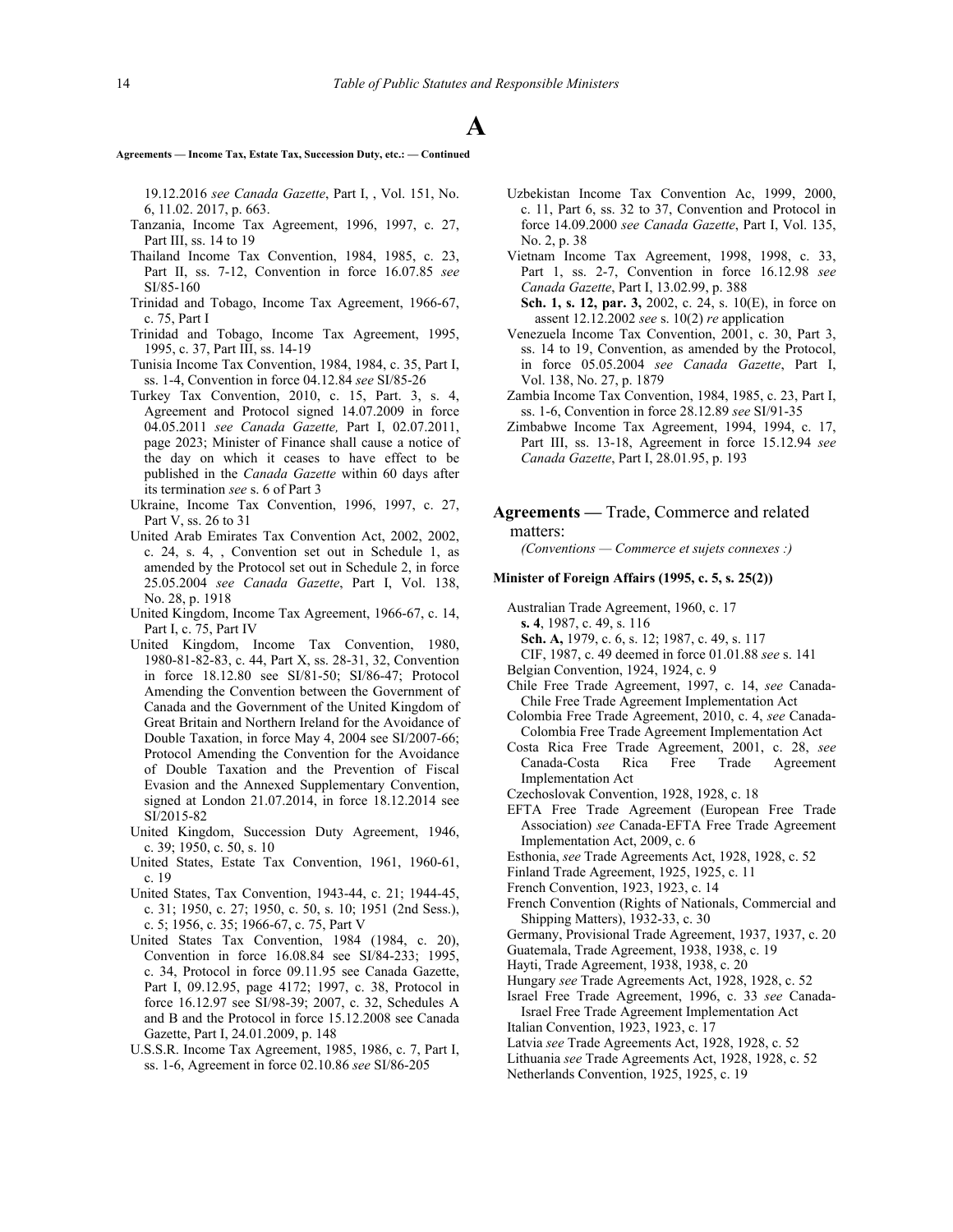## **Agreements — Trade, Commerce and related matters: — Continued**

- New Zealand Trade Agreement, 1932, c. 34, Act repealed, 1980-81-82-83, c. 129, s. 20
- 1932-33, c. 44 related Act
	- New Zealand Trade Agreement (Amendment) Act, 1970-71-72, c. 14, Act repealed 1980-81-82-83, c. 129, s. 21
	- Peru Free Trade Agreement, 2009, c. 16, *see* Canada-Peru Free Trade Agreement Implementation Act
	- Poland, Convention of Commerce, 1935, 1935, c. 51
	- Portugal see Trade Agreements Act, 1928, 1928, c. 52
	- Roumania *see* Trade Agreements Act, 1928, 1928, c. 52
	- Serb, Croat and Slovene Kingdom *see* Trade Agreements Act, 1928, 1928, c. 52
	- South African Trade Agreement, 1932, Union of, 1932-33, c. 3
		- **Sch. A,** 1979, c. 6, s. 13
	- Southern Rhodesian Trade Agreement, 1932, 1932-33, c. 5
	- Spanish Treaty, 1928 (Commerce and Navigation, and treatment of companies), 1928, c. 49
	- Trade Agreements, 1928, 1928, c. 52; 1950, c. 50, s. 10
	- United States Free Trade Agreement, 1988, c. 65 *see* Canada-United States Free Trade Agreement Implementation
	- United States of America Trade Agreement, 1939, 1939, c. 29
	- United States Treaty (Smuggling), 1925, c. 54
	- Uruguay, Trade Agreement, 1937, 1937, c. 21
	- West Indies Trade Agreement, 1921, c. 13, Act repealed, 1987, c. 49, s. 138
	- CIF, 1987, c. 49 deemed in force 01.01.88 *see* s. 141

# **Agricultural and Rural Development Act (ARDA) — R.S., 1985, c. A-3**

*(Aménagement rural et développement agricole (ARDA), Loi sur l')*

**Minister of Industry (SI/90**‑**33)**

# **Agricultural Marketing Programs Act**

**— 1997, c. 20**

*(Programmes de commercialisation agricole, Loi sur les)*

#### **Minister of Agriculture and Agri-Food**

- **s. 2,** 1998, c. 17, s. 30; 2001, c. 27, s. 203; 2006, c. 3, s. 1; 2008, c. 7, s. 1; 2011, c. 25, s. 16; 2015, c. 2, s. 120
- **s. 3,** 2000, c. 12, s. 2; 2015, c. 2, s. 121
- **s. 4,** 2006, c. 3, s. 2
- **s. 4.1,** added, 2006, c. 3, s. 2; 2015, c. 2, s. 123
- **s. 5,** 1999, c. 26, s. 42; 2006, c. 3, s. 3; 2008, c. 7, s. 2; 2015, c. 2, s. 124
- **s. 5.1,** added, 2006, c. 3, s. 4; 2008, c. 7, s. 3; 2015, c. 2, s. 125
- **s. 6,** 1999, c. 26, s. 43; 2006, c. 3, s. 4
- **s. 7,** 2006, c. 3, s. 4; 2008, c. 7, s. 4; 2015, c. 2, s. 126
- **s. 8,** repealed, 1999, c. 26, s. 44
- **s. 9,** 2006, c. 3, s. 5; 2015, c. 2, s. 127
- **s. 10**, 1999, c. 26, s. 45; 2006, c. 3, s. 6; 2008, c. 7, s. 5; 2015, c. 2, s. 128
- **s. 11,** 2006, c. 3, s. 6; 2015, c. 2, s. 129
- **s. 12,** 2006, c. 3, s. 7; 2015, c. 2, s. 130
- **s. 13,** 2006, c. 3, s. 8; repealed, 2011, c. 25, s. 17; added, 2015, c. 2, s. 131
- **s. 14,** 2006, c. 3, s. 9(E); repealed, 2011, c. 25, s. 17
- **s. 15,** repealed, 2006, c. 3, s. 10
- **s. 16,** 2006, c. 3, s. 10; repealed, 2011, c. 25, s. 17
- **s. 17,** 2006, c. 3, s. 10; repealed, 2011, c. 25, s. 17
- **s. 18,** 2006, c. 3, s. 10; repealed, 2011, c. 25, s. 17
- **s. 19,** 2006, c. 3, s. 10; 2015, c. 2, s. 132
- **s. 20,** 2006, c. 3, s. 11; 2015, c. 2, s. 133
- **s. 21,** 2004, c. 25, s. 183; 2006, c. 3, s. 12; 2015, c. 2, s. 134
- **s. 22,** 2015, c. 2, s. 135
- **s. 23,** 1999, c. 26, s. 46; 2008, c. 7, s. 6; 2015, c. 2, s. 136
- **s. 24,** 2006, c. 3, s. 13; repealed, 2011, c. 25, s. 18
- **s. 33,** repealed, 2011, c. 25, s. 19
- **s. 33.1,** added, 2006, c. 3, s. 14
- **s. 34,** 2006, c. 3, s. 15; 2015, c. 2, s. 137
- **s. 40,** 1999, c. 26, s. 47; 2006, c. 3, s. 16; 2008, c. 7, s. 7; 2015, c. 2, s. 138
- **s. 42,** 2006, c. 3, s. 17; 2008, c. 7, s. 8; 2015, c. 2, s. 139
- **s. 46,** repealed, 2011, c. 25, s. 20
- **s. 51.1,** 2006, c. 3, s. 18
- **s. 52,** repealed, 2011, c. 25, s. 21
- **s. 52.1,** 2006, c. 3, s. 19
- **Sch.,** added, 2006, c. 3, s. 20; SOR/2010-283, s. 1; 2015, c. 2, s. 140
- General, 1999, c. 26, s. 48 *re* application
- General, 2015, c. 2, s. 122
- Transitional, 2006, c. 3, s. 21
- Transitional, 2008, c. 7, s. 9
- Transitional, 2015, c. 2, s. 153
- CIF, 1997, c. 20, except ss. 44 to 46, in force 01.01.97 *see* s. 56(1); s. 46 repealed before coming into force *see* 2011, c. 25, s. 20;
- s. 44 in force 15.05.2014 *see* SI/2014-47;
- s. 45 in force 15.05.2014 *see* SI/2014-48.
- CIF, 1998, c. 17, s. 30 in force 01.08.98 *see* SI/98-85
- CIF, 1999, c. 26, ss. 42 to 48 in force on assent 17.06.99
- CIF, 2000, c. 12, s. 2 in force 31.07.2000 *see* SI/2000-76
- CIF, 2001, c. 27, s. 203 in force 28.06.2002 *see* SI/2002-97
- CIF, 2004, c. 25, s. 183 in force on assent 15.12.2004
- CIF, 2006, c. 3 in force 27.11.2006 *see* SI/2006-136
- CIF, 2008, c. 7 in force on assent 28.02.2008
- CIF, 2011, c. 25, ss. 16 to 21 in force 01.08.2012 *see* SI/2011-120
- CIF, 2015, c. 2 (assent: 25.02.2015), ss. 120(1), (3) and (4), 121 to 123, 124(2) to (8), 125, 126, 127(1), 128(1), (2), (4) to (6) and (8), 129, 131, 132(1) and (2), 133(1), 134 to 138 and 153 in force 27.02.2015 *see* SI/2015-17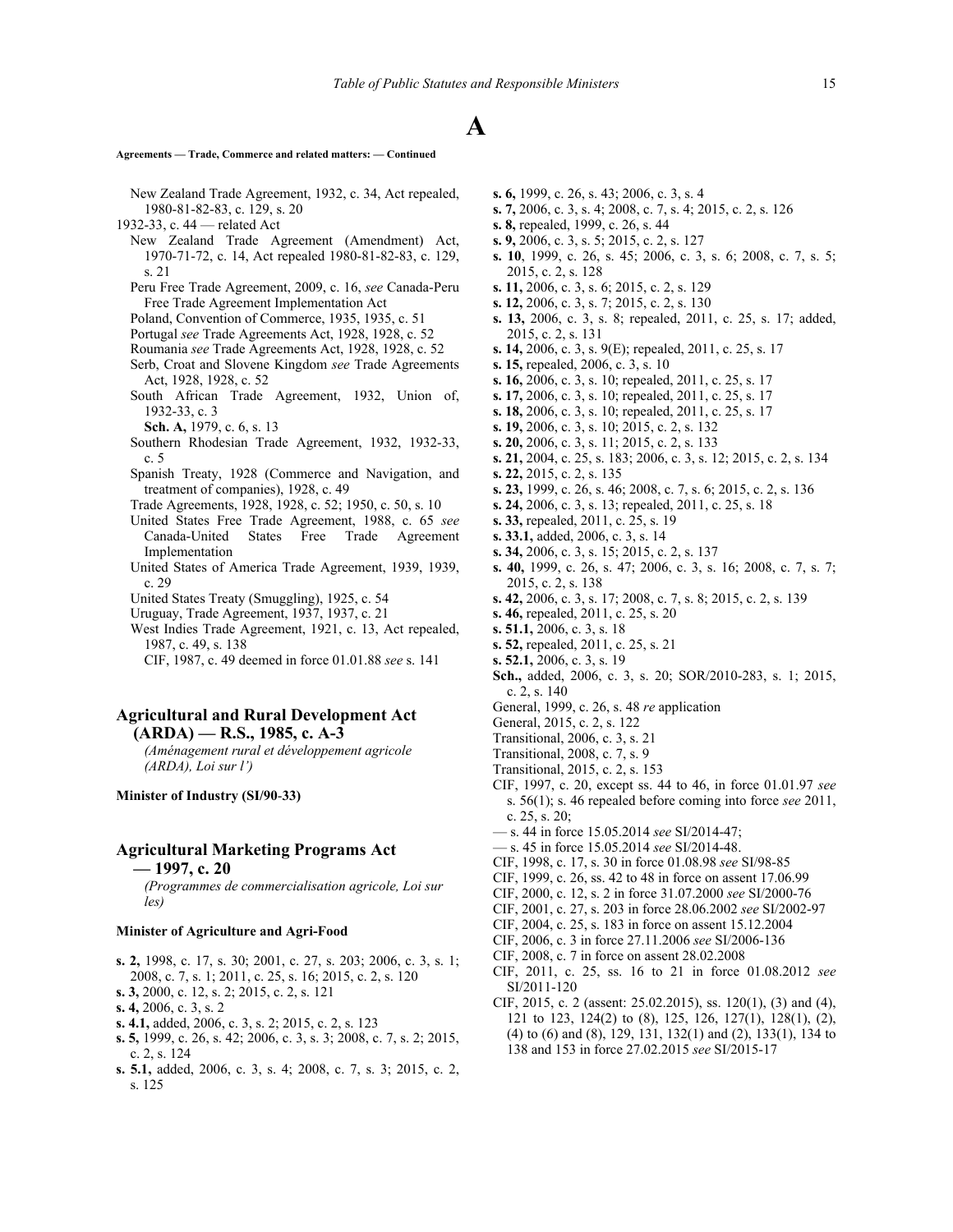### **Agricultural Marketing Programs Act — 1997, c. 20 — Continued**

 $-$  ss. 120(2) and (5), 124(1), 127(2), 128(3) and (7), 130, 132(3) and (4), 133(2), 139 and 140 in force 05.02.2016 *see* SI/2016-3.

# **Agricultural Products Marketing Act — R.S., 1985, c. A-6**

*(Commercialisation des produits agricoles, Loi sur la)*

#### **Minister of Agriculture and Agri-Food**

**s. 1.1,** added, 1991, c. 34, s. 1 **s. 2,** 1991, c. 34, s. 2 General, 1991, c. 34, s. 3 CIF, 1991, c. 34 in force on assent 29.10.91

# **Agriculture and Agri-Food Administrative Monetary Penalties Act — 1995, c. 40**

*(Sanctions administratives pécuniaires en matière d'agriculture et d'agroalimentaire, Loi sur les)*

- **Minister of Agriculture and Agri-Food, except that, in relation to a violation involving a contravention of the** *Pest Control Products Act***, it means the Minister of Health (2002, c. 28, s. 82)**
- **Long title,** 1997, c. 21, s. 29; 1998, c. 22, s. 26; 2012, c. 24, s. 97
- **s. 2,** 1997, c. 21, s. 30; 1998, c. 22, s. 27; 2002, c. 28, s. 82; 2005, c. 38, s. 30 and par. 145(2)(*b*); 2012, c. 24, s. 98; 2015, c. 2, s. 113
- **s. 4,** 2012, c. 24, s. 99; 2015, c. 2, s. 114; 2016, c. 9, s. 70
- **s. 6,** 2015, c. 2, s. 115
- **s. 7,** 2012, c. 24, s. 100(E); 2015, c. 2, s. 116; 2016, c. 9, s. 71(E)
- **s. 11,** 2015, c. 2, s. 117(E)
- **s. 15,** 2012, c. 24, s. 101; 2015, c. 2, s. 118(F)
- **s. 26,** 2015, c. 2, s. 119
- **s. 27,** 2012, c. 24, s. 102
- **s. 28,** 2012, c. 24, s. 102
- **s. 29,** 2012, c. 24, s. 102
- **s. 30,** 2012, c. 24, s. 102
- **s. 31,** 2012, c. 24, s. 102
- 
- **s. 32,** 2012, c. 24, s. 102
- **s. 33,** 2012, c. 24, s. 102
- **s. 34,** 2012, c. 24, s. 102
- **s. 35,** 2012, c. 24, s. 102
- **s. 36,** 2012, c. 24, s. 102
- **s. 37,** 2012, c. 24, s. 102
- **s. 38,** 2012, c. 24, s. 102
- **s. 39,** 2012, c. 24, s. 102
- **s. 40,** 2012, c. 24, s. 102
- **s. 41,** 2012, c. 24, s. 102
- **s. 42,** 2012, c. 24, s. 102
- **s. 43,** 2012, c. 24, s. 102
- **s. 44,** 2012, c. 24, s. 102
- **s. 45,** 2012, c. 24, s. 102
- **ss. 46 to 90,** repealed, 2012, c. 24, s. 102
- Conditional amendments, 1998, c. 22, s. 28
- Coordinating amendment, 2005, c. 38, s. 145(2)
- Coordinating amendments, 2012, c. 24, s. 109
- Coordinating amendments, 2014, c. 20, s. 480
- Coordinating amendments, 2016, c. 9, s. 72(4) and (5)
- Transitional, 2012, c. 24, ss. 69 to 71
- CIF, 1995, c. 40 in force 30.07.97 *see* SI/97‑89
- CIF, 1997, c. 21, ss. 29 and 30 in force 01.04.98 *see* SI/98-52
- CIF, 1998, c. 22, ss. 26 to 28 repealed before coming into force 31.12.2016 *see* 2008, c. 20, s. 3 (*Statutes Repeal Act*), *see also Canada Gazette, Part I*, Vol. 151, No. 9, 04.03.2017, pp. 875-876.
- CIF, 2002, c. 28, s. 82 in force 28.06.2006 *see* SI/2006-93
- CIF, 2005, c. 38, s. 145 in force on assent 03.11.2005; s. 30 in force 12.12.2005 *see* SI/2005-119
- CIF, 2012, c. 24, s. 109 in force on assent 22.11.2012; ss. 69 to 71 and 97 to 102 in force 15.01.2019 *see* SI/2018-39
- CIF, 2014, c. 20, s. 480 in force on assent 19.06.2014
- CIF, 2015, c. 2 (assent: 25.02.2015), ss. 113 to 119 in force 27.02.2015 *see* SI/2015-17.
- CIF, 2016, c. 9, ss. 70 to 72 in force on assent 12.12.2016.

# **Air Canada Public Participation Act — R.S., 1985, c. 35 (4th Supp.)**

*(Participation publique au capital d'Air Canada, Loi sur la)*

## **Minister of Transport (SI/2016**‑**8)**

- **Long title,** 1994, c. 24, s. 34(1)(*a*)(F)
- **s. 2,** 1994, c. 24, s. 34(1)(*a*)(F); 1996, c. 10, s. 206
- **s. 5,** 1994, c. 24, s. 34(1)(*a*)(F)
- **s. 6,** 1993, c. 34, s. 3; 1994, c. 24, s. 34(1)(*a*)(F); 1994, c. 47, s. 220 (Sch. IV, item 1); 2000, c. 15, s. 17; 2001, c. 35, s. 1; 2009, c. 2, s. 469; 2016, c. 8, s. 1; 2018, c. 10, s. 90
- **s. 9,** 1994, c. 24, s. 34(1)(*a*)(F)
- **s. 10,** 2000, c. 15, s. 18
- **s. 10.1,** added, 2000, c. 15, s. 19; 2007, c. 19, s. 59
- **s. 11,** 1994, c. 24, s. 34(1)(*a*)(F)
- **s. 14,** 1994, c. 24, s. 34(1)(*a*)(F)
- Coordinating amendments, 2016, c. 8, s. 3
- General, 1994, c. 24, s. 34(2)(F)
- General, 2016, c. 8, s. 2 (despite ss. 173 to 176 of *Canada Business Corporations Act*, the Corporation's directors may amend its articles in accordance with the amendments set out in 2016, c. 8)
- Transitional, R.S., c. 35 (4th Supp.), ss. 11 and 12
- Transitional, 2000, c. 15, ss. 9 and 10
- Transitional, 2001, c. 35, s. 2
- Transitional, 2009, c. 2, s. 470
- CIF, R.S., c. 35 (4th Supp.), except s. 13 in force 18.08.88 *see* s. 15; s. 13 proclaimed in force 12.10.88 *see* SI/88‑201
- CIF, SI/89-98, PC 1989-516 of 23.03.1989, repealed by SI/2016-8, PC 2016-62 of 16.02.2016.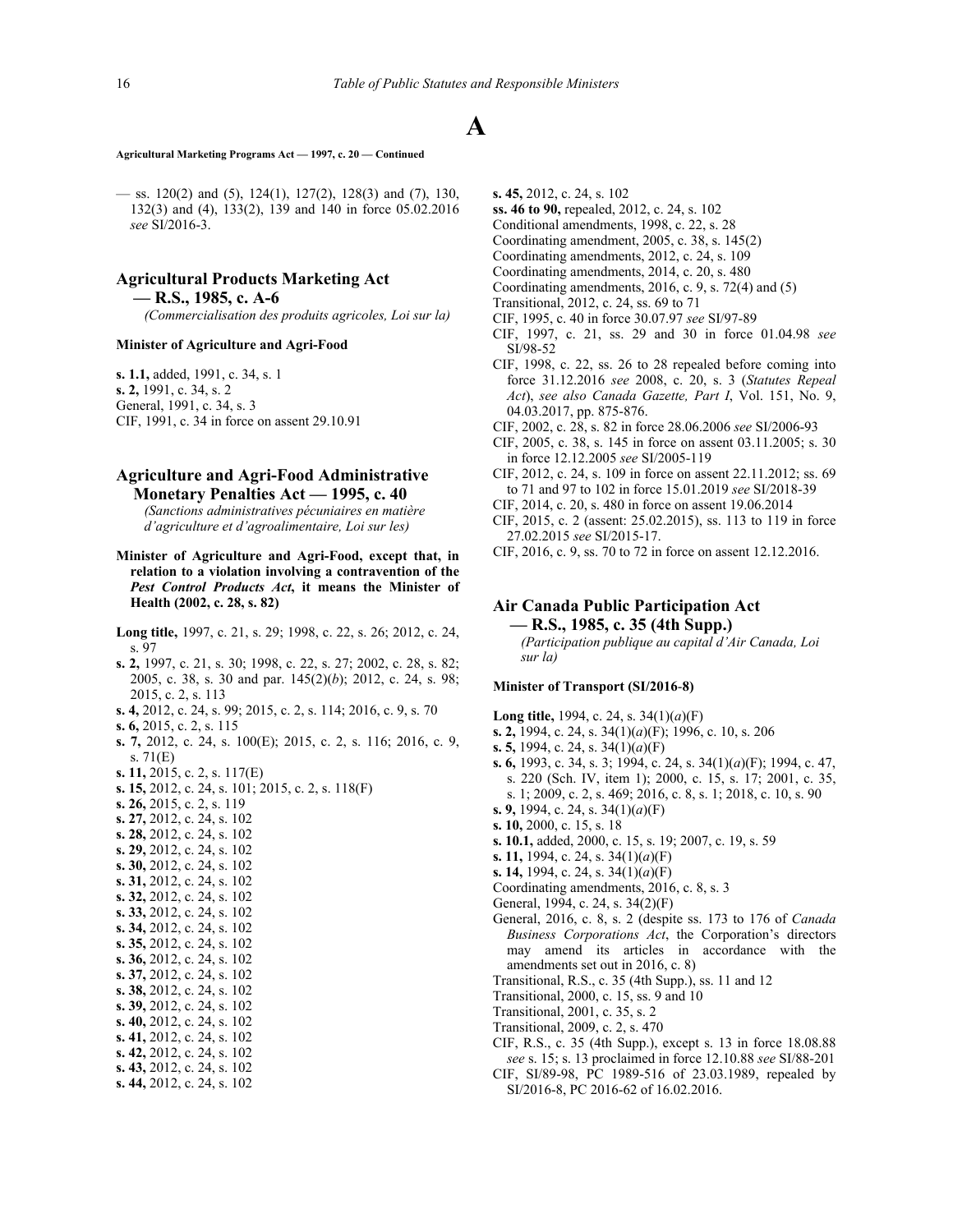**Air Canada Public Participation Act — R.S., 1985, c. 35 (4th Supp.) — Continued**

- CIF, 1993, c. 34, s. 3 in force on assent 23.06.93
- CIF, 1994, c. 24, s. 34(F) in force on assent 23.06.94
- CIF, 1994, c. 47, s. 220 (Sch. IV, item 1) in force 01.01.95 *see* SI/95‑5
- CIF, 1996, c. 10, s. 206 in force 01.07.96 *see* SI/96‑53
- CIF, 2000, c. 15, ss. 9, 10 and 17 to 19 in force 05.07.2000 *see* SI/2000-59
- CIF, 2001, c. 35 in force 02.02.2002 *see* SI/2002-40
- CIF, 2007, c. 19, s. 59 in force on assent 22.06.2007
- CIF, 2009, c. 2 (assent: 12.03.2009), Part 15 (ss. 469 to 471) repealed before coming into force *see* 2018, c. 10, s. 91
- CIF, SI/2016-8, P.C. 2016-62 of 16.02.2016
- CIF, 2016, c. 8, ss. 1 to 3 in force on assent 22.06.2016.
- CIF, 2018, c. 10 (assent: 23.05.2018), ss. 90 and 91 in force 27.06.2018 *see* SI/2018-50
- **Airport Transfer (Miscellaneous Matters) Act**
	- **1992, c. 5**

*(Cessions d'aéroports, Loi relative aux)*

## **Minister of Transport**

**Long title,** 1992, c. 42, s. 1 **s. 2,** 2003, c. 22, s. 224(*b*)(E) **s. 4,** 1992, c. 42, s. 2 **s. 6,** repealed, 1998, c. 26, s. 72 **s. 7,** repealed, 1998, c. 26, s. 72 **s. 8,** added, 1992, c. 42. s. 3; 1999, c. 31, par. 247(*a*)(F) **s. 9,** added, 1992, c. 42, s. 3; 2001, c. 4, s. 55(E) **s. 10,** added, 1992, c. 42, s. 3 **s. 11,** added, 1992, c. 42. s. 3 CIF, 1992, c. 5 in force on assent 19.03.92 CIF, 1992, c. 42, ss. 1 to 3 in force on assent 23.06.92 CIF, 1998, c. 26, s. 72 in force 01.01.99 *see* SI/99-2 CIF, 1999, c. 31, s. 247 in force on assent 17.06.99 CIF, 2001, c. 4, s. 55 in force 01.06.2001 *see* SI/2001‑71 CIF, 2003, c. 22, s. 224 in force 01.04.2005 *see* SI/2005-24

# **Air Travellers Security Charge Act**

**— 2002, c. 9, s. 5**

*(Droit pour la sécurité des passagers du transport aérien, Loi sur le)*

#### **Minister of National Revenue**

- **s. 2,** 2005, c. 38, s. 31; 2007, c. 18, s. 144; 2010, c. 25, s. 91
- **s. 5.1,** added, 2010, c. 25, s. 92
- **s. 11,** 2007, c. 18, s. 145
- **s. 12,** 2003, c. 15, s. 44; 2005, c. 19, s. 2, c. 30, s. 20; 2006, c. 4, s. 33; 2007, c. 35, s. 196; 2010, c. 12, s. 96
- **s. 15.1,** added, 2010, c. 25, s. 93
- **s. 16,** 2010, c. 25, s. 94
- **s. 16.1,** added, 2010, c. 25, s. 94
- **s. 17,** 2010, c. 25, s. 95
- **s. 21,** 2006, c. 4, s. 99
- **s. 25,** 2006, c. 4, s. 100 **s. 26,** 2012, c. 19, s. 45 **s. 27,** 2006, c. 4, s. 101 **s. 30,** 2006, c. 4, s. 102; 2007, c. 18, s. 146; 2010, c. 25, s. 96 **s. 30.1,** added, 2006, c. 4, s. 103 **s. 32,** 2010, c. 25, s. 97 **s. 33,** 2010, c. 25, s. 98 **s. 35,** 2010, c. 25, s. 99 **s. 37.1,** added, 2014, c. 20, s. 90 **s. 38,** 2018, c. 27, s. 62; 2021, c. 23, s. 72 **s. 39,** 2010, c. 25, s. 100 **s. 40,** 2006, c. 4, s. 104 **s. 44,** 2007, c. 18, s. 147 **s. 45,** 2007, c. 18, s. 148 **s. 47,** 2007, c. 18, s. 149 **s. 52,** 2007, c. 18, s. 150 **s. 53,** 2006, c. 4, s. 105; 2010, c. 25, s. 101 **s. 54,** repealed, 2006, c. 4, s. 106 **s. 55,** 2006, c. 4, s. 107; 2007, c. 18, s. 151; 2010, c. 25, s. 102 **s. 56,** 2006, c. 4, s. 108 **s. 61,** 2006, c. 4, s. 109 **s. 62,** 2006, c. 4, s. 110 **s. 72,** 2004, c. 22, s. 45; 2006, c. 4, s. 111; 2010, c. 25, s. 103 **s. 74,** 2006, c. 4, s. 112 **s. 81,** 2004, c. 25, s. 184 **s. 83,** 2005, c. 38, s. 32; 2010, c. 25, s. 104; 2021, c. 23, s. 73 **s. 84,** 2007, c. 18, s. 152 **Sch.,** 2007, c. 18, ss. 153 to 156 Coordinating amendment, 2005, c. 30, s. 21 CIF, 2002, c. 9, s. 5 in force on assent 27.03.2002 *see* s. 11 CIF, 2003, c. 15, s. 44 in force on assent 19.06.2003 *see also* s. 44(2) *re* application CIF, 2004, c. 22, s. 45 in force on assent 14.05.2004 CIF, 2004, c. 25, s. 184 in force on assent 15.12.2004 CIF, 2005, c. 19, s. 2 in force on assent 13.05.2005 CIF, 2005, c. 30, ss. 20 and 21 in force on assent 29.06.2005 CIF, 2005, c. 38, ss. 31 and 32 in force 12.12.2005 *see* SI/2005-119
- CIF, 2006, c. 4, ss. 33, 100, 103, 106, 108 to 110 and 112 in force on assent 22.06.2006 *see also* various coming into force and application provisions throughout
- CIF, 2007, c. 18, ss. 144 to 156 in force on assent 22.06.2007. *See also* various coming into force and application provisions throughout
- CIF, 2007, c. 35, s. 196 in force on assent 14.12.2007
- CIF, 2010, c. 12, s. 96 in force on assent 12.07.2010; *see also* the application provision at s. 96(9)
- CIF, 2010, c. 25, ss. 91 to 104 in force on assent 15.12.2010; *see also* the application provision s. 93(2)
- CIF, 2012, c. 19, s. 45 in force on assent 29.06.2012
- CIF, 2014, c. 20, s. 90(2) in force on assent 19.06.2014; s. 90(1) in force 01.01.2015 *see* s. 90(2).
- CIF, 2018, c. 27, s. 62 in force on assent 13.12.2018.
- CIF, 2021, c. 23, ss. 72 and 73 in force on assent 29.06.2021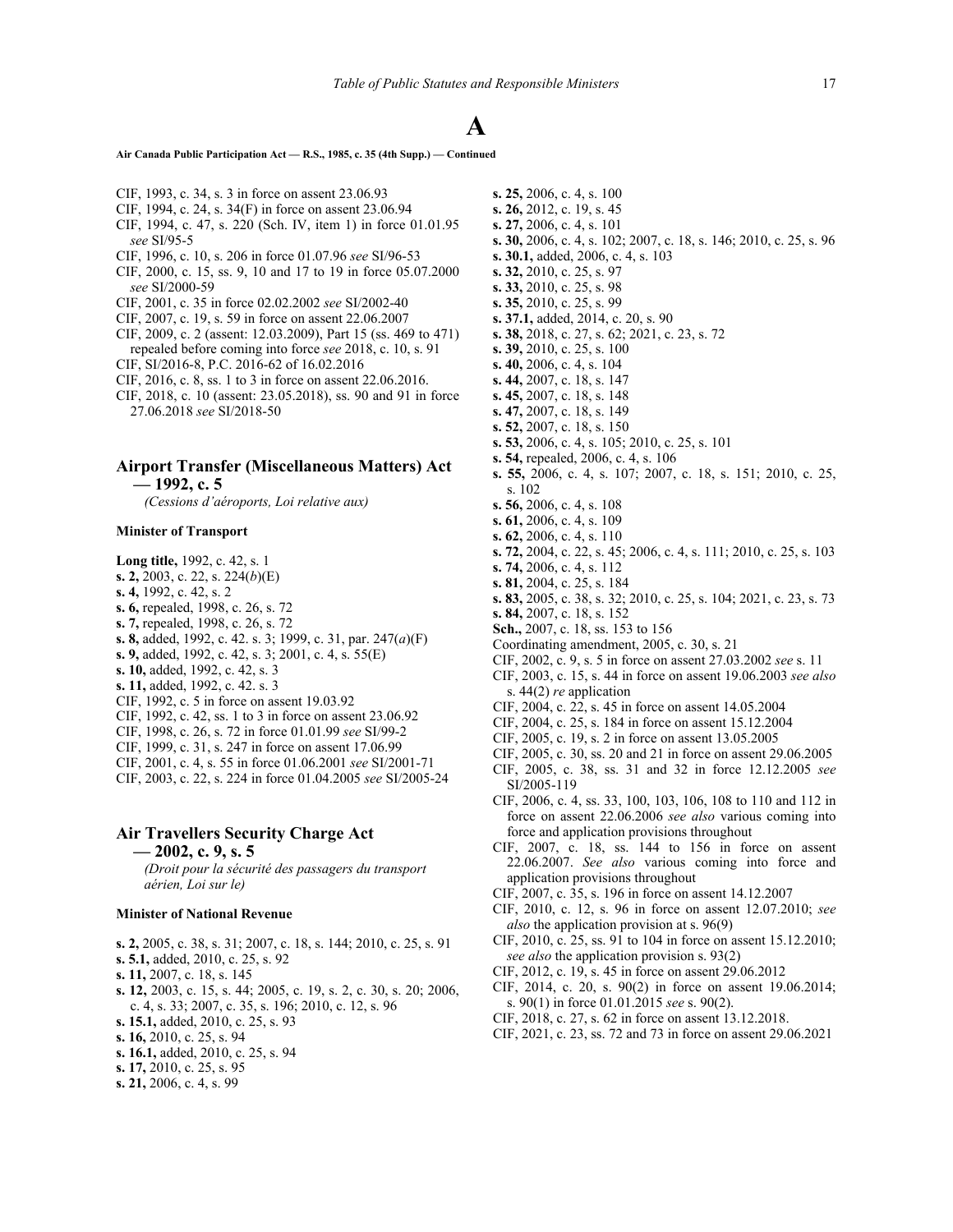**Alberta Act — 1905, c. 3 (***see also* **R.S., 1985, Appendix II, No. 20)** *(Alberta, Acte de l' (1905, ch. 3))*

# **Alberta-British Columbia Boundary Act (***see* **Provincial Boundaries)**

# **Alberta Natural Resources Act (***see also* **Natural Resources Transfer)**

*(Alberta, Ressources naturelles)*

#### **Minister of Indian Affairs and Northern Development**

1930, c. 3; 1931, c. 15; 1938, c. 36; 1940-41, c. 22; 1945, c. 10; 1951, c. 37

# **Alberta-Northwest Territories Boundary Act, 1958 (***see* **Provincial Boundaries)**

## **Alternative Fuels Act — 1995, c. 20**

*(Carburants de remplacement, Loi sur les)*

### **President of the Treasury Board**

**s. 8,** repealed, 2012, c. 19, s. 221 CIF, 1995, c. 20 in force on assent 22.06.95 CIF, 2012, c. 19, s. 221 in force on assent 29.06.2012

# **Amendments and Corrections Act, 2003**

**— 2004, c. 16**

# *(Loi modificative et rectificative (2003)*

#### **Leader of the Government in the House of Commons and Minister responsible for Democratic Reform**

CIF, 2004, c. 16,

- $-$  ss. 1 to 5, 7, 8, 18 to 24.1 and 28 to 31 in force on assent 06.05.2004;
- s. 6 deemed in force 01.04.2003 *see* s. 32(1);
- s. 9 deemed in force 01.07.2003 *see* s. 32(2);
- ss. 10 to 17 and 25 to 27 repealed before coming into force 31.12.2018 *see* 2008, c. 20, s. 3 (*Statutes Repeal Act)*

# **Animal Pedigree Act — R.S., 1985, c. 8 (4th Supp.)** *(Généalogie des animaux, Loi sur la)*

#### **Minister of Agriculture and Agri-Food**

**s. 2,** 1994, c. 38, s. 25(1)(*c*) **s. 7,** 2001, c. 27, s. 204 **s. 9,** 1994, c. 38, s. 26(1)(*b*) **s. 12,** 2001, c. 4, s. 56 **s. 13,** 2004, c. 25, s. 2 **s. 23,** 1994, c. 38, s. 26(1)(*b*) **s. 25,** 1994, c. 38, s. 26(1)(*b*) **s. 38,** 2001, c. 4, s. 57 **s. 39,** 2004, c. 25, s. 3 **s. 40,** 2001, c. 27, s. 205 **s. 43,** 2004, c. 25, s. 4 **s. 61,** 1994, c. 38, s. 13 General, 1994, c. 38, ss. 25(2) and 26(2) Transitional, R.S., c. 8 (4th Supp.), s. 75 CIF, R.S., c. 8 (4th Supp.) proclaimed in force 01.07.88 *see* SI/88‑124 CIF, 1994, c. 38, ss. 13, 25 and 26 in force 12.01.95 *see* SI/95‑9 CIF, 2001, c. 4, ss. 56 and 57 in force 01.06.2001 *see* SI/2001‑71 CIF, 2001, c. 27, ss. 204 and 205 in force 28.06.2002 *see* SI/2002-97

CIF, 2004, c. 25, ss. 2 to 4 in force on assent 15.12.2004

# **Anishinabek Nation Education Agreement Act — 2017, c. 32**

*(Accord en matière d'éducation conclu avec la Nation des Anishinabes, Loi sur l')*

## **Introduced by Minister of Crown-Indigenous Relations and Northern Affairs**

Schedule, 2017, c. 32, s. 16

- General, 2017, c. 32, s. 2 (definition of Agreement), s. 6 (not a treaty) and s. 12 (ss. 114(1) and 115 to 117 of *Indian Act* cease to apply)
- CIF, 2017, c. 32, s. 19 in force on assent 14.12.2017; ss. 1 to 16 and its schedule come into force 01.04.2018.
- **Annulment of Marriages Act (Ontario) — R.S.C. 1970, c. A-14** *(Annulation du mariage (Ontario), Loi sur l')*

**Minister of Justice and Attorney General of Canada**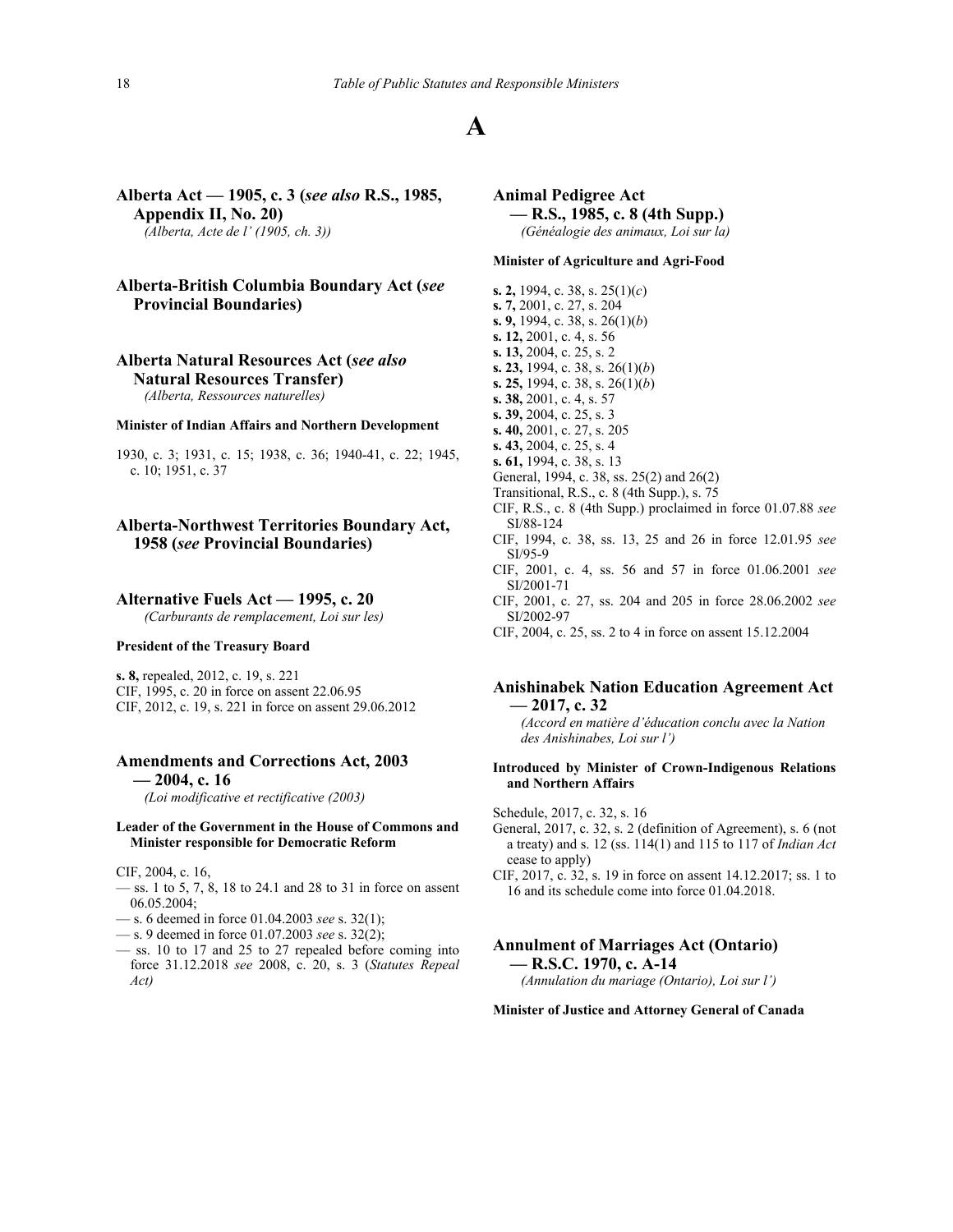## **Antarctic Environmental Protection Act**

**— 2003, c. 20**

*(Protection de l'environnement en Antarctique, Loi sur la)*

#### **Minister of the Environment (SI/2003-177)**

**s. 2,** 2009, c. 14, s. 2 **s. 6,** repealed, 2012, c. 19, s. 60 **s. 26,** 2009, c. 14, s. 3; 2017, c. 26, subpar. 63(*f*)(i)(E) **s. 29.1,** added, 2009, c. 14, s. 4 **s. 30,** 2009, c. 14, s. 5 **s. 32,** 2009, c. 14, s. 6 **s. 37,** 2009, c. 14, s. 8 **s. 37.01,** added, 2009, c. 14, s. 9 **s. 37.02,** added, 2009, c. 14, s. 9 **s. 37.03,** added, 2009, c. 14, s. 9; 2017, c. 26, subpar. 63(*f*)  $(ii)(E)$ **s. 37.04,** added, 2009, c. 14, s. 9 **s. 37.05,** added, 2009, c. 14, s. 9 **s. 37.06,** added, 2009, c. 14, s. 9 **s. 37.07,** added, 2009, c. 14, s. 9 **s. 37.08,** added, 2009, c. 14, s. 9 **s. 37.09,** added, 2009, c. 14, s. 9 **s. 37.1,** added, 2009, c. 14, s. 9 **s. 37.11,** added, 2009, c. 14, s. 9 **s. 37.12,** added, 2009, c. 14, s. 9 **s. 44.1,** added, 2009, c. 14, s. 10 **s. 46.1,** added, 2009, c. 14, s. 11 **s. 49,** 2009, c. 14, s. 12 **s. 50,** 2009, c. 14, s. 12 **s. 50.1,** added, 2009, c. 14, s. 12 **s. 50.2,** added, 2009, c. 14, s. 12 **s. 50.3,** added, 2009, c. 14, s. 12 **s. 50.4,** added, 2009, c. 14, s. 12 **s. 50.5,** added, 2009, c. 14, s. 12 **s. 50.6,** added, 2009, c. 14, s. 12 **s. 50.7,** added, 2009, c. 14, s. 12 **s. 50.8,** added, 2009, c. 14, s. 12 **s. 50.9,** added, 2009, c. 14, s. 12 **s. 50.91,** added, 2009, c. 14, s. 12 **s. 50.92,** added, 2009, c. 14, s. 12 **s. 51,** 2009, c. 14, s. 12 **s. 52,** 2009, c. 14, s. 12 **s. 53.1,** added, 2009, c. 14, s. 13 **s. 57,** 2009, c. 14, s. 14 **s. 60,** 2009, c. 14, s. 15 **s. 61,** repealed, 2009, c. 14, s. 15 **s. 63,** repealed, 2009, c. 14, s. 16 **s. 66,** 2009, c. 14, s. 17 **s. 66.1,** added, 2009, c. 14, s. 18 **s. 68.1,** added, 2009, c. 14, s. 19 **s. 68.2,** added, 2009, c. 14, s. 19 **s. 68.3,** added, 2009, c. 14, s. 19 **s. 68.4,** added, 2009, c. 14, s. 19 General, 2009, c. 14, s. 7 CIF, 2003, c. 20 in force 01.12.2003 *see* SI/2003-176

- CIF, 2009, c. 14 (assent: 18.06.2009) ss. 2 to 19 in force 10.12.2010 *see* SI/2010-91
- CIF, 2012, c. 19 (assent: 29.06.2012), s. 60 in force 06.07.2012 *see* SI/2012-56
- CIF, 2017, c. 26, par. 63(*f*) in force on assent 12.12.2017
- **Anti-Personnel Mines Convention Implementation Act — 1997, c. 33** *(Mines antipersonnel, Loi de mise en oeuvre de la Convention sur les)*
- **(a) Minister of Foreign Affairs, for the purposes of all provisions of the Act, other than sections 8, 9, 10 and 22; (SI/99-58)**
- **(b) Minister of National Defence, for the purposes of sections 8, 9, 10 and 18 of the Act; (SI/99-58)**
- **(c) Minister of Public Works and Government Services, for the purposes of sections 18 and 22 of the Act; (SI/99-58)**
- **s. 11,** 2002, c. 8, s. 114 **s. 20,** 2001, c. 34, s. 3(F) **s. 21,** 1999, c. 31, s. 7 CIF, 1997, c. 33 in force 01.03.99 *see* SI/99-18 CIF, 1999, c. 31, s. 7 in force on assent 17.06.99 CIF, 2001, c. 34, s. 3 in force on assent 18.12.2001
- CIF, 2002, c. 8, s. 114 in force 02.07.2003 *see* SI/2003-109

## **Anti-terrorism Act — 2001, c. 41** *(Loi antiterroriste)*

## **Introduced by Minister of Justice**

- **s. 94,** 2011, c. 11, s. 13
- Coordinating amendment, 2011, c. 11, s. 14 (not applicable) CIF, 2001, c. 41, ss. 1, 24, 25, 47, 48, 76 to 86 and 119 to 145 in force on assent 18.12.2001 see s. 146; ss. 2 to 23.1, 26 to 46, 49 to 51, 53, 65 and 66, ss. 67(1) and (4) to (9), ss. 68 to 73, 75 and 87 to 118 in force 24.12.2001 see SI/2002-16; ss. 52, 67(2) and (3) and 74 in force 12.06.2002 see SI/2002-86; ss. 54 to 64 in force 06.01.2003 see SI/2002-164

## **Apprentice Loans Act — 2014, c. 20, s. 483** *(Prêts aux apprentis, Loi sur les)*

#### **Minister of Employment and Social Development (s. 2)**

**s. 8.1**, added, 2020, c. 5, s. 56 **s. 8.2,** added, 2021, c. 7, s. 8; 2021, c. 23, s. 266

CIF, 2011, c. 11, s. 14 in force on assent 23.03.2011; s. 13 in force 28.03.2011 *see* SI/2011-30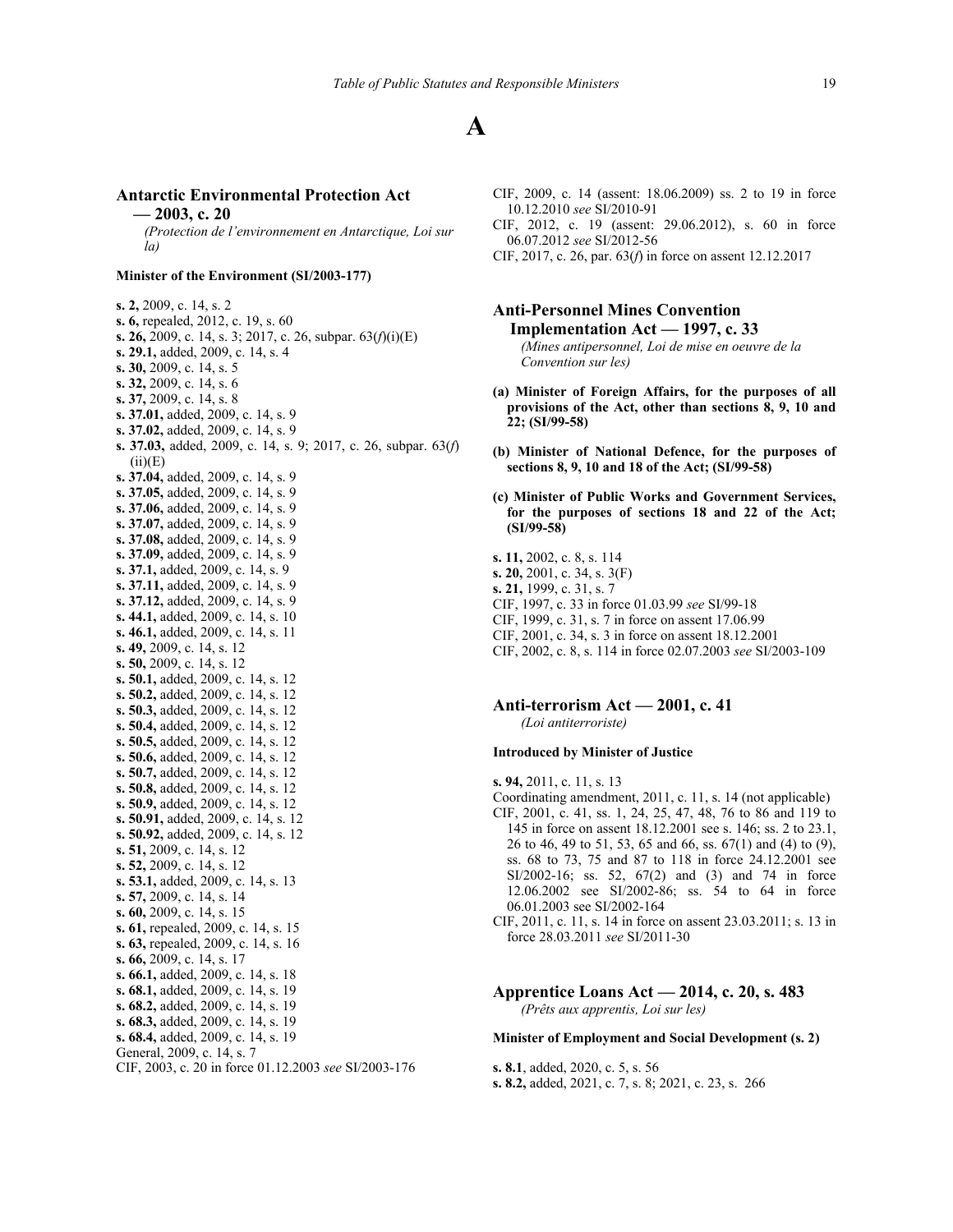#### **Apprentice Loans Act — 2014, c. 20, s. 483 — Continued**

CIF, 2014, c. 20, s. 483 (assent: 19.06.2014), ss. 1 to 22 in force 02.01.2015 *see* SI/2014-100.

CIF 2020, c. 5, s. 56 in force on assent (25.03.2020)

CIF, 2021, c. 7, s. 8 in force on assent 06.05.2021

CIF, 2021, c. 23, s. 266 in force on assent 29.06.2021

## **Appropriation Acts**

*(Crédits, Lois de)*

**President of the Treasury Board; (with respect to Appropriation Act No. 5, 1973, the Minister of Western Economic Diversification under Regional Economic Expansion Vote 11a, in relation to entering into subsidiary agreements to affect the purposes of General Development Agreements with the Western provinces (SI/88**‑**112); the Minister for the purposes of the Atlantic Canada Opportunities Agency Act under Regional Economic Expansion Vote 11a, in relation to certain subsidiary agreements with the Atlantic provinces (SI/88**‑**174))**

- —No. 3, 1976-77, 1974-75-76, c. 102, SI/2015-105, Minister of Canadian Heritage and the status of women related programs; SI/2016-43, Minister of Employment, Workforce Development and Labour (to co-ordinate policy with respect to the status of women and administer related programs); SI/2017-4, Minister of Status of Women (to co-ordinate policy with respect to the status of women and administer related programs); vote 65 (Status of Women) is repealed see 2018, c. 27, s. 662
- —No. 1, 1989-90, 1989, c. 1
- —No. 2, 1989-90, 1989, c. 16
- —No. 3, 1989-90, 1989, c. 21
- —No. 4, 1989-90, 1989, c. 23
- —No. 5, 1989-90, 1990, c. 11
- —No. 1, 1990-91, 1990, c. 12
- —No. 2, 1990-91, 1990, c. 33
- —No. 3, 1990-91, 1991, c. 5
- —No. 4, 1990-91, 1991, c. 19
- —No. 1, 1991-92, 1991, c. 18
- —No. 2, 1991-92, 1991, c. 29
- —No. 3, 1991-92, 1991, c. 53
- —No. 4, 1991-92, 1992, c. 7; 1992, c. 50, Sch. (SS) vote 11a; 1996, c. 16, s. 32
- —No. 1, 1992-93, 1992, c. 8
- —No. 2, 1992-93, 1992, c. 43
- —No. 3, 1992-93, 1992, c. 50
- —No. 4, 1992-93, 1993, c. 9
- —No. 1, 1993-94, 1993, c. 10
- —No. 2, 1993-94, 1993, c. 30
- —No. 3, 1993-94, 1994, c. 5; 1998, c. 31, s. 47
- —No. 1, 1994-95, 1994, c. 6
- —No. 2, 1994-95, 1994, c. 33
- —No. 3, 1994-95, 1994, c. 48

—No. 4, 1994-95, 1995, c. 9 —No. 1, 1995-96, 1995, c. 10 —No. 2, 1995-96, 1995, c. 16 —No. 3, 1995-96, 1995, c. 49 —No. 4, 1995-96, 1996, c. 4; 1998, c. 31, s. 48 —No. 1, 1996-97, 1996, c. 5 —No. 2, 1996-97, 1996, c. 25 —No. 3, 1996-97, 1996, c. 29 —No. 4, 1996-97, 1997, c. 7 —No. 1, 1997-98, 1997, c. 8 —No. 2, 1997-98, 1997, c. 35 —No. 3, 1997-98, 1998, c. 2 —No. 1, 1998-99, 1998, c. 3 —No. 2, 1998-99, 1998, c. 28 —No. 3, 1998-99, 1998, c. 29 —No. 4, 1998-99, 1998, c. 40 —No. 5, 1998-99, 1999, c. 14 —No. 1, 1999-2000, 1999, c. 15 —No. 2, 1999-2000, 1999, c. 30 —No. 3, 1999-2000, 1999, c. 36 —No. 4, 1999-2000, 2000, c. 3 —No. 1, 2000-2001, 2000, c. 4 —No. 2, 2000-2001, 2000, c. 18 —No. 3, 2000-2001, 2001, c. 1 —No. 1, 2001-2002, 2001, c. 2 —No. 2, 2001-2002, 2001, c. 24 —No. 3, 2001-2002, 2001, c. 39 —No. 4, 2001-2002, 2002, c. 5 —No. 1, 2002-2003, 2002, c. 6 —No. 2, 2002-2003, 2002, c. 21 —No. 3, 2002-2003, 2002, c. 27 —No. 4, 2002-2003, 2003, c. 3 —No. 1, 2003-2004, 2003, c. 4 —No. 2, 2003-2004, 2003, c. 13 —No. 3, 2003-2004, 2003, c. 25 —No. 4, 2003-2004, 2004, c. 5; 2006, c. 4, s. 196 and 198 — No. 1, 2004-2005, 2004, c. 8, s. 4; 2005, c. 7, s. 7 —No. 2, 2004-2005, 2004, c. 27 —No. 3, 2004-2005, 2004, c. 28 —No. 4, 2004-2005, 2005, c. 12 —No. 1, 2005-2006, 2005, c. 13 —No. 2, 2005-2006, 2005, c. 28 —No. 1, 2006-2007, 2006, c. 2; Finance vote 10, repealed, 2006, c. 4, ss. 197 and 198; 2011, c. 15, s. 21 —No. 2, 2006-2007, 2006, c. 6 —No. 3, 2006-2007, 2006, c. 7 —No. 4, 2006-2007, 2007, c. 3 —No. 1, 2007-2008, 2007, c. 4 —No. 2, 2007-2008, 2007, c. 23 —No. 3, 2007-2008, 2007, c. 34 —No. 4, 2007-2008, 2008, c. 10 —No. 1, 2008-2009, 2008, c. 11 —No. 2, 2008-2009, 2008, c. 24 —No. 3, 2008-2009, 2008, c. 25 —No. 4, 2008-2009, 2009, c. 1 —No. 5, 2008-2009, 2009, c. 3 —No. 1, 2009–10, 2009, c. 4 —No. 2, 2009–10, 2009, c. 25

<sup>—</sup>No. 10, 1964, 1964-65, c. 34; 2000, c. 34, s. 92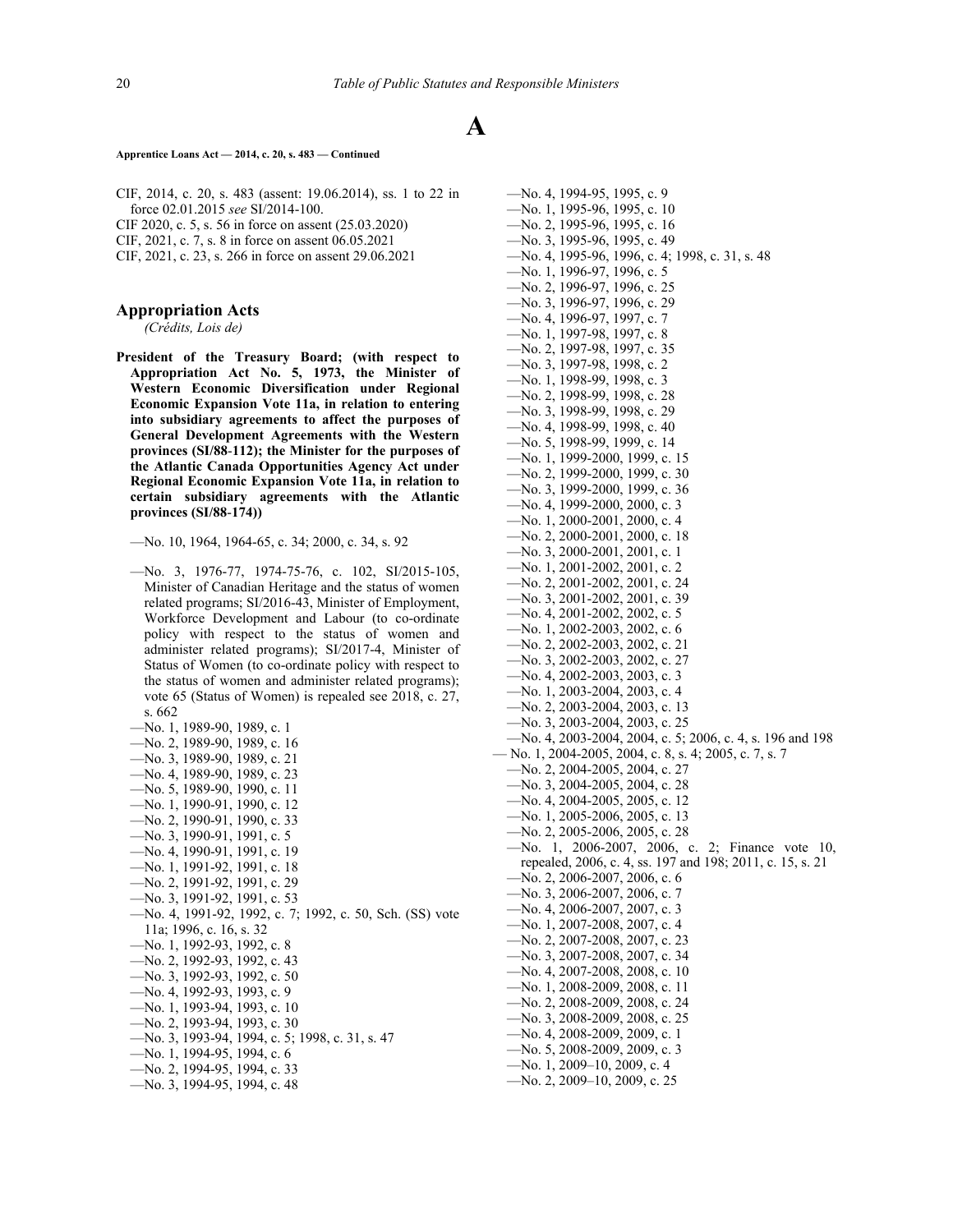#### **Appropriation Acts — Continued**

—No. 3, 2009–10, 2009, c. 26 —No. 4, 2009–10, 2009, c. 34 —No. 5, 2009–10, 2010, c. 1 —No. 1, 2010–11, 2010, c. 2 —No. 2, 2010–11, 2010, c. 10 —No. 3, 2010–11, 2010, c. 11 —No. 4, 2010–11, 2010, c. 24 —No. 1, 2011–12, 2011, c. 18 —No. 2, 2011–12, 2011, c. 19 —No. 3, 2011–12, 2011, c. 23 —No. 4, 2011–12, 2012, c. 3 —No. 1, 2012–13, 2012, c. 4 —No. 2, 2012–13, 2012, c. 10; c. 28, votes L35b and L40b (Canadian International Development Agency) —No. 3, 2012–13, 2012, c. 11 —No. 4, 2012–13, 2012, c. 28 —No. 5, 2012–13, 2013, c. 4 —No. 1, 2013–14, 2013, c. 5 —No. 2, 2013–14, 2013, c. 22, 2013, c. 39, vote L19b (FATD) —No. 3, 2013–14, 2013, c. 23 —No. 4, 2013–14, 2013, c. 39 —No. 5, 2013–14, 2014, c. 3 —No. 1, 2014–15, 2014, c. 4 —No. 2, 2014–15, 2014, c. 15 —No. 3, 2014–15, 2014, c. 16 —No. 4, 2014–15, 2014, c. 33 —No. 5, 2014–15, 2015, c. 7 —No. 1, 2015–16, 2015, c. 8 —No. 2, 2015–16, 2015, c. 25 —No. 3, 2015–16, 2015, c. 26 —No. 4, 2015–16, 2015, c. 42 —No. 5, 2015–16, 2016, c. 1 —No. 1, 2016–17, 2016, c. 2 —No. 2, 2016–17, 2016, c. 5 —No. 3, 2016–17, 2016, c. 6 —No. 4, 2016–17, 2016, c. 10 —No. 5, 2016–17, 2017, c. 1 —No. 1, 2017–18, 2017, c. 2 —No. 2, 2017–18, 2017, c. 17 —No. 3, 2017–18, 2017, c. 18 —No. 4, 2017–18, 2017, c. 29 —No. 5, 2017–18, 2018, c. 6 —No. 1, 2018–19, 2018, c. 7 —No. 2, 2018–19, 2018, c. 17 —No. 3, 2018–19, 2018, c. 28 — No. 4, 2018–19, 2019, c. 3 — No. 1, 2019–20, 2019, c. 4 — No. 2, 2019-20, 2019, c. 21 Note: Coordinating amendment, 2019, c. 29, s. 6 — No. 3, 2019-20, 2019, c. 30 — No. 4, 2019-20, 2020, c. 2 — No. 1, 2020-21, 2020, c. 3 — No. 2, 2020-21, 2020, c. 9 — No. 3, 2020-21, 2020, c. 10 — No. 4, 2020-21, 2020, c. 15 — No 5, 2020-21, 2020, c. 14 — No. 6, 2020-21, 2021, c. 4

— No. 1, 2021-22, 2021, c. 5 — No. 2, 2021-22, 2021, c. 15 — No. 3, 2021-22, 2021, c. 16 — No. 4, 2021-22, 2021, c. 25 — No. 5, 2021-22, 2022, c. 3 — No. 1, 2022-23, 2022, c. 4 CIF, 1989, c. 1 in force 17.05.89 CIF, 1989, c. 16 in force 29.06.89 CIF, 1989, c. 21 in force 07.11.89 CIF, 1989, c. 23 in force 12.12.89 CIF, 1990, c. 11 in force 29.03.90 CIF, 1990, c. 12 in force 29.03.90 CIF, 1990, c. 33 in force 19.06.90 CIF, 1991, c. 5 in force 17.01.91 CIF, 1991, c. 18 in force 27.03.91 CIF, 1991, c. 19 in force 27.03.91 CIF, 1991, c. 29 in force 21.06.91 CIF, 1991, c. 53 in force 17.12.91 CIF, 1992, c. 7 in force 31.03.92 CIF, 1992, c. 8 in force 31.03.92 CIF, 1992, c. 43 in force 23.06.92 CIF, 1992, c. 50 in force 17.12.92 CIF, 1993, c. 9 in force 30.03.93 CIF, 1993, c. 10 in force 30.03.93 CIF, 1993, c. 30 in force 10.06.93 CIF, 1994, c. 5 in force 24.03.94 CIF, 1994, c. 6 in force 24.03.94 CIF, 1994, c. 33 in force 24.06.94 CIF, 1994, c. 48 in force 15.12.94 CIF, 1995, c. 9 in force 30.03.95 CIF, 1995, c. 10 in force 30.03.95 CIF, 1995, c. 16 in force 15.06.95 CIF, 1995, c. 49 in force 15.12.95 CIF, 1996, c. 4 in force 28.03.96 CIF, 1996, c. 5 in force 28.03.96 CIF, 1996, c. 16, s. 32 repealed before coming into force 31.12.2011 *see* 2008, c. 20, s. 3 CIF, 1996, c. 25 in force 22.10.96 CIF, 1996, c. 29 in force 28.11.96 CIF, 1997, c. 7 in force 20.03.97 CIF, 1997, c. 8 in force 20.03.97 CIF, 1997, c. 35 in force on assent 08.12.97 CIF, 1998, c. 2 in force on assent 31.03.98 CIF, 1998, c. 3 in force on assent 31.03.98 CIF, 1998, c. 28 in force on assent 18.06.98 CIF, 1998, c. 29 in force on assent 18.06.98 CIF, 1998, c. 31, ss. 47 and 48 in force 21.12.98 *see* SI/99-4 CIF, 1998, c. 40 in force on assent 10.12.98 CIF, 1999, c. 14 in force on assent 25.03.99 CIF, 1999, c. 15 in force on assent 25.03.99 CIF, 1999, c. 30 in force on assent 17.06.99 CIF, 1999, c. 36 in force on assent 16.12.99 CIF, 2000, c. 3 in force on assent 30.03.2000 CIF, 2000, c. 4 in force on assent 30.03.2000 CIF, 2000, c. 18 in force on assent 29.06.2000 CIF, 2000, c. 34, s. 92 in force 27.10.2000 *see* SI/2000-105 CIF, 2001, c. 1 in force on assent 30.03.2001

CIF, 2001, c. 2 in force on assent 30.03.2001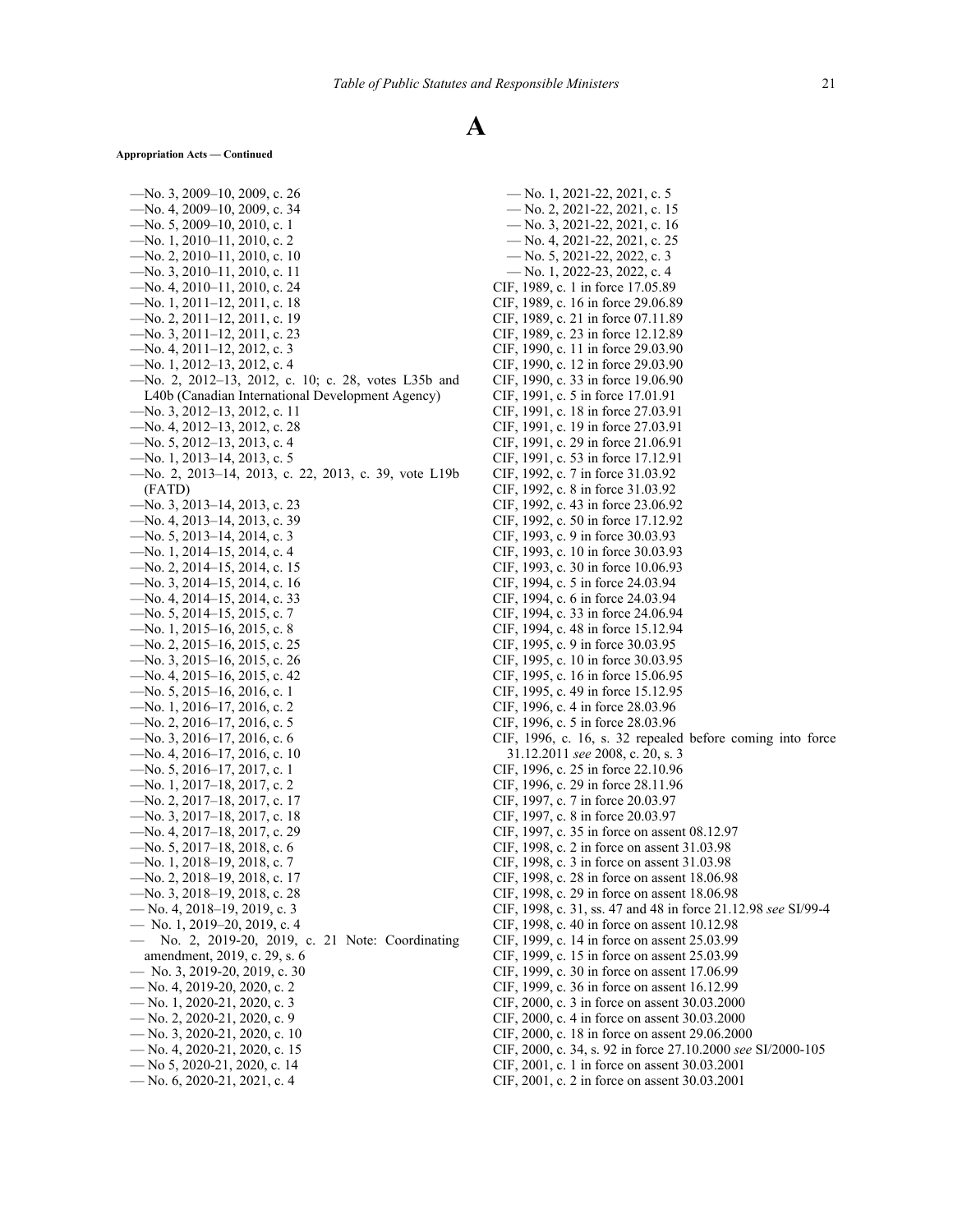#### **Appropriation Acts — Continued**

- CIF, 2001, c. 24 in force on assent 14.06.2001 CIF, 2001, c. 39 in force on assent 18.12.2001
- CIF, 2002, c. 5 in force on assent 27.03.2002
- CIF, 2002, c. 6 in force on assent 27.03.2002
- CIF, 2002, c. 21 in force on assent 13.06.2002
- CIF, 2002, c. 27 in force on assent 12.12.2002
- CIF, 2003, c. 3 in force on assent 27.03.2003
- CIF, 2003, c. 4 in force on assent 27.03.2003
- CIF, 2003, c. 13 in force on assent 19.06.2003
- CIF, 2003, c. 25 in force on assent 07.11.2003 CIF, 2004, c. 5 in force on assent 31.03.2004
- 
- CIF, 2004, c. 8 in force on assent 31.03.2004 CIF, 2004, c. 27 in force on assent 15.12.2004
- CIF, 2004, c. 28 in force on assent 15.12.2004
- 
- CIF, 2005, c. 7, s. 7(1) repealed before coming into force 31.12.2017 *see* 2008, c. 20, s. 3 (*Statutes Repeal Act*); *see also* Canada Gazette, Part I, Vol. 152, No. 15, 14.04.2018, p. 1239
- CIF, 2005, c. 12 in force on assent 23.03.2005
- CIF, 2005, c. 13 in force on assent 23.03.2005
- CIF, 2005, c. 28 in force on assent 23.06.2005
- CIF, 2006, c. 2 in force on assent 11.05.2006
- CIF, 2006, c. 4, s. 197 in force on assent 22.06.2006; s. 196 deemed never to have come into force *see* s. 198; s. 197 repealed *see* 2011, c. 15, s. 21
- CIF, 2006, c. 6 in force on assent 12.12.2006
- CIF, 2006, c. 7 in force on assent 12.12.2006
- CIF, 2007, c. 3 in force on assent 29.03.2007
- CIF, 2007, c. 4 in force on assent 29.03.2007
- CIF, 2007, c. 23 in force on assent 22.06.2007
- CIF, 2007, c. 34 in force on assent 14.12.2007
- CIF, 2008, c. 10 in force on assent 13.03.2008
- CIF, 2008, c. 11 in force on assent 13.03.2008 CIF, 2008, c. 24 in force on assent 18.06.2008
- CIF, 2008, c. 25 in force on assent 18.06.2008
- CIF, 2009, c. 1 in force on assent 26.02.2009
- 
- CIF, 2009, c. 3 in force on assent 26.03.2009
- CIF, 2009, c. 4 in force on assent 26.03.2009 CIF, 2009, c. 25 in force on assent 23.06.2009
- CIF, 2009, c. 26 in force on assent 23.06.2009
- CIF, 2009, c. 34 in force on assent 15.12.2009
- CIF, 2010, c. 1 in force on assent 31.03.2010
- CIF, 2010, c. 2 in force on assent 31.03.2010
- CIF, 2010, c. 10 in force on assent 29.06.2010
- CIF, 2010, c. 11 in force on assent 29.06.2010
- CIF, 2010, c. 24 in force on assent 15.12.2010
- CIF, 2011, c. 15 (assent: 26.06.2011), s. 21 in force
- 01.01.2013 *see* SI/2012-87
- CIF, 2011, c. 18 in force on assent 26.06.2011
- CIF, 2011, c. 19 in force on assent 26.06.2011
- CIF, 2011, c. 23 in force on assent 15.12.2011
- CIF, 2012, c. 3 in force on assent 29.03.2012
- CIF, 2012, c. 4 in force on assent 29.03.2012
- CIF, 2012, c. 10 in force on assent 28.06.2012
- CIF, 2012, c. 11 in force on assent 28.06.2012
- CIF, 2012, c. 28 in force on assent 14.12.2012
- CIF, 2013, c. 4 in force on assent 27.03.2013
- CIF, 2013, c. 5 in force on assent 27.03.2013

CIF, 2013, c. 22 in force on assent 19.06.2013 CIF, 2013, c. 23 in force on assent 19.06.2013 CIF, 2013, c. 39 in force on assent 12.12.2013 CIF, 2014, c. 3 in force on assent 27.03.2014 CIF, 2014, c. 4 in force on assent 27.03.2014 CIF, 2014, c. 15 in force on assent 19.06.2014 CIF, 2014, c. 16 in force on assent 19.06.2014 CIF, 2014, c. 33 in force on assent 16.12.2014 CIF, 2015, c. 7 in force on assent 31.03.2015 CIF, 2015, c. 8 in force on assent 31.03.2015 CIF, 2015, c. 25 in force on assent 18.06.2015 CIF, 2015, c. 26 in force on assent 18.06.2015 CIF, SI/2015-105 effective 04.11.2015 CIF, 2015, c. 42 in force on assent 11.12.2015 CIF 2016, c. 1 in force on assent 24.03.2016 CIF 2016, c. 2 in force on assent 24.03.2016 CIF 2016, c. 5 in force on assent 22.06.2016 CIF 2016, c. 6 in force on assent 22.06.2016 CIF, 2016, c. 10 in force on assent 15.12.2016 CIF, 2017, c. 1 in force on assent 30.03.2017 CIF, 2017, c. 2 in force on assent 30.03.2017 CIF, 2017, c. 17 in force on assent 22.06.2017 CIF, 2017, c. 18 in force on assent 22.06.2017 CIF, 2017, c. 29 in force on assent 12.12.2017 CIF, 2018, c. 6 in force on assent 29.03.2018 CIF, 2018, c. 7 in force on assent 29.03.2018 CIF, 2018, c. 17 in force on assent 21.06.2018 CIF, 2018, c. 27, s. 662 in force on assent 13.12.2018 CIF, 2018, c. 28 in force on assent 13.12.2018 CIF, 2019, c. 3 in force on assent 22.03.2019 CIF, 2019, c. 4 in force on assent 22.03.2019 CIF, 2019, c. 21 in force on assent 21.06.2019 CIF, 2019, c. 30 in force on assent 12.12.2019 CIF, 2020, c. 2 in force on assent 13.03.2020 CIF, 2020, c. 3 in force on assent 13.03.2020 CIF, 2020, c. 9 in force on assent 26.06.2020 CIF, 2020, c. 10 in force on assent 26.06.2020 CIF, 2020, c. 14 in force on assent 10.12.2020 CIF, 2020, c. 15 in force on assent 10.12.2020 CIF, 2021, c. 4 in force on assent 30.03.2021 CIF, 2021, c. 5 in force on assent 30.03.2021 CIF, 2021, c. 15 deemed to have effect on 21.06.2021 CIF, 2021, c. 16 deemed to have effect on 21.06.2021 CIF, 2021, c. 16 deemed to have effect on 21.06.2021 CIF, 2021, c. 25 in force on assent 17.12.2021 CIF, 2022, c. 3 in force on assent 31.03.2022 CIF, 2022, c. 4 in force on assent 31.03.2022

# **Arctic Waters Pollution Prevention Act — R.S., 1985, c. A-12**

## *(Prévention de la pollution des eaux arctiques, Loi sur la)*

**Minister of Transport; Minister of Northern Affairs (SI/2018-107, S.C. 2019, c. 29, s. 341(2)); Minister of Natural Resources (C.R.C., c. 355** *see also* **1994, c. 41, s. 37(2))**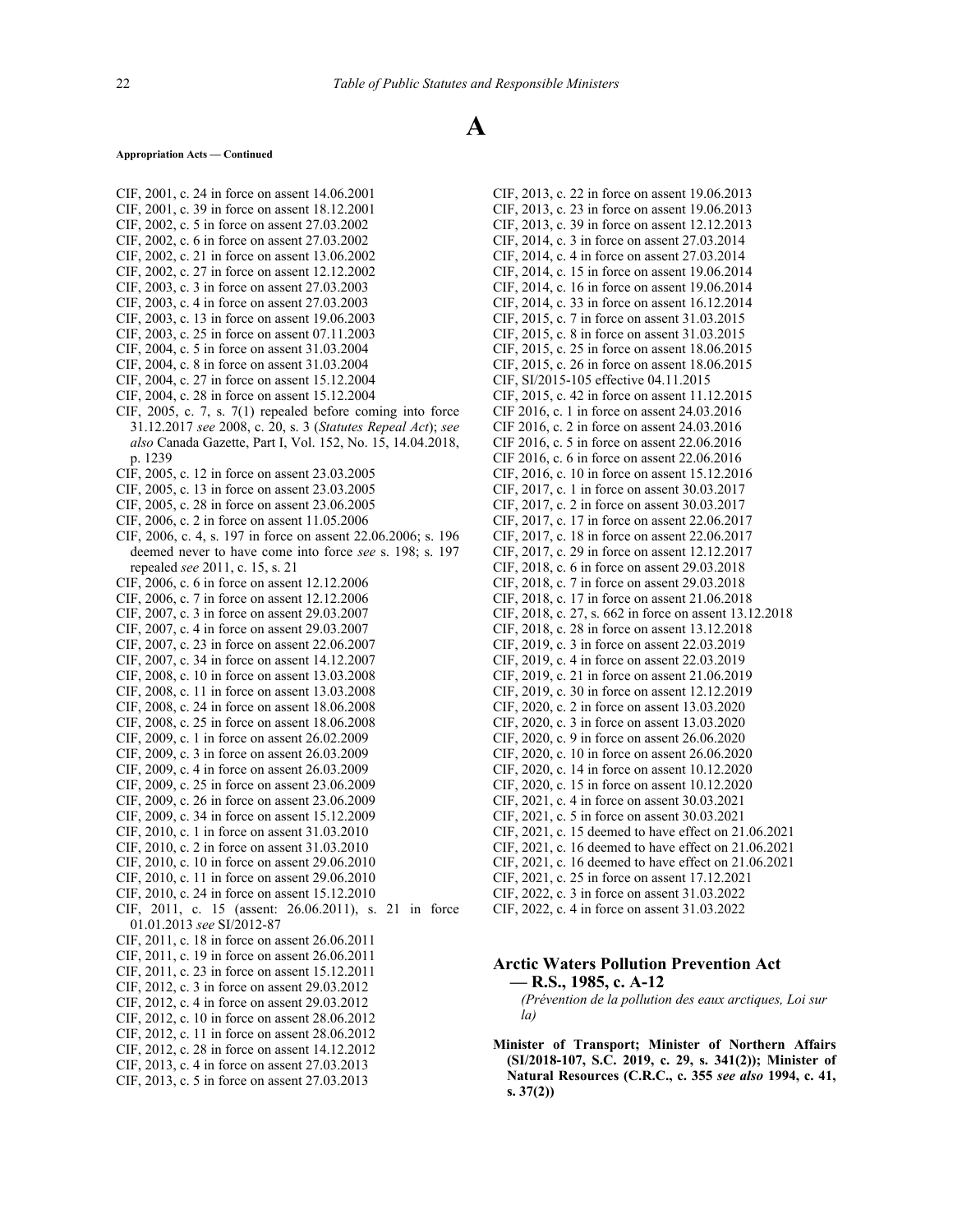**Arctic Waters Pollution Prevention Act — R.S., 1985, c. A-12 — Continued**

- **s. 2,** 1992, c. 40, s. 49; 2002, c. 7, ss. 80 and 278, c. 10,
- s. 177; 2009, c. 11, s. 1; 2014, c. 2, s. 4; 2019, c. 29, s. 266 **s. 2.1,** added, R.S., c. 6 (3rd Supp.), s. 91; 1993, c. 36, s. 22;
- 2001, c. 6, s. 109; 2009, c. 21, s. 21
- **s. 3.1,** added, 2001, c. 34, s. 4
- **s. 23,** 1999, c. 28, s. 145
- Coordinating amendment, 2002, c. 7, s. 278
- Coordinating amendment, 2019, c. 29, s. 268
- General, 1992, c. 40, s. 51
- CIF, R.S., c. 6 (3rd Supp.), s. 91 proclaimed in force 24.04.89 *see* SI/89‑106
- CIF, 1992, c. 40, ss. 49 and 51 in force 15.06.93 *see* SI/93‑88
- CIF, 1993, c. 36, s. 22 in force 31.12.93 *see* SI/93‑256
- CIF, 1999, c. 28, s. 145 in force 28.06.99 *see* SI/99-70
- CIF, 2001, c. 6 (assent: 10.05.2001) s. 109 in force in force 08.08.2001 *see* s. 131.
- CIF, 2001, c. 34, s. 4 in force on assent 18.12.2001
- CIF, 2002, c. 7, s. 278 in force on assent 27.03.2002 but effective 01.04.2003; s. 80 in force 01.04.2003 *see* SI/2003-48 but the amendment made by s. 80 is replaced by s. 278
- CIF, 2002, c. 10, s. 177 in force on assent 30.04.2002 but the amendment made by this section is replaced by 2002, c. 7, s. 278 effective 01.04.2003
- CIF, 2009, c. 11 (assent: 11.06.2009), in force 01.08.2009 *see* SI/2009-72
- CIF, 2009, c. 21 (assent: 23.06.2009), s. 21 comes into force the day that is the first day on which both of the following are in force in Canada which is 02.01.2010
- (*a*) the International Convention on Civil Liability for Bunker Oil Pollution Damage, 2001;
- (*b*) the Protocol of 2003 to the International Convention on the Establishment of an International Fund for Compensation for Oil Pollution Damage, 1992.
- in force 02.01.2010 *see* SI/2009-102
- CIF, 2014, c. 2 (assent: 25.03.2014), s. 4 in force 01.04.2014 *see* SI/2014-34.
- CIF, 2019, c. 29 (assent: 21.06.2019), s. 266 in force 07.08.2019 *see* SI/2019-83

# **Asian Infrastructure Investment Bank Agreement Act — 2017, c. 33, s. 176**

*(Accord concernant la Banque asiatique*

*d'investissement dans les infrastructures, Loi sur l')*

## **Minister of Foreign Affairs (s. 178)**

CIF, 2017, c. 33, s. 176, the Act and its schedule in force on assent 14.12.2017. *See also* ss. 177 and 178 in force 27.03.2018 *see* SI/2018-29.

# **Asia-Pacific Foundation of Canada Act**

**— R.S., 1985, c. A-13**

*(Fondation Asie-Pacifique du Canada, Loi sur la)*

#### **Minister of Foreign Affairs**

- **s. 3,** 2005, c. 30, s. 60
- **s. 4,** 2005, c. 30, s. 61
- **s. 7,** 2005, c. 30, s. 62
- **s. 8,** repealed, 2005, c. 30, s. 63
- **s. 9,** 1995, c. 5, s. 25(1)(*a*); 2005, c. 30, s. 64; 2010, c. 12, s. 1654
- **s. 10,** 2005, c. 30, s. 65
- **s. 10.1,** added, 2005, c. 30, s. 65
- **s. 10.2,** added, 2005, c. 30, s. 65
- **s. 11,** 1992, c. 1, s. 7
- **s. 12,** 2005, c. 30, par. 80(*a*)(E)
- **s. 12.1,** added, 2005, c. 30, s. 66 and par. 80(*a*)(E)
- **s. 13,** 2005, c. 30, par. 80(*a*)(E)
- **s. 14,** 2005, c. 30, par. 80(*a*)(E)
- **s. 16,** 2005, c. 30, par. 80(*b*)(E)
- **s. 16.1,** added, 2005, c. 30, s. 67 and s. 81(1)(E)
- **s. 16.2,** added, 2005, c. 30, s. 67
- **s. 16.3,** added, 2005, c. 30, s. 67
- **s. 16.4,** added, 2005, c. 30, s. 67
- **s. 16.5,** added, 2005, c. 30, s. 67
- **s. 16.6,** added, 2005, c. 30, s. 67 **s. 17,** 2005, c. 30, s. 68
- **s. 18,** 2005, c. 30, s. 69(F)
- 
- **s. 19,** 1992, c. 1, s. 8; 2005, c. 30, s. 69(F)
- **s. 20,** 2005, c. 30, s. 70
- **s. 21,** 2005, c. 30, s. 71(F)
- **s. 22,** 2005, c. 30, s. 71(F) and par. 80(*c*)(E)
- **s. 23,** 2005, c. 30, s. 71(F)
- **s. 25.1,** added, 2005, c. 30, s. 72
- **s. 27,** 2003, c. 22, par. 224(*c*)(E); 2005, c. 30, s. 73 and s. 81(2)(E)
- **s. 27.1,** added, 2005, c. 30, s. 73
- **s. 28,** 1999, c. 31, par. 246(*a*)(F)
- **s. 29,** 1999, c. 31, par. 246(*a*)(F)
- **s. 31,** repealed, 2005, c. 30, s. 74
- **s. 32,** 1995, c. 5, s. 25(1)(*a*); repealed, 2005, c. 30, s. 74
- **s. 33,** 2005, c. 30, s. 75
- **s. 33.1,** added, 2005, c. 30, s. 75
- **s. 33.2,** added, 2005, c. 30, s. 75
- **s. 34,** 2005, c. 30, s. 76
- **s. 35,** 2005, c. 30, s. 77
- **s. 35.1,** added, 2005, c. 30, s. 77
- **s. 36,** 2005, c. 30, s. 78
- **s. 37,** 2005, c. 30, s. 79
- Coordinating amendment, 2005, c. 30, s. 81
- General, 1995, c. 5, ss. 25(2)
- CIF, 1992, c. 1, ss. 7 and 8 in force on assent 28.02.92
- CIF, 1995, c. 5, s. 25 in force 13.05.95 *see* SI/95‑65
- CIF, 1999, c. 31, s. 246 in force on assent 17.06.99
- CIF, 2003, c. 22, s. 224 in force 01.04.2005 *see* SI/2005-24
- CIF, 2005, c. 30, ss. 60 to 81 in force on assent 29.06.2005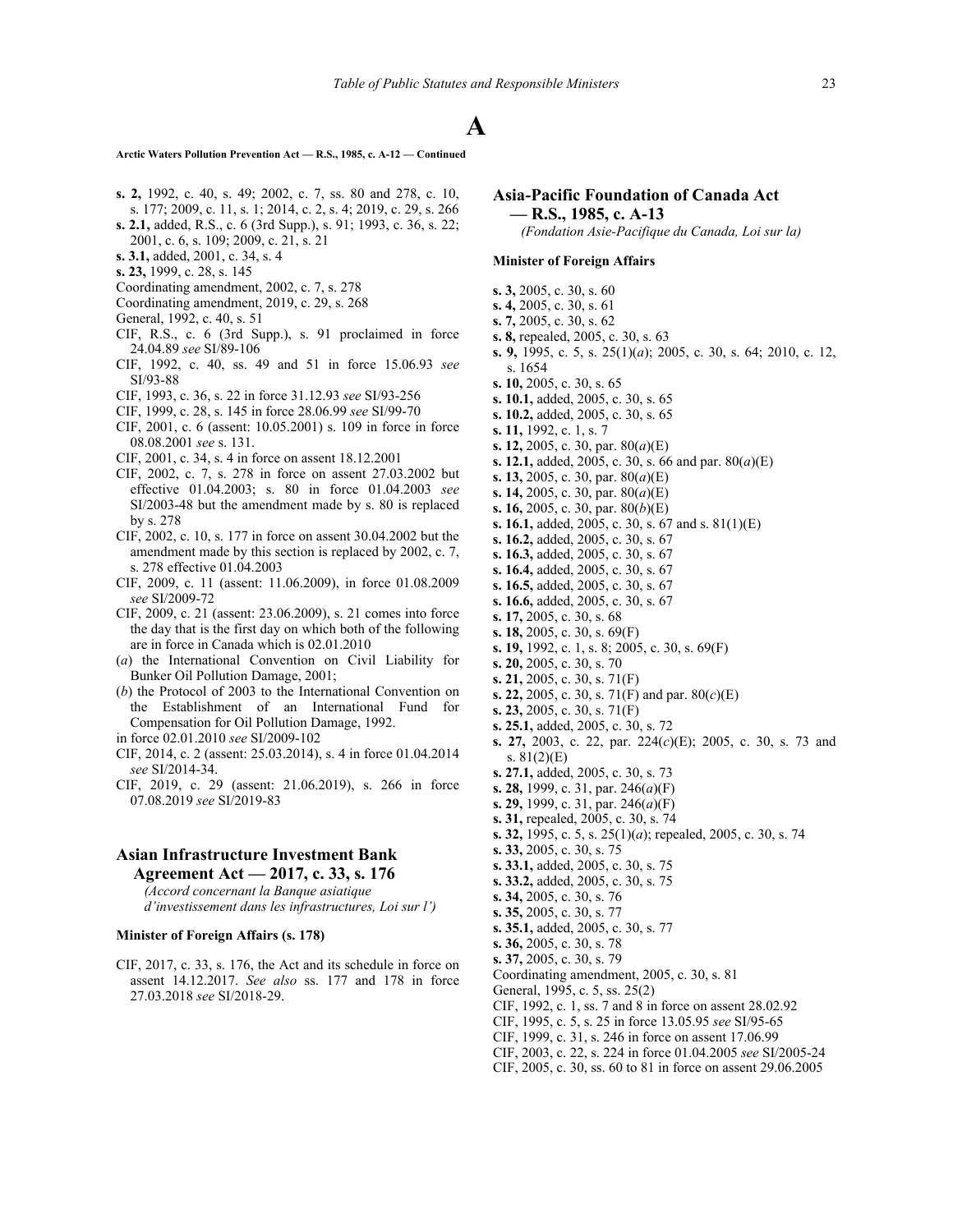**Asia-Pacific Foundation of Canada Act — R.S., 1985, c. A-13 — Continued**

CIF, 2010, c. 12 (assent: 12.07.2010), s. 1654 in force 16.03.2012 *see* SI/2012-14

# **Assisted Human Reproduction Act**

**— 2004, c. 2**

*(Procréation assistée, Loi sur la)*

## **Minister of Health**

**s. 3,** 2012, c. 19, s. 713 **s. 4.1,** added, 2012, c. 19, s. 714 **s. 4.2,** added, 2012, c. 19, s. 715 **s. 10,** added, 2012, c. 19, s. 716; repealed, 2012, c. 19, s. 717 **s. 11,** repealed, 2012, c. 19, s. 718 **s. 12,** 2012, c. 19, s. 719 **ss. 13 to 19,** repealed, 2012, c. 19, s. 720 **s. 20,** 2012, c. 19, s. 721 **ss. 21 to 25,** repealed, 2012, c. 19, s. 722 **s. 26,** 2010, c. 12, s. 1656; repealed, 2012, c. 19, s. 722 **ss. 27 to 39,** repealed, 2012, c. 19, s. 722 **ss. 40 to 43,** repealed, 2012, c. 19, s. 724 **s. 44,** 2012, c. 19, s. 725 **s. 46,** 2012, c. 19, s. 727 **s. 47,** 2012, c. 19, s. 728 **s. 48,** 2012, c. 19, s. 729 **s. 51,** 2012, c. 19, s. 730 **s. 52,** 2012, c. 19, s. 731 **s. 54,** 2012, c. 19, s. 732 **s. 55,** 2012, c. 19, s. 732 **s. 58,** 2012, c. 19, s. 733 **s. 59,** repealed, 2012, c. 19, s. 733 **s. 60,** 2012, c. 19, s. 734 **s. 61,** 2012, c. 19, s. 735 **s. 64,** 2012, c. 19, s. 736 **s. 65,** 2012, c. 19, s. 737 **ss. 68 to 71,** repealed, 2012, c. 19, s. 738 **s. 76,** repealed, 2012, c. 19, s. 739 Coordinating amendment, 2004, c. 11, s. 53 General, 2012, c. 19, ss. 723 and 726 Transitionals, 2012, c. 19, ss. 741 to 745 CIF, 2004, c. 2, ss. 1 to 7, 9 to 11, 13, 20, 60 to 71 and 73 in force 22.04.2004 *see* SI/2004-49; — s. 8 in force 01.12.2007 *see* SI/2007-67; — ss. 14 to 19, par. 24(1)(*a*), (*e*) and (*g*), ss. 40 to 43 and the heading before s. 45, the heading before s. 76 and 76 repealed before coming into force *see respectively* 2012, c. 19, ss. 720, 722, 724, 726 and 739;

- ss. 21 to 39, 72, 74, 75 and 77, other than par. 24(1)(*a*), (*e*) and (*g*), in force 12.01.2006 *see* SI/2005-42;
- despite 2004, c. 2, s. 78, s. 44, as amended by 2012, c. 19, s. 725, in force 29.06.2012 *see* 2012, c. 19, s. 740;
- s. 59 repealed before coming into force *see* 2012, c. 19, s. 733;
- s. 12 comes into force 09.06.2020 *see* SI/2019-38
- ss. 45 to 58 in force 09.06.2019 *see* SI/2019-38
- CIF, 2004, c. 11, s. 53 in force on assent 22.04.2004
- CIF, 2010, c. 12 (assent: 12.07.2010), s. 1656 in force 16.03.2012 *see* SI/2012-14
- CIF, 2012, c. 19, ss. 713(1), 714, 717 to 720, 724, 725, 727 to 740 in force on assent 29.06.2012;
- ss. 713(2), 721 to 723, 726 and 741 to 745 in force 30.09.2012 *see* SI/2012-75;
- ss. 715 and 716 in force 05.02.2020 see SI/2019-37

# **Atlantic Canada Opportunities Agency Act — R.S., 1985, c. 41 (4th Supp.), Part I (ss. 2 to 24)**

*(Agence de promotion économique du Canada atlantique, Loi sur l')*

- **Minister of Aboriginal Affairs and Northern Development (appointed by Commission under the Great Seal), assisted by the Minister of State to be styled Minister of State (Atlantic Canada Opportunities Agency) (SI/2013-80)**
- **s. 3,** 2014, c. 20, s. 175; 2015, c. 3, par. 172(*a*)
- **s. 6,** 2002, c. 17, s. 2
- **s. 8,** 2001, c. 34, s. 5
- **s. 13,** 2002, c. 17, s. 3; 2014, c. 20, s. 187
- **s. 18,** 1995, c. 29, s. 2; repealed, 2014, c. 20, s. 176
- **s. 19,** 1995, c. 29, s. 3; 2002, c. 17, s. 4; repealed, 2014, c. 20, s. 176
- **s. 21,** 1992, c. 1, s. 10; 2014, c. 20, s. 177
- General, 1992, c. 1, s. 9
- General, 2014, c. 20, ss. 178 (Dissolution of Board) and 179 (Dissolution of Enterprise Cape Breton Corporation)
- Transitional, R.S., c. 41 (4th Supp.), ss. 22 to 24
- CIF, R.S., c. 41 (4th Supp.), Part I (ss. 2 to 24) in force 15.09.88 *see* SI/88‑152
- CIF, 1992, c. 1, ss. 9 and 10 in force on assent 28.02.92
- CIF, 1995, c. 29, ss. 2 and 3 in force 01.11.95 *see* SI/95‑115
- CIF, 2001, c. 34, s. 5 in force on assent 18.12.2001
- CIF, 2002, c. 17, ss. 2 to 4 in force 22.07.2002 *see* SI/2002-105
- CIF, 2014, c. 20, ss. 175 to 187 in force on assent 19.06.2014
- CIF, 2015, c. 3, par. 172(*a*) (*terminology*) in force on assent 26.02.2015.

# **Atlantic Fisheries Restructuring Act — R.S., 1985, c. A-14**

*(Restructuration du secteur des pêches de l'Atlantique, Loi sur la)*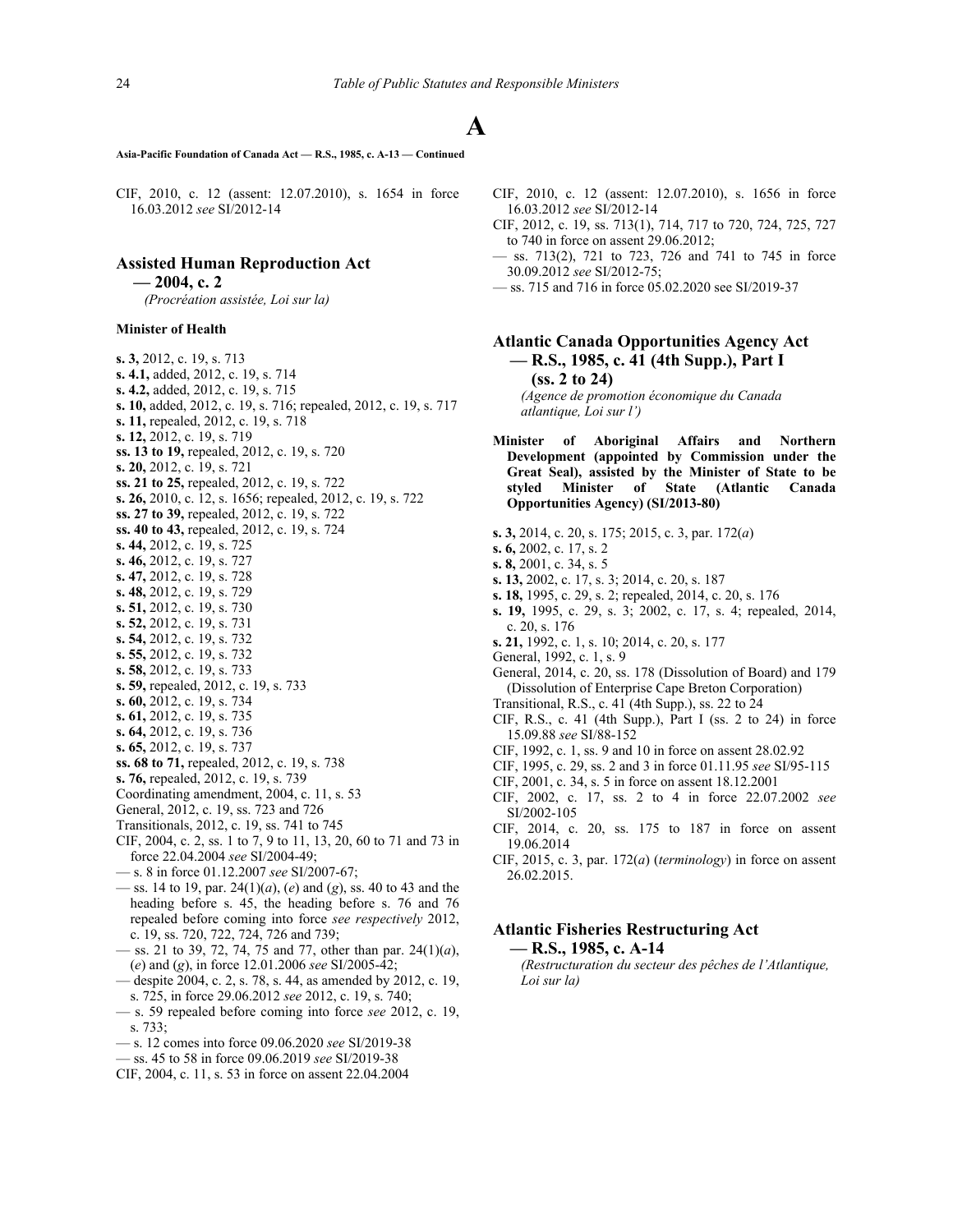**Atlantic Fisheries Restructuring Act — R.S., 1985, c. A-14 — Continued**

**Minister of Fisheries and Oceans; Minister of Industry under subsection 6(1) with respect to certain companies (SOR/84**‑**764); Minister of State (Privatization and Regulatory Affairs) in respect of certain companies (SOR/87**‑**91); Minister of Finance in respect of National Sea Products Limited (SOR/89**‑**187)**

CIF, 2015, c. 3, par. 172(*b*) (*terminology*) in force on assent 26.02.2015.

**Atomic Energy Control Act Title of Act changed:** *see* **Nuclear Energy Act**

# **Auditor General Act — R.S., 1985, c. A-17**

*(Vérificateur général, Loi sur le)*

## **President of the Treasury Board**

**Long title,** 1995, c. 43, s. 1

- **s. 2,** 1995, c. 43, s. 2; 1999, c. 31, s. 8; 2005, c. 30, s. 32; 2006, c. 9, s. 301; 2008, c. 33, s. 15; 2019, c.2, s. 10.1 **s. 2.1,** added, 2005, c. 30, s. 33; 2006, c. 9, s. 302 **s. 3,** 2006, c. 9, s. 110; 2011, c. 15, s. 17 **s. 4,** 2003, c. 22, par. 225(*c*)(E) **s. 7,** 1994, c. 32, ss. 1 and 2; 1995, c. 43, s. 3 **s. 7.1,** added, 2005, c. 30, s. 34; 2006, c. 9, s. 304 **s. 8,** 1994, c. 32, s. 3 **s. 12,** 2003, c. 22, par. 224(*d*)(E) **s. 13,** 2003, c. 22, s. 90(E) **s. 15,** 1992, c. 54, s. 79; 2003, c. 22, ss. 91 and 227 **s. 15.1,** added, 1995, c. 43, s. 4 **s. 16,** 2003, c. 22, s. 92 **s. 16.1,** added, 2003, c. 22, s. 92 **s. 16.2,** added, 2003, c. 22, s. 228 **s. 18.1,** added, 2006, c. 9, s. 305 **s. 18.2,** added, 2006, c. 9, s. 305 **s. 21.1,** added, 1995, c. 43, s. 5; 2008, c. 33, s. 16; 2010, c. 16, s. 5; 2019, c. 2, s. 10.2 **s. 21.2,** added, 2021, c. 22, s. 28 **s. 22,** added, 1995, c. 43, s. 5; 2019, c.2, s. 10.3 **s. 23,** added, 1995, c. 43, s. 5; 2008, c. 33, s. 17; 2010, c. 16, s. 6; 2019, c.2, s. 10.4 **s. 24,** added, 1995, c. 43, s. 5; repealed, 2008, c. 33, s. 18 **Sch.,** added, 1995, c. 43, s. 5; 1998, c. 31, s. 49; 1999, c. 17, s. 108; 2005, c. 26, s. 19, c. 38, par. 138(*b*); SOR/2007‑165; repealed, 2008, c. 33, s. 19 General, 2005, c. 30, s. 31 General, 2006, c. 9, s. 303 Transitional, 2005, c. 38, s. 16 as amended by par. 144(8)(*a*) (E) and s. 19(1)
- Transitional, 2006, c. 9, s. 120
- CIF, 1992, c. 54, s. 79 in force 01.06.93 *see* SI/93‑58
- CIF, 1994, c. 32, ss. 1 to 3 in force on assent 23.06.94
- CIF, 1995, c. 43, ss. 1 to 5 in force on assent 15.12.95
- CIF, 1998, c. 31, s. 49 in force 21.12.98 *see* SI/99-4
- CIF, 1999, c. 17, s. 108 in force 01.11.99 *see* SI/99‑111
- CIF, 1999, c. 31, s. 8 in force on assent 17.06.99
- CIF, 2003, c. 22, ss. 90 to 92, 224 and 225 in force 01.04.2005 *see* SI/2005-24; ss. 227 and 228 in force 31.12.2005 *see* SI/2005-122
- CIF, 2005, c. 26, s. 19 in force 05.10.2005 *see* SI/2005-101
- CIF, 2005, c. 30, ss. 31 to 34 in force on assent 29.06.2005
- CIF, 2005, c. 38, ss. 16, 19 and 138 in force 12.12.2005 *see* SI/2005-119
- CIF, 2006, c. 9, ss. 110, 120 and 301 to 305 in force on assent 12.12.2006
- CIF, 2008, c. 33, ss. 15 to 19 in force on assent 26.06.2008
- CIF, 2010, c. 16, ss. 5 and 6 in force on assent 15.12.2010
- CIF, 2011, c. 15, s. 17 in force on assent 26.06.2011
- CIF, 2019, c. 2 (assent: 28.02.2019), ss. 10.1 to 10.4 in force 01.12.2020 *see* SI/2019-32
- CIF, 2021, c. 22, s. 28 in force on assent 29.06.2021
- **Authorize the Minister of Finance to make certain payments, An Act to (***see* **Payments, An Act to authorize the Minister of Finance to make certain)**

*(Versements, Loi autorisant le ministre des Finances à faire certains)*

## **Aviation Industry Indemnity Act**

**— 2014, c. 29, s. 2** *(Indemnisation de l'industrie aérienne, Loi sur l')*

#### **Minister of Transport (s. 2)**

- **Long title,** 2019, c. 29, s. 280 **s. 2,** 2019, c. 29, s. 281 **s. 3,** 2019, c. 29, s. 282 **s. 4,** 2019, c. 29, s. 283 **s. 5,** 2019, c. 29, s. 284 **s. 6,** 2019, c. 29, s. 285 **s. 7,** 2019, c. 29, s. 286 **s. 9,** 2019, c. 29, s. 287 **s. 10,** 2019, c. 29, s. 288 **s. 11,** 2019, c. 29, s. 289
- CIF, 2014, c. 29, s. 2 (ss. 1 to 12), the Act in force on assent 09.12.2014.

**s. 2,** 2015, c. 3, par. 172(*b*)